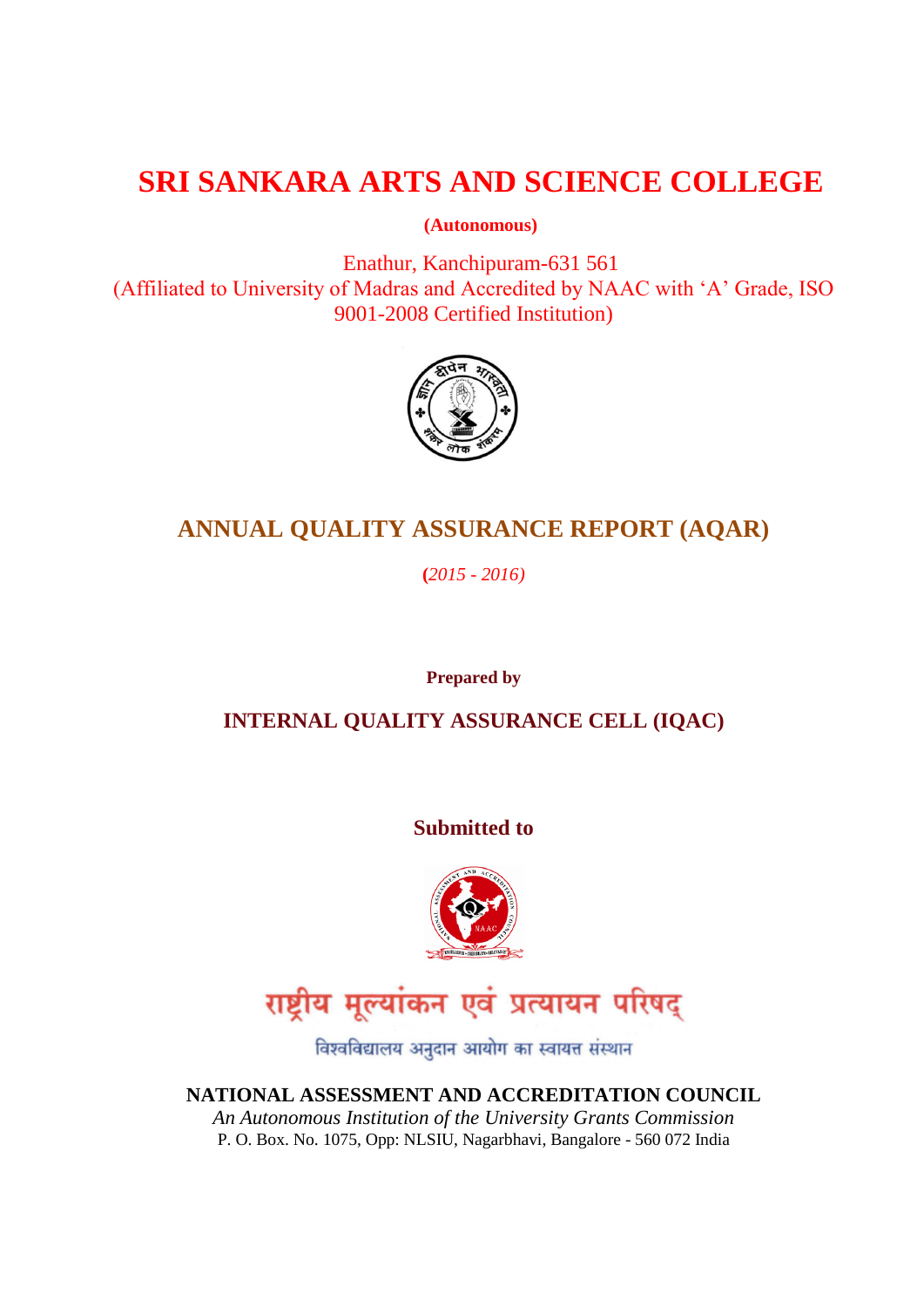# **The Annual Quality Assurance Report (AQAR) of the IQAC**

|                                      | $Part - A$                              |
|--------------------------------------|-----------------------------------------|
| <b>AQAR</b> for the year             | $2015 - 16$                             |
| 1. Details of the Institution        |                                         |
| 1.1 Name of the Institution          | Sri Sankara Arts and Science<br>College |
| 1.2 Address Line 1                   | Enathur                                 |
| <b>Address Line 2</b>                | Kanchipuram                             |
| City/Town                            | Kanchipuram                             |
| <b>State</b>                         | <b>Tamil Nadu</b>                       |
| Pin Code                             | 631 561                                 |
| Institution e-mail address           | admin@sankaracollege.edu.in             |
| Contact Nos.                         | 044-27264066                            |
| Name of the Head of the Institution: | Dr. K.R. Venkatesan                     |
| Tel. No. with STD Code:              | 044-27264066                            |
| Mobile:                              | 9443485177                              |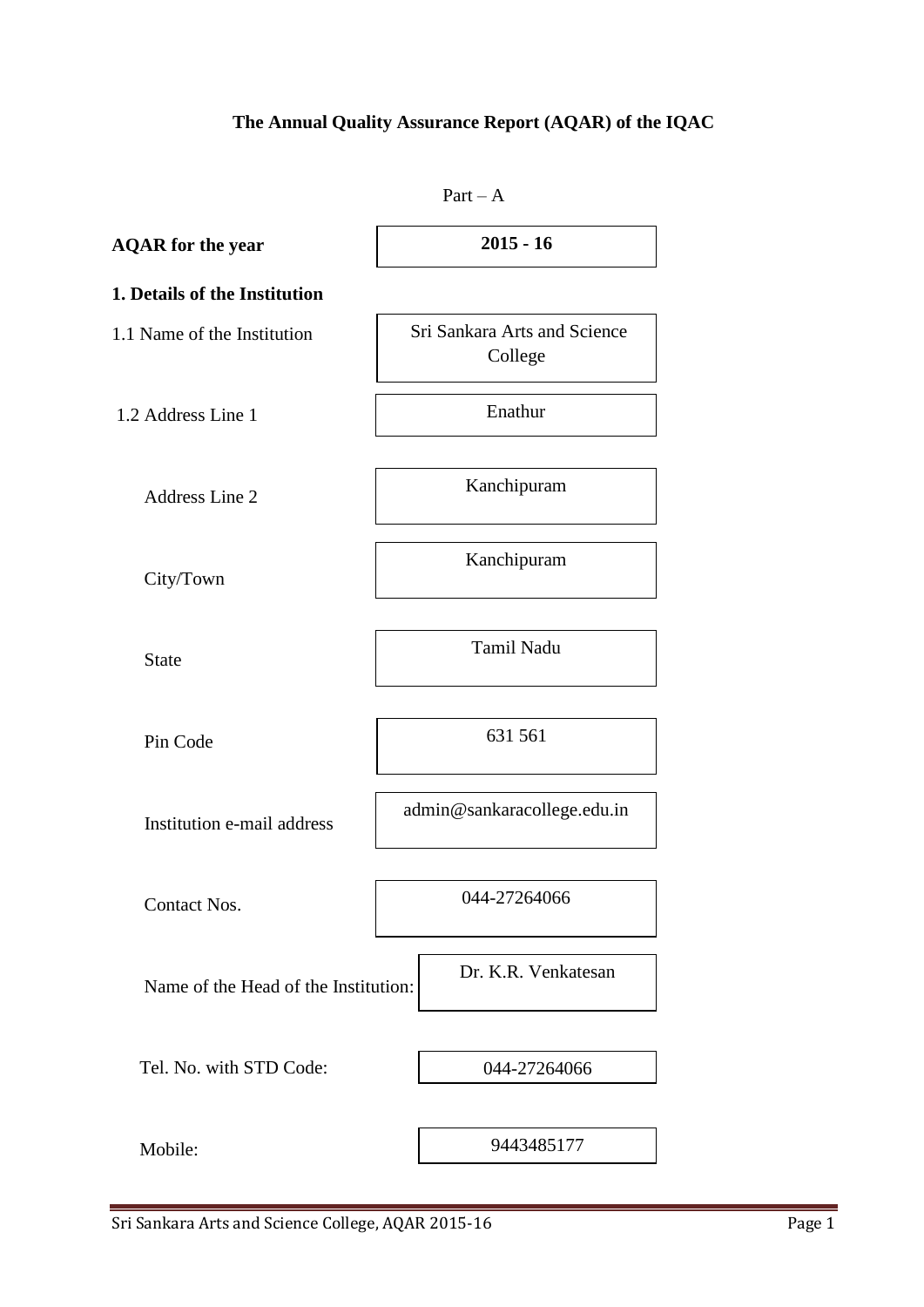| Name of the IQAC Co-ordinator:           | Dr. N. Rangarajan                                    |
|------------------------------------------|------------------------------------------------------|
| Mobile:                                  | 9443186132                                           |
| IQAC e-mail address:                     | iqac@sankaracollege.edu.in                           |
|                                          |                                                      |
| 1.3 NAAC Track ID                        | 10157                                                |
| <b>OR</b>                                |                                                      |
| 1.4 NAAC Executive Committee No. & Date: | EC/57/A&A/04 & 30.11.2011                            |
|                                          |                                                      |
| 1.5 Website address:                     | www.sankaracollege.edu.in                            |
|                                          |                                                      |
| Web-link of the AQAR:                    | http://sankaracollege.edu.in/faculty/AQAR2015-16.pdf |

1.6 Accreditation Details

| Sl. No.                     | Cycle                 | Grade | <b>CGPA</b> | Year of Accreditation | Validity<br>Period |
|-----------------------------|-----------------------|-------|-------------|-----------------------|--------------------|
|                             | $1st$ Cycle           | A     | 3.10        | 2011                  | 2016               |
| $\mathcal{D}_{\mathcal{L}}$ | $2nd$ Cycle           |       |             |                       |                    |
| 3                           | $3rd$ Cycle           |       |             |                       |                    |
|                             | $4^{\text{th}}$ Cycle |       |             |                       |                    |

1.7 Date of Establishment of IQAC: DD/MM/YYYY

29-02-2012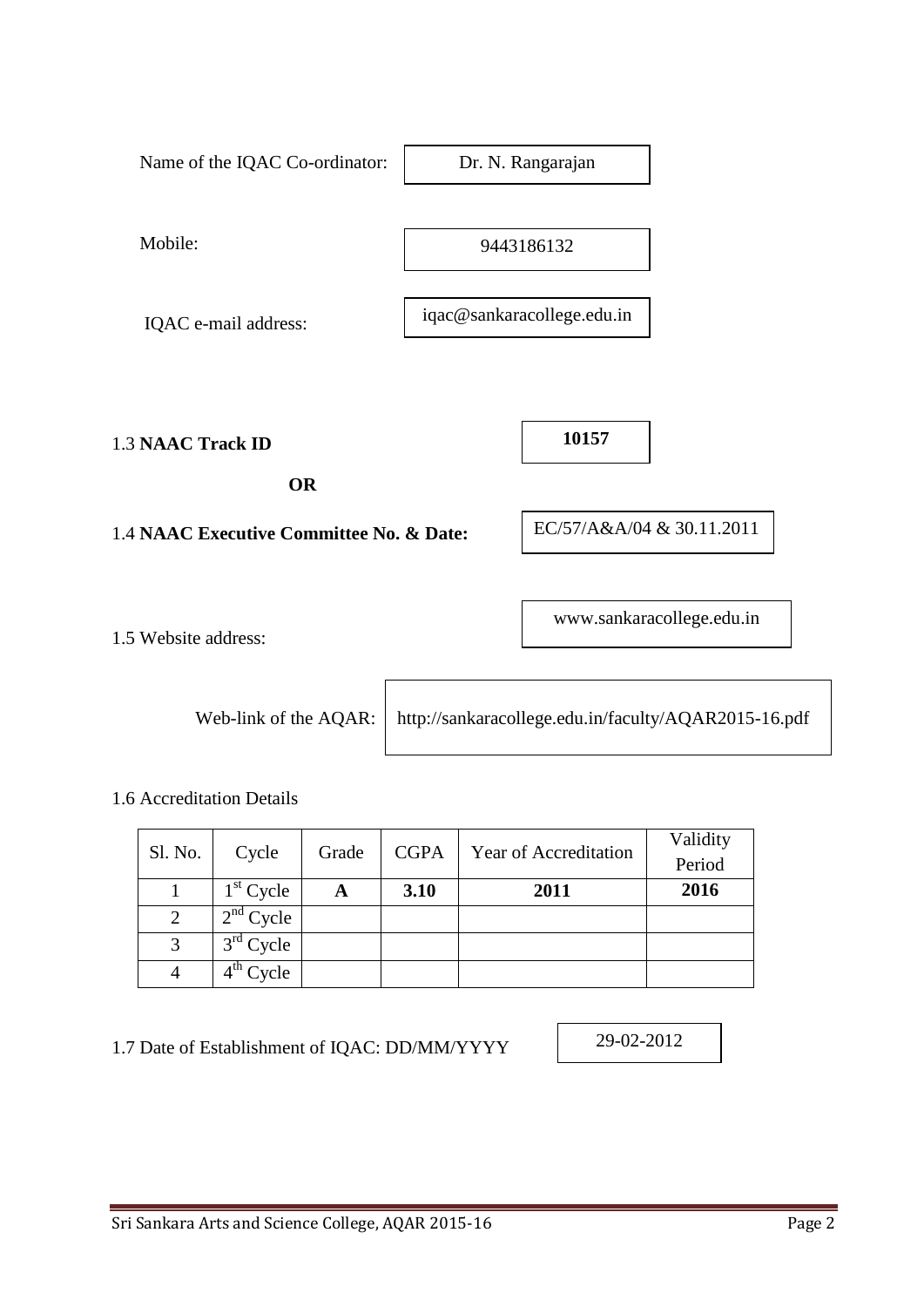1.8 Details of the previous year"s AQAR submitted to NAAC after the latest Assessment and Accreditation by NAAC

| i. AQAR   | 2012 submitted to NAAC on 28-12-2012    | (DD/MM/YYYY) |
|-----------|-----------------------------------------|--------------|
| ii. AQAR  | 2013 submitted to NAAC on $19-12-2013$  | (DD/MM/YYYY) |
| iii. AQAR | 2014-15 submitted to NAAC on 27-10-2015 | (DD/MM/YYYY) |

| 1.9 Institutional Status                |                                                                      |
|-----------------------------------------|----------------------------------------------------------------------|
| University                              | Central<br>Deemed<br><b>State</b><br>Private                         |
| <b>Affiliated College</b>               | $\rm No$<br>Yes                                                      |
| <b>Constituent College</b>              | Yes<br>No.                                                           |
| Autonomous college of UGC               | Yes<br>N <sub>0</sub>                                                |
| Regulatory Agency approved Institution  | Yes<br>N <sub>o</sub><br>V                                           |
| (eg. AICTE, BCI, MCI, PCI, NCI)         |                                                                      |
| Type of Institution Co-education        | Men<br>Women                                                         |
| Urban                                   | Tribal<br>Rural $\sqrt{ }$                                           |
| Grant-in-aid<br><b>Financial Status</b> | UGC $2(f)$<br>UGC 12B                                                |
|                                         | <b>Totally Self-financing</b><br>Grant-in-aid + Self Financing       |
| 1.10 Type of Faculty/Programme          |                                                                      |
| Science<br>Arts                         | PEI (Phys Edu)<br>Commerce $\vert \sqrt{\vert}$<br>Law<br>$\sqrt{ }$ |
| TEI (Edu)                               | Engineering<br>Health Science<br>Management                          |
| Others (Specify)                        |                                                                      |

 $\begin{array}{c} \hline \end{array}$ 

**√**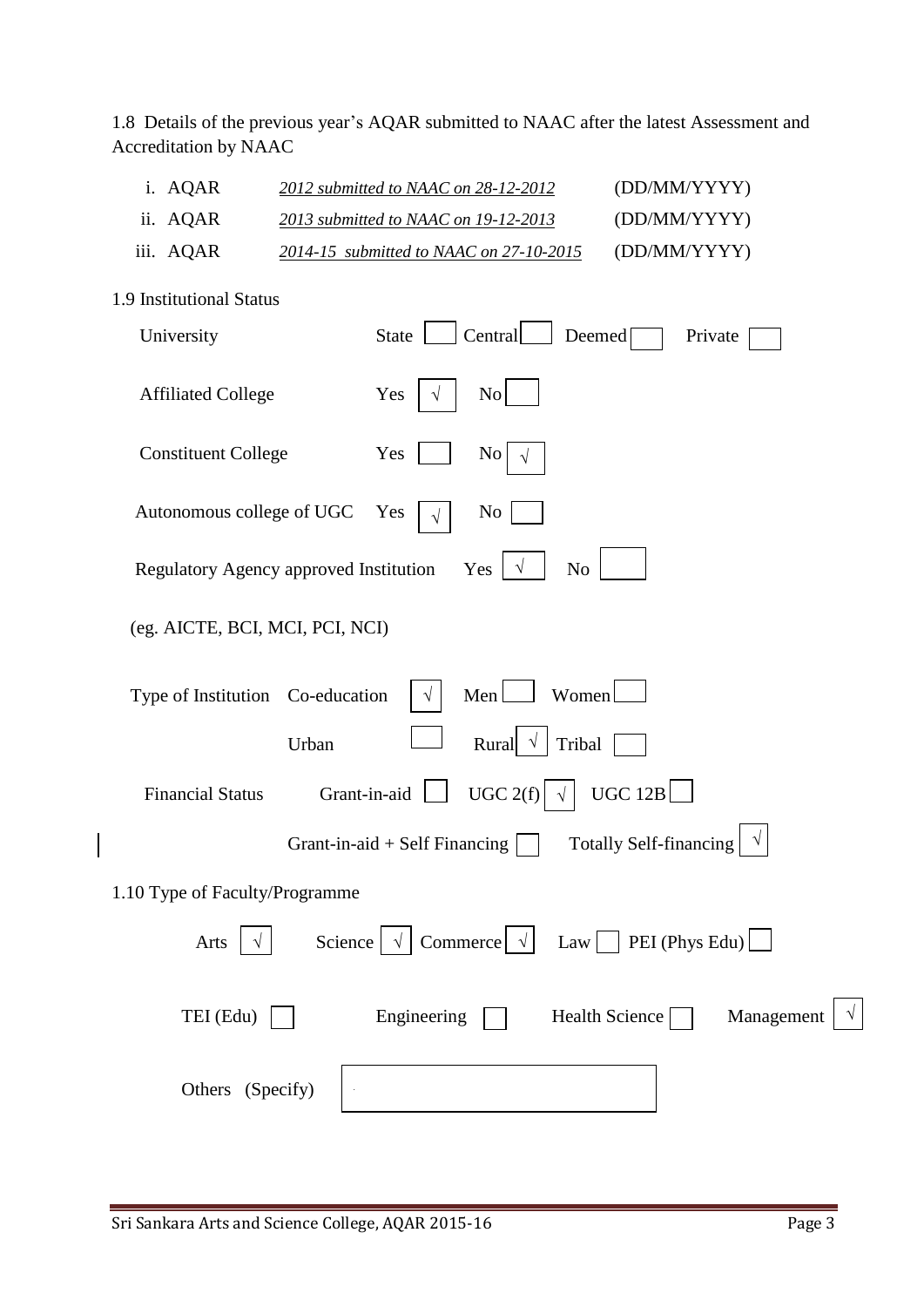| 1.11 Name of the Affiliating University (for the Colleges) |  |  |  |  |  |  |  |
|------------------------------------------------------------|--|--|--|--|--|--|--|
|------------------------------------------------------------|--|--|--|--|--|--|--|

University of Madras

1.12 Special status conferred by Central/ State Government-- UGC/CSIR/DST/DBT/ICMR etc

| Autonomy by State/Central Govt. / University                           |                |                     |  |
|------------------------------------------------------------------------|----------------|---------------------|--|
| University with Potential for Excellence                               |                | <b>UGC-CPE</b>      |  |
| <b>DST Star Scheme</b>                                                 |                | UGC-CE              |  |
| <b>UGC-Special Assistance Programme</b>                                |                | <b>DST-FIST</b>     |  |
| <b>UGC-Innovative PG programmes</b>                                    |                | Any other (Specify) |  |
| <b>UGC-COP Programmes</b><br><b>2. IQAC Composition and Activities</b> |                |                     |  |
|                                                                        |                |                     |  |
| 2.1 No. of Teachers                                                    | 16             |                     |  |
| 2.2 No. of Administrative/Technical staff                              | $\overline{2}$ |                     |  |
| 2.3 No. of students                                                    | $\mathbf{1}$   |                     |  |
| 2.4 No. of Management representatives                                  | $\overline{2}$ |                     |  |
| 2.5 No. of Alumni                                                      | 1              |                     |  |
| 2.6 No. of any other stakeholder and<br>community representatives      |                |                     |  |
| 2.7 No. of Employers/ Industrialists                                   | 1              |                     |  |
| 2.8 No. of other External Experts                                      | $\mathbf{1}$   |                     |  |
| 2.9 Total No. of members                                               | 25             |                     |  |
| 2.10 No. of IQAC meetings held                                         | $\mathbf{1}$   |                     |  |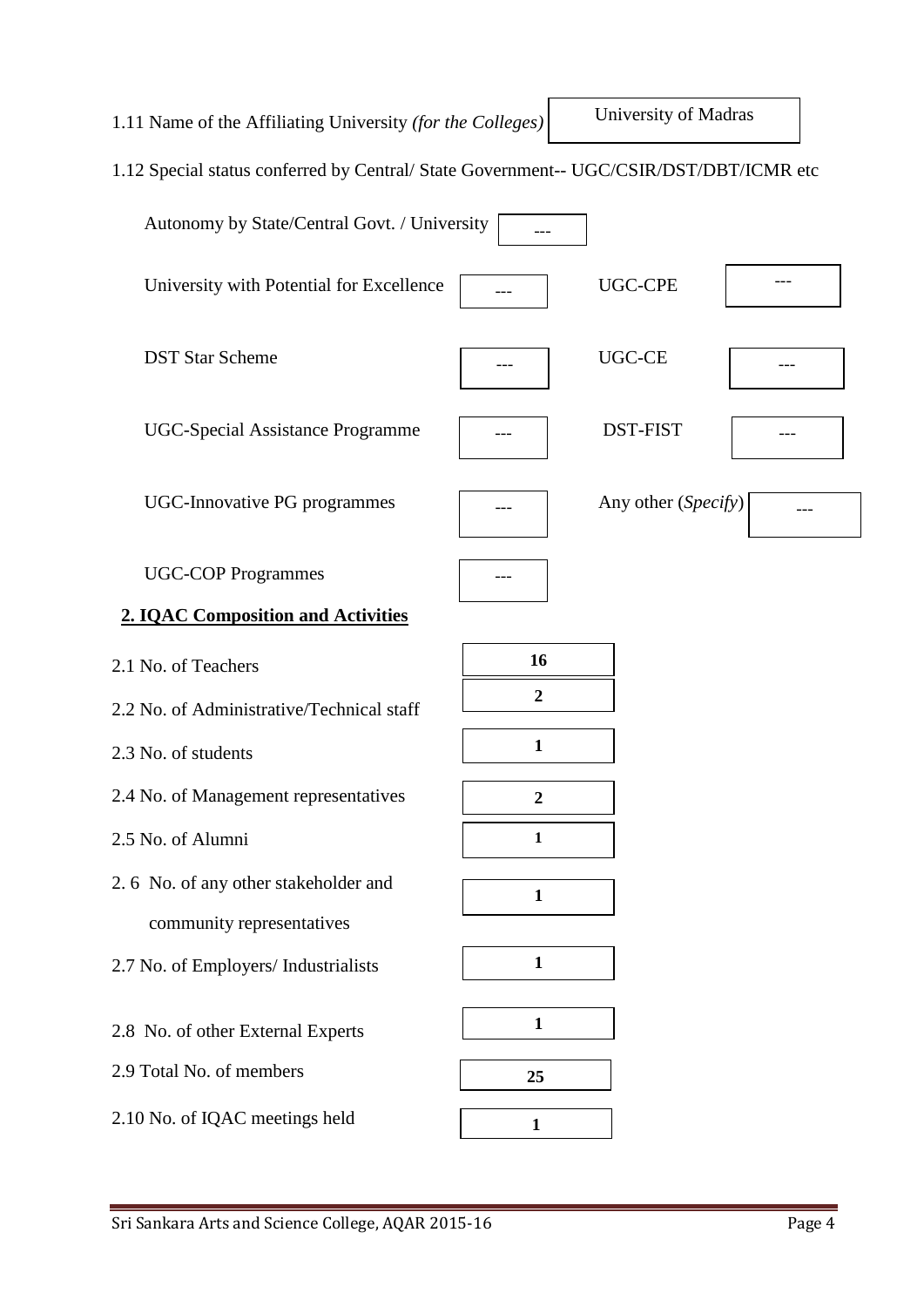| 2.11 No. of meetings with various stakeholders: No.<br>Faculty         |
|------------------------------------------------------------------------|
| Non-Teaching Staff Students<br>  Alumni   Others                       |
| 2.12 Has IQAC received any funding from UGC during the year? Yes<br>No |
| If yes, mention the amount                                             |

2.13 Seminars and Conferences (only quality related)

(i) No. of Seminars/Conferences/ Workshops/Symposia organized by the IQAC

| Total Nos.  | International | National                            | <b>State</b> | Institution Level |  |
|-------------|---------------|-------------------------------------|--------------|-------------------|--|
| (ii) Themes |               | <b>Faculty Motivation Programme</b> |              |                   |  |

2.14 Significant Activities and contributions made by IQAC

 $\triangleright$  IQAC is insisting the optimum utilization of Internet and Computer Technology.

- $\triangleright$  Introduction of e-learning environment provides easy learning and understanding of subjects.
- $\triangleright$  The key focus has been on developing the ability of the faculty of the department. Faculties are encouraged to present papers in national, international seminars. They are also insisted to publish the research papers in journals.
- $\triangleright$  The members of the IQAC (Heads of the Departments) are analysing the feed backs of the students and parents and taking necessary actions.

### 2.15 Plan of Action by IQAC/Outcome

 The plan of action chalked out by the IQAC in the beginning of the year towards quality enhancement and the outcome achieved by the end of the year \*

| <b>Plan of Action</b>                                                                                              | <b>Achievements</b>                                                                                                                    |
|--------------------------------------------------------------------------------------------------------------------|----------------------------------------------------------------------------------------------------------------------------------------|
| <b>Department of Tamil</b><br>To Introduce Diploma In Journalism<br>& Mass Communication Course For<br>UG Students | Conducted<br>Successfully<br>the<br>п<br>Course, 52 Students<br>Were<br>Enrolled. The Course And The<br>Pass Certificates Were Issued. |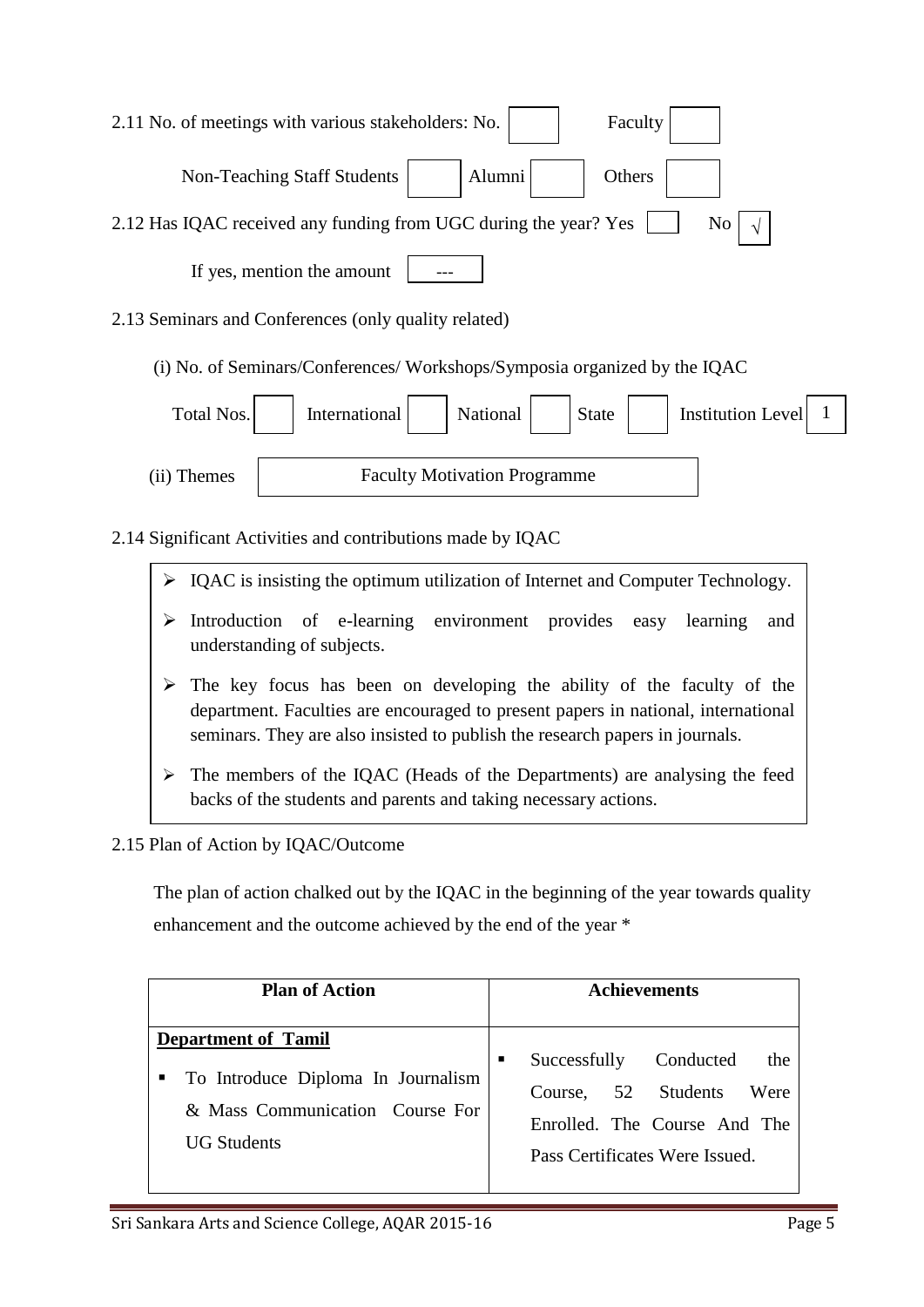| To Conduct International Seminar<br>Along With Release of Proceeding in<br>the Form of Book with ISBN Number.                                                     | Successfully Organized<br>$\blacksquare$<br>and<br>Conducted International Seminar<br>on 'Panmuga Parvayil Bakthi<br>Illakiyangal' In 19/12/2015. Two<br>Volumes of the Proceedings with<br>ISBN Number were released, It<br>Includes 247 Articles. |
|-------------------------------------------------------------------------------------------------------------------------------------------------------------------|-----------------------------------------------------------------------------------------------------------------------------------------------------------------------------------------------------------------------------------------------------|
|                                                                                                                                                                   |                                                                                                                                                                                                                                                     |
| <b>Department of Biotech</b>                                                                                                                                      |                                                                                                                                                                                                                                                     |
| introduce<br>PhD<br>To<br>in<br>course<br>Biotechnology.To<br>get department<br>recognition for PhD course                                                        | University of Madras recognized<br>Ξ<br>our department as the place for<br>doing PhD in Biotechnology.                                                                                                                                              |
| To get PhD guide ship for eligible staff<br>members                                                                                                               | Three staff members were applied<br>п<br>for PhD guide ship to University of<br>Madras, approval is waiting.                                                                                                                                        |
| To get more research grants from<br>government<br>agencies<br>central<br>to<br>strengthen the research atmosphere                                                 | One more Major Research Project<br>п<br>was sanctioned by DST for the<br>period of three years (2015-2018)<br>with budget Rs. 19.16 lakhs.                                                                                                          |
| <b>Department of Biochemistry</b>                                                                                                                                 |                                                                                                                                                                                                                                                     |
| Completion of first batch DMLT course<br>п<br>Revision<br>of<br>B.Sc<br>M.Sc<br>and<br>п<br>Biochemistry syllabus for the academic<br>year 2017-18                | Successfully completed on June<br>2016<br>Syllabus revised and approved by<br>$\blacksquare$<br>BOS on 11.4.2016.                                                                                                                                   |
| <b>Department of Computer Science</b>                                                                                                                             |                                                                                                                                                                                                                                                     |
| To reach out the students by exposing<br>п<br>them to listen a very high quality<br>intellectual lectures from IIT professors<br>in the cutting edge technologies | NPTEL Videos displayed for the<br>٠<br>students community                                                                                                                                                                                           |

 $\overline{\phantom{a}}$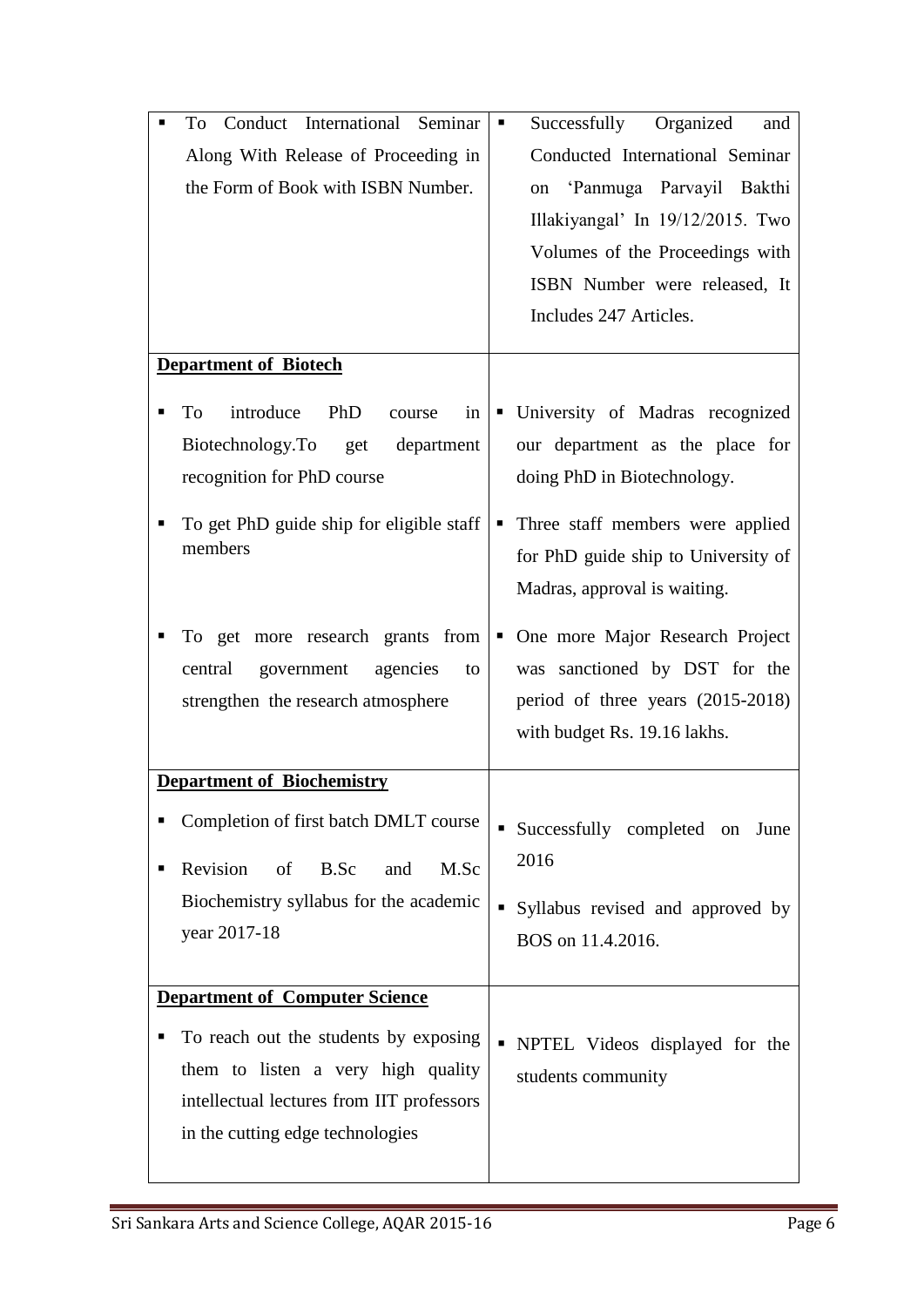| Upgrade Computer Lab infrastructure                                   | • Purchased 30 Thin Client monitor                                                                       |
|-----------------------------------------------------------------------|----------------------------------------------------------------------------------------------------------|
| to expose innovative computing.                                       | system with high end server                                                                              |
| <b>Department of Commerce</b>                                         |                                                                                                          |
| To Conduct a special class for TALLY                                  | • Conducted                                                                                              |
| Programme                                                             |                                                                                                          |
| <b>Department of Maths</b>                                            |                                                                                                          |
| Planned for a National level<br>seminar/workshop.                     | Successfully conducted an One-day<br>п<br>National workshop on "Geogebra"<br>and minpolt" on 08/03/2016. |
| <b>Department of English</b>                                          | In the academic year, 2015-16,                                                                           |
| Planned to introduce a certificate                                    | "Advanced Diploma in Journalism                                                                          |
| programme on Journalism                                               | and Performing Arts" a Certificate                                                                       |
|                                                                       | course was introduced                                                                                    |
| Planned for a National level seminar                                  | Successfully conducted an One-day<br>п                                                                   |
|                                                                       | National Seminar on "From Theory                                                                         |
|                                                                       | to the Practice of Literature" on                                                                        |
|                                                                       | 26/02/2016                                                                                               |
| <b>Department of Microbiology</b>                                     |                                                                                                          |
| To start M.Phil in Microbiology<br>classes in 2015-2016 academic year | • Course Started                                                                                         |
| <b>Department of Business Administration</b>                          | Successfully conducted a National<br>п                                                                   |
|                                                                       | Seminar at 09th Oct, 2015. (Special                                                                      |
| To Conduct the National Seminar                                       | focus on Agri-Organic).                                                                                  |
|                                                                       |                                                                                                          |
| Revision of BBA & MBA papers for<br>the academic year 2016-17.        | Papers revised and approved by the<br>ш                                                                  |
|                                                                       | BOS at 11.4.2016.                                                                                        |
| <b>Department of Physics</b>                                          | Successfully<br>conducted<br>Science<br>٠                                                                |
| Planned for a Science Exhibition                                      | Exhibition on 21/08/2015                                                                                 |
|                                                                       |                                                                                                          |

 *\* Academic Calendar of the year is attached as Annexure - I.*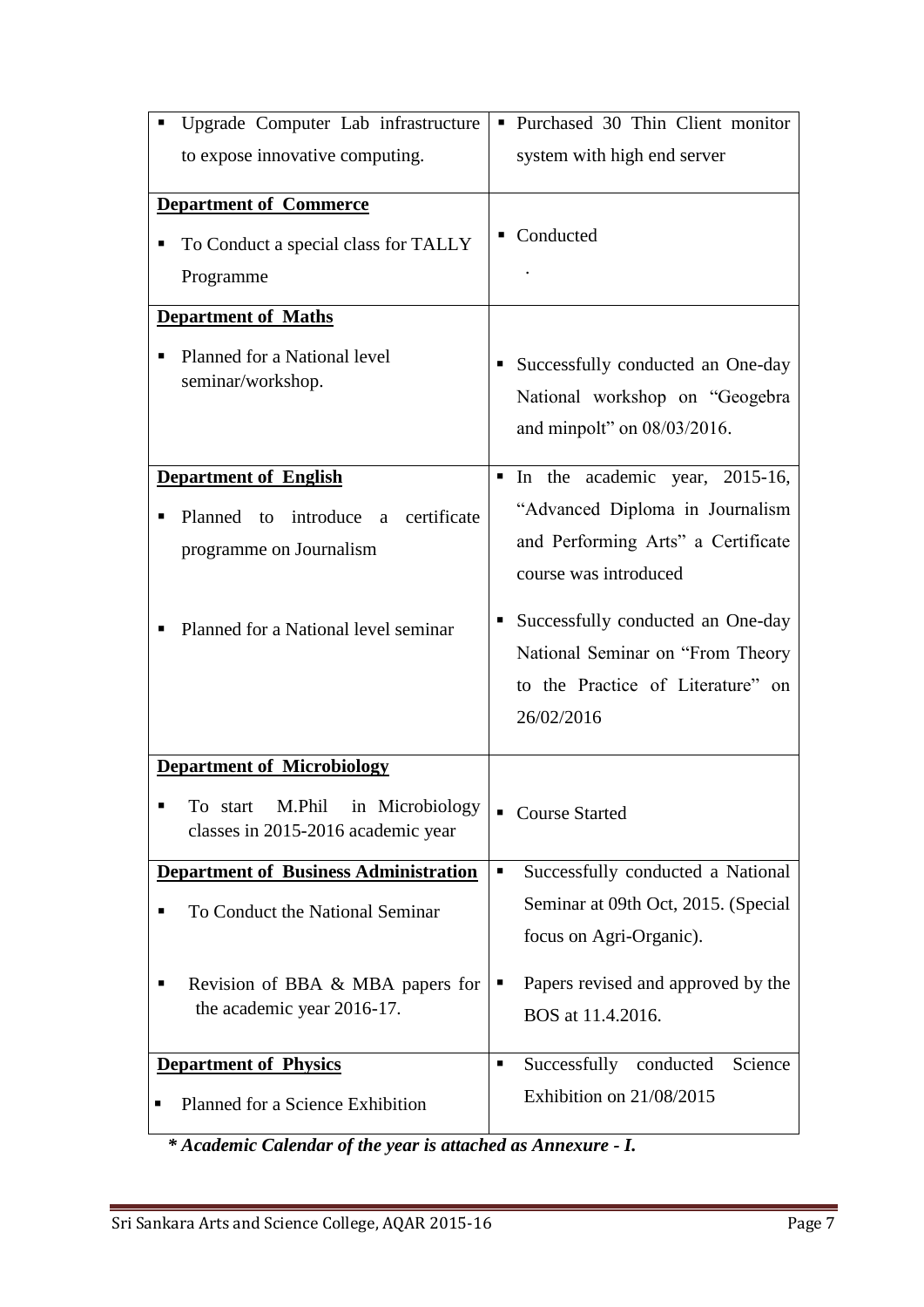| Yes<br>N <sub>o</sub><br>2.15 Whether the AQAR was placed in statutory body<br>V |  |           |                |  |  |  |
|----------------------------------------------------------------------------------|--|-----------|----------------|--|--|--|
| Management                                                                       |  | Syndicate | Any other body |  |  |  |
| Provide the details of the action taken                                          |  |           |                |  |  |  |
| Suitable changes were made to AQAR following inputs from the<br>members          |  |           |                |  |  |  |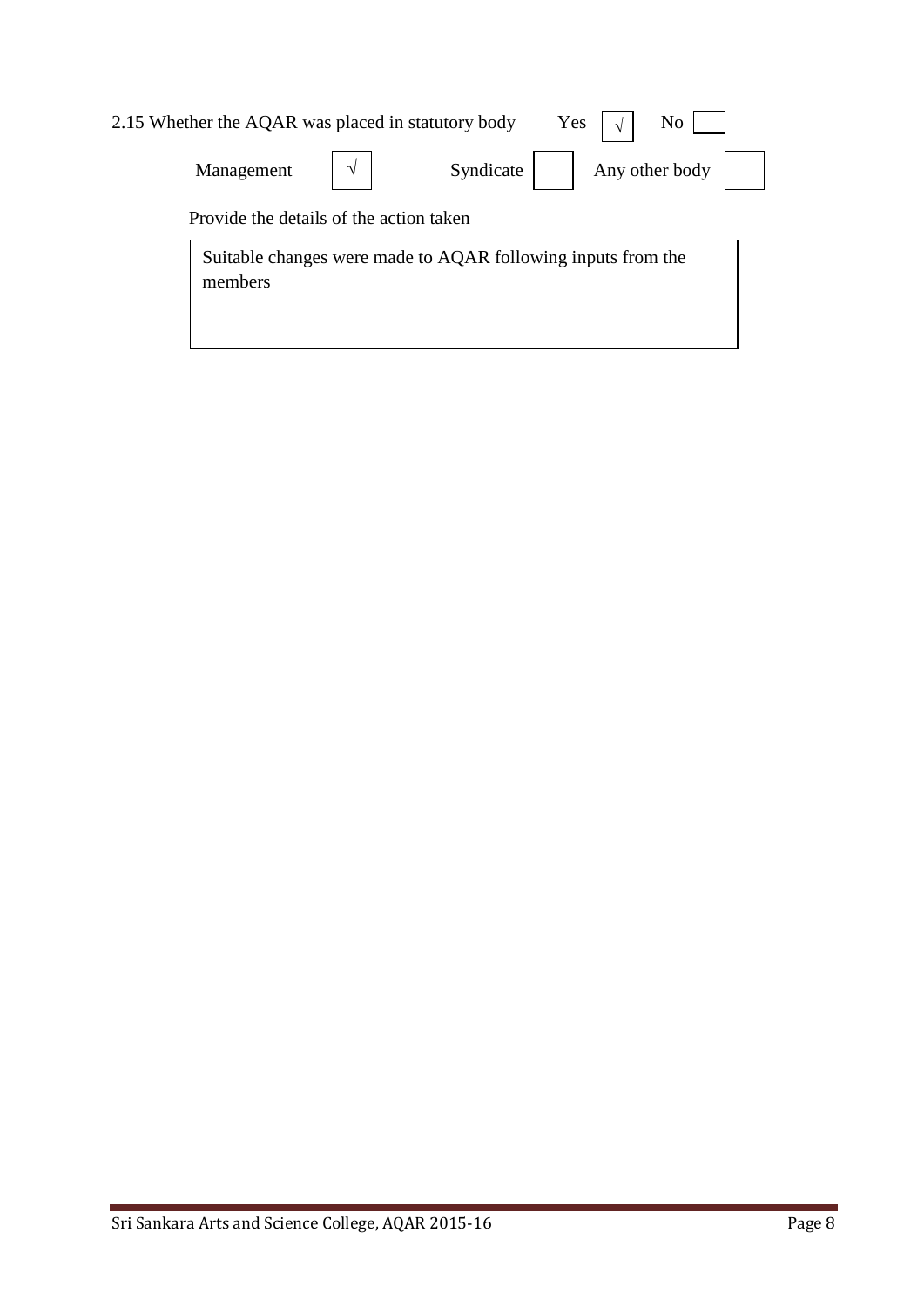# **Part – B Criterion – I**

#### **1. Curricular Aspects**

#### 1.1 Details about Academic Programmes

| Level of the<br>Programme | Number of<br>existing<br>Programmes | Number of<br>programmes<br>added during the<br>year | Number of<br>self-financing<br>programmes | Number of value<br>added / Career<br>Oriented<br>programmes |
|---------------------------|-------------------------------------|-----------------------------------------------------|-------------------------------------------|-------------------------------------------------------------|
| PhD                       | 1                                   |                                                     | 1                                         |                                                             |
| PG                        | 9                                   |                                                     | 9                                         |                                                             |
| <b>UG</b>                 | 11                                  |                                                     | 11                                        |                                                             |
| PG Diploma                |                                     |                                                     |                                           |                                                             |
| Advanced                  | 1                                   |                                                     | 1                                         |                                                             |
| Diploma                   |                                     |                                                     |                                           |                                                             |
| Diploma                   | $\mathbf{2}$                        |                                                     | 2                                         |                                                             |
| Certificate               |                                     |                                                     |                                           |                                                             |
| Others                    |                                     |                                                     |                                           |                                                             |
| <b>Total</b>              | 23                                  |                                                     | 23                                        |                                                             |

| Interdisciplinary |  |  |
|-------------------|--|--|
| Innovative        |  |  |

√ √ √

1.2 (i) Flexibility of the Curriculum: CBCS/Core/Elective option / Open options (ii) Pattern of programmes:

| Pattern   | Number of programmes |
|-----------|----------------------|
| Semester  | 20                   |
| Trimester |                      |
| Annual    |                      |

1.3 Feedback from stakeholders\* Alumni Parents  $\begin{array}{|c|c|c|c|c|c|} \hline \end{array}$  Parents  $\begin{array}{|c|c|c|c|c|c|c|c|} \hline \end{array}$  Students  *(On all aspects)* Mode of feedback: Online  $\vert \cdot \vert$  Manual  $\vert \cdot \vert$  Co-operating schools (for PEI) Employers √

*\*Analysis of the feedback is enclosed as Annexure - II*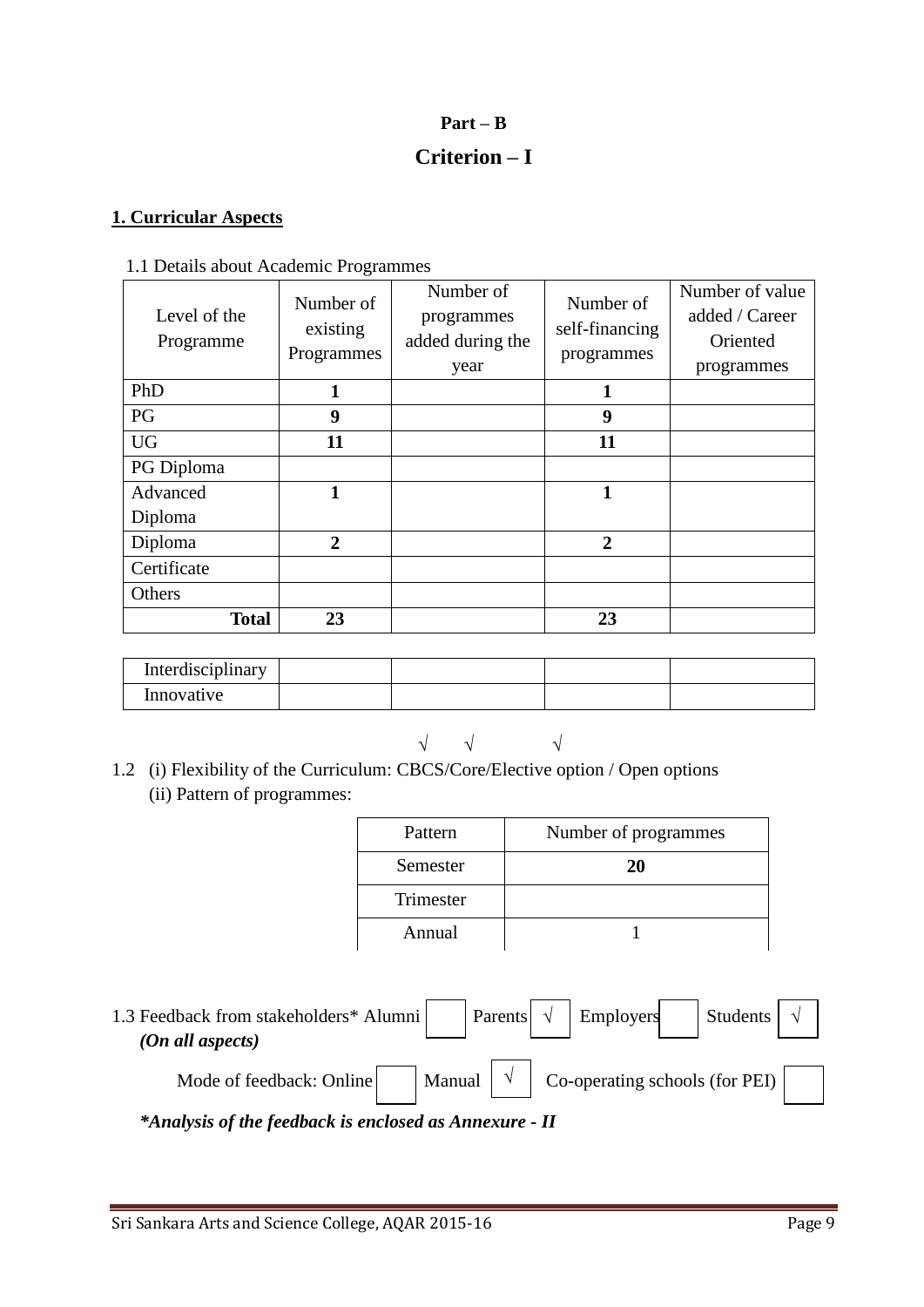1.4 Whether there is any revision/update of regulation or syllabi, if yes, mention their salient aspects.

--

--

1.5 Any new Department/Centre introduced during the year. If yes, give details.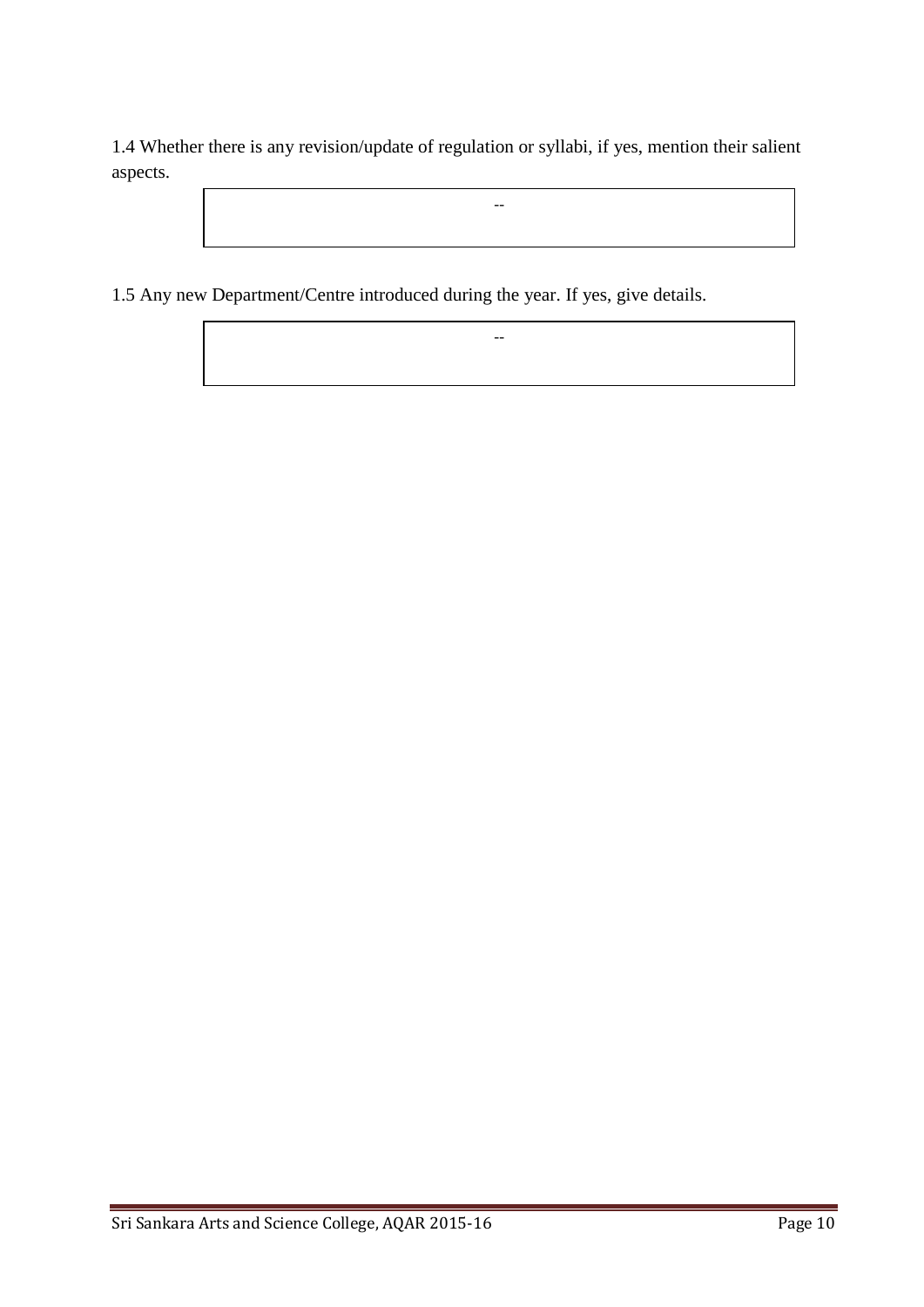# **Criterion – II**

**9**

#### **2. Teaching, Learning and Evaluation**

2.1 Total No. of permanent faculty

| Total | Asst.<br>Professors | Associate<br>Professors | Professors   Others |  |
|-------|---------------------|-------------------------|---------------------|--|
|       |                     |                         |                     |  |

2.2 No. of permanent faculty with Ph.D.

2.3 No. of Faculty Positions Recruited (R) and Vacant (V) during the year

| Asst. |    | Associate               |   | Professors   Others |  | Total |    |
|-------|----|-------------------------|---|---------------------|--|-------|----|
|       |    | Professors   Professors |   |                     |  |       |    |
| R     |    |                         | R |                     |  | R     |    |
|       |    |                         |   |                     |  |       |    |
| 29    | 20 |                         |   |                     |  | 31    | п. |

2.4 No. of Guest and Visiting faculty and Temporary faculty

2.5 Faculty participation in conferences and symposia:

| No. of Faculty | International<br>level | National level | State level |
|----------------|------------------------|----------------|-------------|
| Attended       |                        |                |             |
| Presented      | 19                     |                |             |
| Resource       |                        |                |             |
| Persons        |                        |                |             |

2.6 Innovative processes adopted by the institution in Teaching and Learning:

- MCQ tests and quiz programmes were conducted for improving the subject knowledge
- Recent science activities published in papers are displayed in the department notice board
- Short films relevant to subjects are used to enhance the learning ability of the students
- E-learning based Learning excellence programme was introduced in association with TCS-ION. This is an online programme. It is used to upload and download study materials, books and question papers by the staff and students. This LX programme is also used to conduct online examinations.

 $\setminus$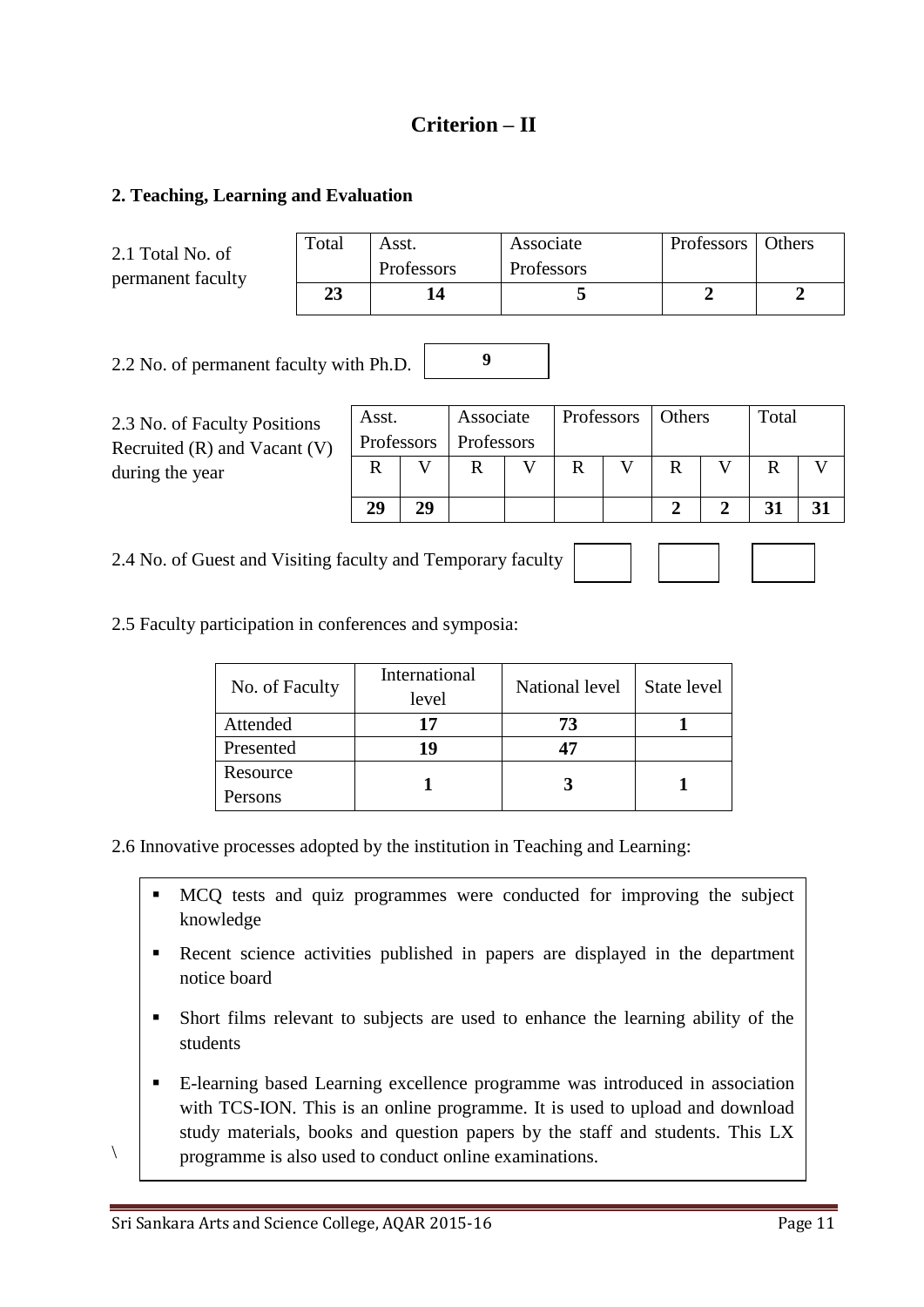2.8 Examination/ Evaluation Reforms initiated by the Institution (for example: Open Book Examination, Bar Coding, Double Valuation, Photocopy, Online Multiple Choice Questions)

**163**

- Continuous Internal Assessment examinations are conducted and evaluated by the faculty members.
- Online examinations based on MCQs introduced in internal assessment.
- Question Banks are distributed to the students in all the subjects.
- 2.9 No. of faculty members involved in curriculum restructuring/revision/syllabus development as member of Board of Study/Faculty/Curriculum Development workshop **56**
	-

2.10 Average percentage of attendance of students

**88.93**

2.11 Course/Programme wise, distribution of pass percentage:

| Title of the Programme       | Total no. of      | Division           |      |               |               |               |
|------------------------------|-------------------|--------------------|------|---------------|---------------|---------------|
|                              | students appeared | <b>Distinction</b> | I    | $\mathbf{I}$  | III           | Pass          |
|                              |                   | $\%$               | $\%$ | $\frac{0}{0}$ | $\frac{0}{0}$ | $\frac{0}{0}$ |
| <b>B.A</b> English           | 61                | 6                  | 65   | 12            |               | 82            |
| M. A English                 | 15                | 20                 | 66   |               |               | 86            |
| <b>B.A Tamil</b>             | 29                |                    |      |               |               |               |
| <b>B.Sc Maths</b>            | 68                | 8.8                | 64.7 |               | 8.8           | 82            |
| <b>M.Sc Maths</b>            | 9                 | 11.1               | 77.7 |               |               | 88            |
| <b>B.Sc Physics</b>          | 50                | 42                 | 10   |               |               | 52            |
| <b>B.Sc Biochemistry</b>     | 55                | 21.5               | 25.4 |               |               | 47            |
| M.Sc Biochemistry            | 7                 | 57                 |      |               |               | 57            |
| <b>B.Sc Computer Science</b> | 140               | $\overline{4}$     | 45   |               |               | 46            |
| M. Sc CST                    | 23                | 69                 | 30   |               |               | 100           |
| <b>B.Sc Microbiology</b>     | 52                | 19.2               | 36.5 |               |               | 55            |
| M. Sc Microbiology           | 9                 | 44.4               | 55.5 |               |               | 100           |
| <b>B.</b> Sc Biotechnology   | 31                | 9.7                | 54.8 |               |               | 64.5          |
| M. Sc Biotechnology          | 11                | 27.3               | 63.6 |               |               | 91            |
| B. Com                       | 200               | 11.5               | 24   |               |               | 35.5          |
| M.Com                        | 34                | 23.5               | 8.8  |               |               | 32.5          |
| <b>BBA</b>                   | 126               | 3                  | 12   | 15            | 8             | 38            |
| <b>MBA</b>                   | 30                | 3                  | 11   | 9             |               | 77            |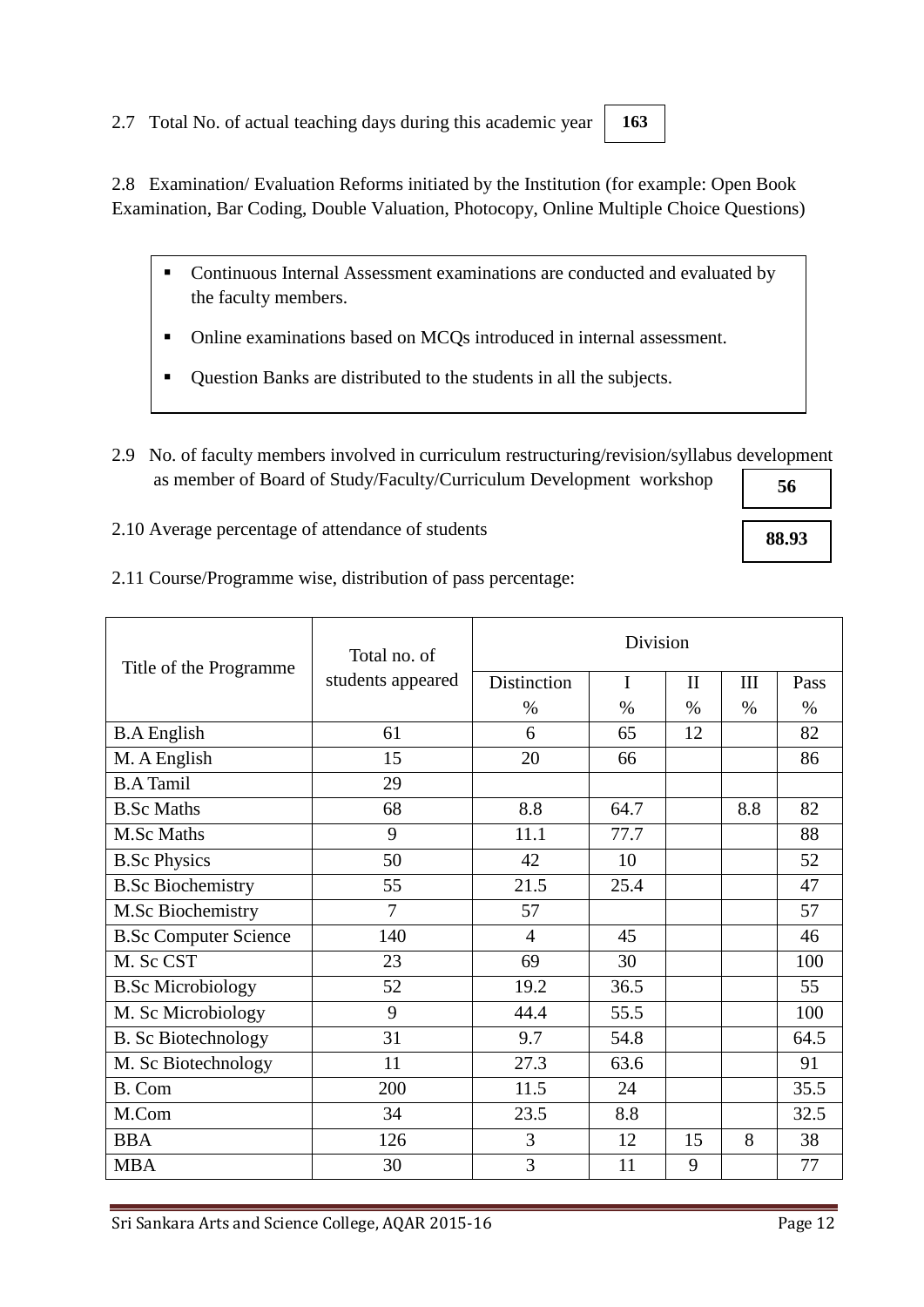#### 2.12 How does IQAC Contribute/Monitor/Evaluate the Teaching & Learning processes:

- IQAC periodically assess the feed backs and suggests suitable changes to the academic section
- Periodical tests are conducted
- Feed backs are collected from students and parents.
- Retest are conducted for failures
- Group discussions are encouraged in the class rooms after completion of each units/topics
- Online based study materials are used to improve teaching learning process
- Online examination system was introduced for First year students with multiple choice question patterns so that students can better prepare for competitive exams like CSIR-NET and UGC-NET.
- Soft copies of the books and magazines are given to the students
- Faculty development programme was conducted for the faculty members to improve the teaching skills.

| <b>Faculty / Staff Development Programmes</b>  | Number of faculty<br>benefitted |
|------------------------------------------------|---------------------------------|
| Refresher courses                              |                                 |
| UGC – Faculty Improvement Programme            |                                 |
| <b>HRD</b> programmes                          |                                 |
| Orientation programmes                         |                                 |
| Faculty exchange programme                     |                                 |
| Staff training conducted by the university     |                                 |
| Staff training conducted by other institutions | 1                               |
| Summer / Winter schools, Workshops, etc.       | 35                              |
| Others                                         |                                 |

#### 2.13 Initiatives undertaken towards faculty development

#### 2.14 Details of Administrative and Technical staff

| Category                    | Number of<br>Permanent<br><b>Employees</b> | Number of<br>Vacant<br>Positions | Number of<br>permanent<br>positions filled<br>during the Year | Number of<br>positions filled<br>temporarily |
|-----------------------------|--------------------------------------------|----------------------------------|---------------------------------------------------------------|----------------------------------------------|
| <b>Administrative Staff</b> | 30                                         | 12                               | --                                                            | 12                                           |
| <b>Technical Staff</b>      |                                            |                                  |                                                               |                                              |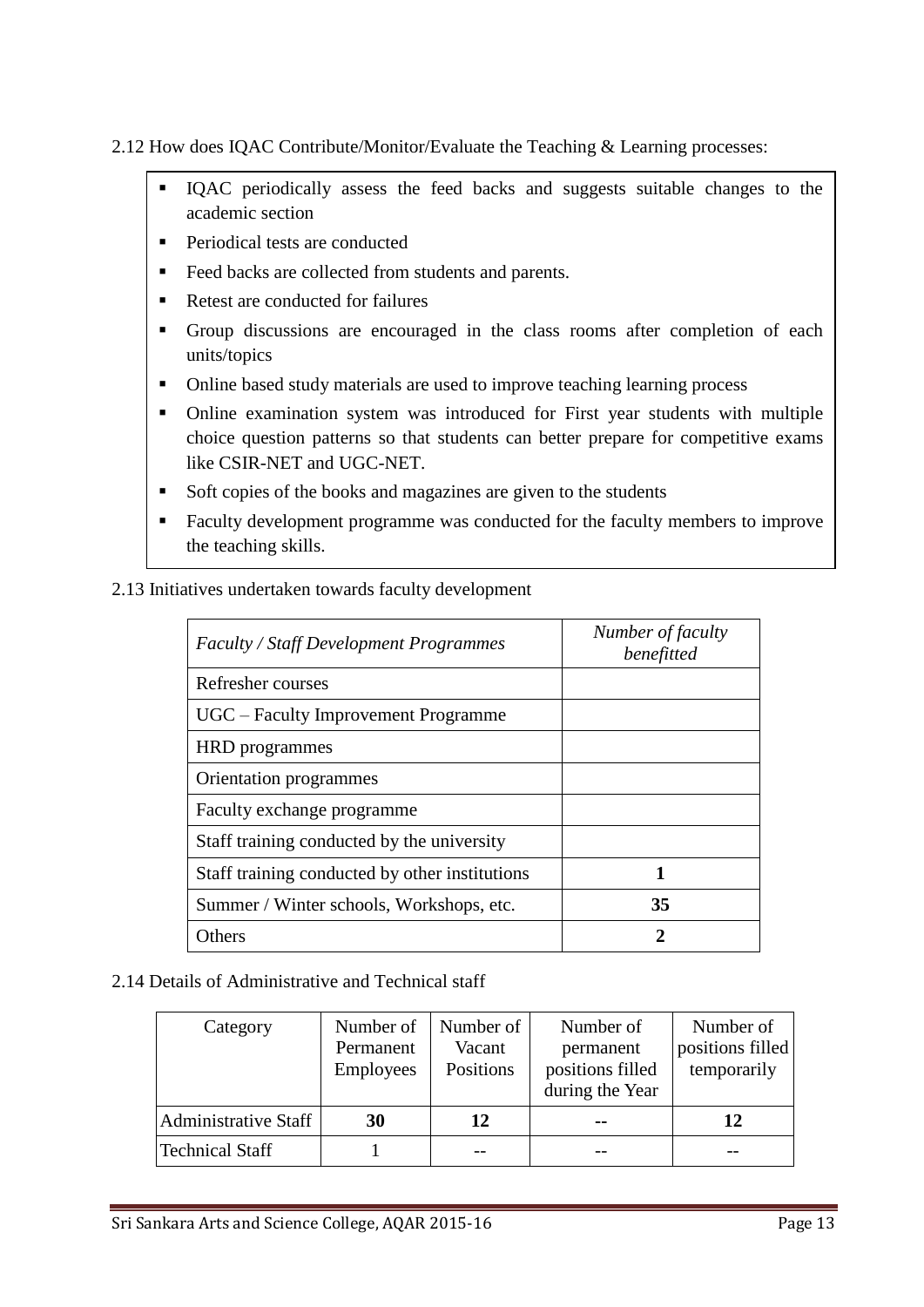# **Criterion – III**

#### **3. Research, Consultancy and Extension**

- 3.1 Initiatives of the IQAC in Sensitizing/Promoting Research Climate in the institution
	- The IQAC and Research Committee continuously monitoring the progression of research atmosphere and promoting the research activities in college
	- The department staff members are publishing the research articles in the international journals.
	- Staff members are encouraged to attend international, national conferences and workshops.
	- Research proposals were submitted to the funding agencies like TNSCST, DST and DBT.
	- Research programmes were started in some departments. Ph.D was started in Biotechnology department.
	- Through the exclusive forums, faculties are motivated to explore their skills in the field of research
	- Organising faculty open circle to discuss topics in the emerging paradigm.

#### 3.2 Details regarding major projects

|                            | Completed   Ongoing |       | Sanctioned | Submitted |
|----------------------------|---------------------|-------|------------|-----------|
| Number                     |                     |       |            |           |
| <b>Outlay in Rs. Lakhs</b> |                     | 51.16 |            |           |

3.3 Details regarding minor projects

|                     | Completed | $\log$   Ongoing | Sanctioned | Submitted |
|---------------------|-----------|------------------|------------|-----------|
| Number              |           |                  |            |           |
| Outlay in Rs. Lakhs |           |                  |            |           |

#### 3.4 Details on research publications

|                                 | International | National | Others |
|---------------------------------|---------------|----------|--------|
| Peer Review Journals            | 40            |          |        |
| <b>Non-Peer Review Journals</b> |               |          |        |
| e-Journals                      |               |          |        |
| Conference proceedings          |               |          |        |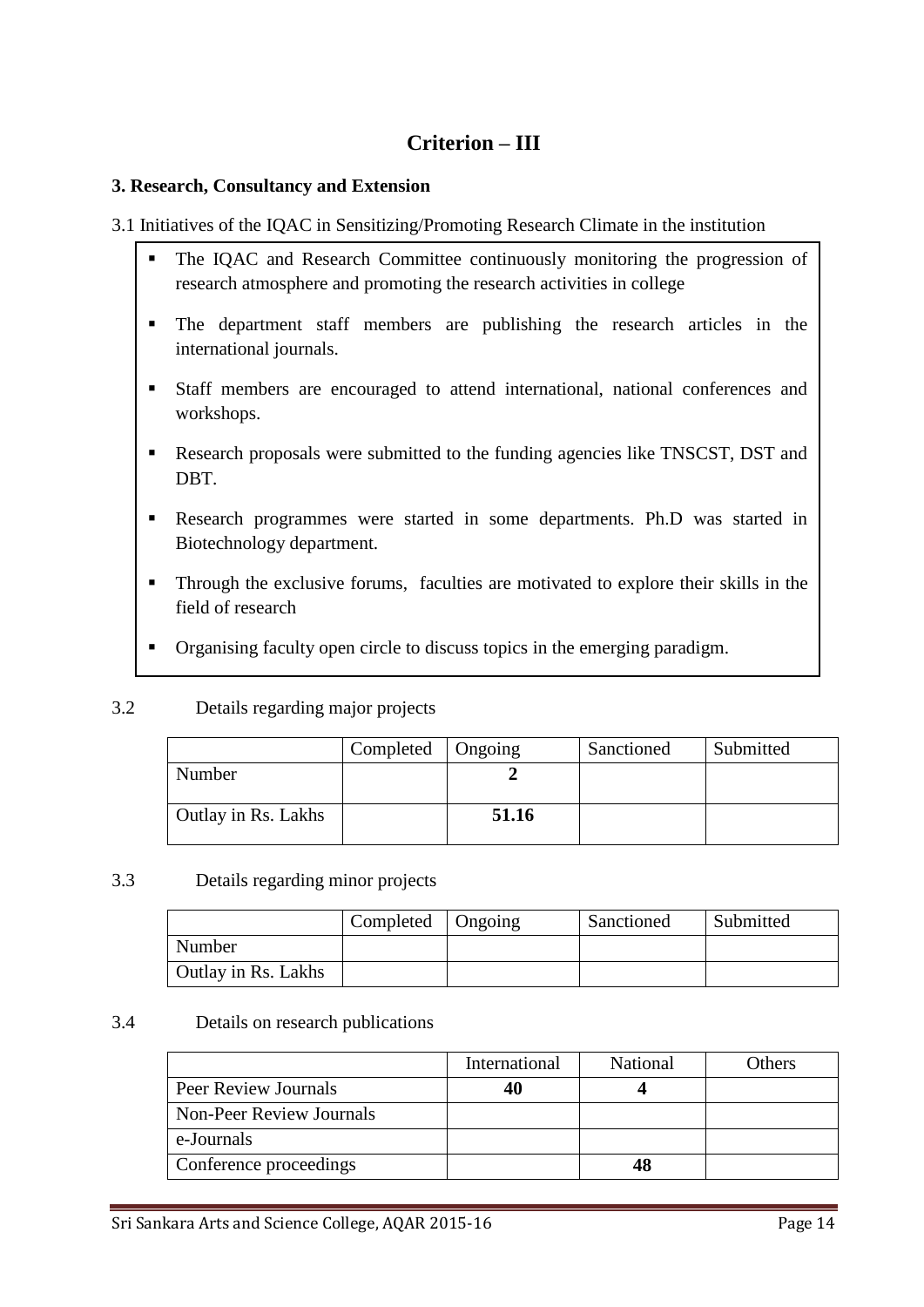3.5 Details on Impact factor of publications:

| Range   $1.8 - 8.7$   Average   2   h-index   178  <br>Nos. in SCOPUS $\begin{bmatrix} 6 \end{bmatrix}$ |
|---------------------------------------------------------------------------------------------------------|
|---------------------------------------------------------------------------------------------------------|

3.6 Research funds sanctioned and received from various funding agencies, industry and other organisations

| Nature of the Project             | Duration<br>Year | Name of the<br>funding<br>Agency           | Total grant<br>sanctioned | Received   |
|-----------------------------------|------------------|--------------------------------------------|---------------------------|------------|
| Major projects                    | 2015-2018        | Department of<br>Science and<br>Technology | 51.16 Lakhs               | 22.5 Lakhs |
| <b>Minor Projects</b>             |                  |                                            |                           |            |
| <b>Interdisciplinary Projects</b> |                  |                                            |                           |            |
| Industry sponsored                |                  |                                            |                           |            |
| Projects sponsored by the         |                  |                                            |                           |            |
| University/College                |                  |                                            |                           |            |
| Students research                 |                  |                                            |                           |            |
| projects                          |                  |                                            |                           |            |
| (other than compulsory            |                  |                                            |                           |            |
| by the University)                |                  |                                            |                           |            |
| Any other (Specify)               |                  |                                            |                           |            |
| Total                             |                  |                                            | 51.16 Lakhs               | 22.5 Lakhs |

|  | 3.7 No. of books published i) With ISBN No.   8   Chapters in Edited Books |  |  |  |
|--|----------------------------------------------------------------------------|--|--|--|
|--|----------------------------------------------------------------------------|--|--|--|

| <b>Chapters in Edited Books</b><br>8 | 24 |
|--------------------------------------|----|
|--------------------------------------|----|

|                  | ii) Without ISBN No.                                   |                         |                                               |
|------------------|--------------------------------------------------------|-------------------------|-----------------------------------------------|
|                  | 3.8 No. of University Departments receiving funds from |                         |                                               |
|                  | UGC-SAP<br><b>DPE</b>                                  | CAS                     | <b>DST-FIST</b><br><b>DBT</b> Scheme/funds    |
| 3.9 For colleges | Autonomy<br><b>INSPIRE</b>                             | <b>CPE</b><br><b>CE</b> | <b>DBT</b> Star Scheme<br>Any Other (specify) |
|                  | 3.10 Revenue generated through consultancy             |                         |                                               |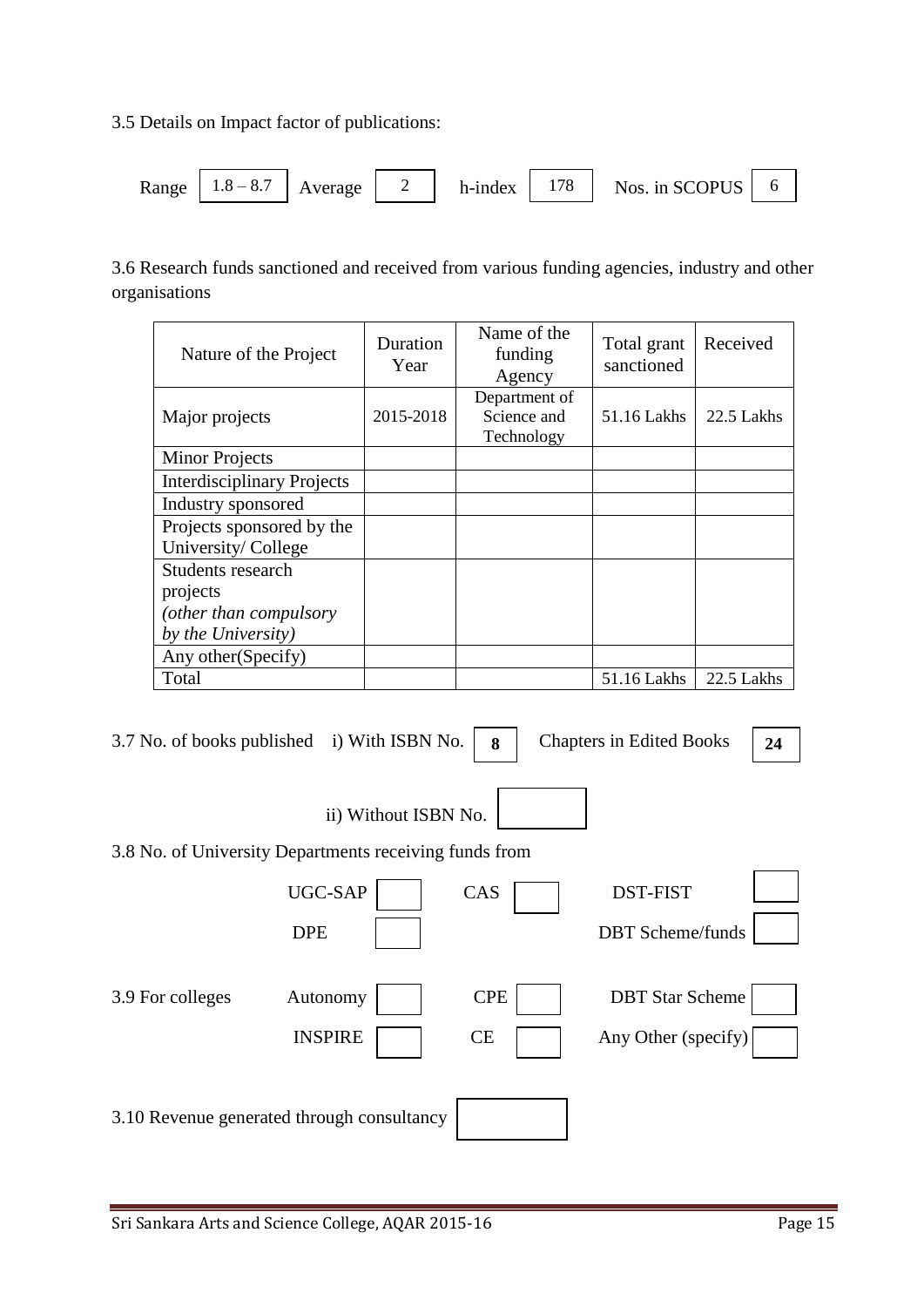#### 3.11 No. of conferences organized by the Institution

|                                                                                             | Level      | International                                                           | National     | <b>State</b> | University | College      |  |
|---------------------------------------------------------------------------------------------|------------|-------------------------------------------------------------------------|--------------|--------------|------------|--------------|--|
|                                                                                             | Number     |                                                                         | 3            |              |            | 2            |  |
|                                                                                             | Sponsoring |                                                                         |              |              |            |              |  |
|                                                                                             | agencies   |                                                                         | <b>SSASC</b> |              |            | <b>SSASC</b> |  |
|                                                                                             |            |                                                                         |              |              |            |              |  |
|                                                                                             |            | 3.12 No. of faculty served as experts, chairpersons or resource persons |              |              |            | 14           |  |
| National<br>International<br>3.13 No. of collaborations<br>Any other<br>$\overline{2}$<br>1 |            |                                                                         |              |              |            |              |  |
| 3.14 No. of linkages created during this year                                               |            |                                                                         |              |              |            |              |  |
| 3.15 Total budget for research for current year in lakhs:                                   |            |                                                                         |              |              |            |              |  |
| 22.5L<br>From Management of University/College<br>From Funding agency                       |            |                                                                         |              |              |            |              |  |
| Total                                                                                       |            |                                                                         |              |              |            |              |  |

3.16 No. of patents received this year

| <b>Type of Patent</b> |         | Number |
|-----------------------|---------|--------|
| National              | Applied |        |
|                       | Granted |        |
| International         | Applied |        |
|                       | Granted |        |
| Commercialised        | Applied |        |
|                       | Granted |        |

3.17 No. of research awards/ recognitions received by faculty and research fellows Of the institute in the year

| Total   International   National   State   University   Dist   College |  |  |  |
|------------------------------------------------------------------------|--|--|--|
|                                                                        |  |  |  |

3.18 No. of faculty from the Institution who are Ph. D. Guides and students registered under them

3.19 No. of Ph.D. awarded by faculty from the Institution

3.20 No. of Research scholars receiving the Fellowships (Newly enrolled + existing ones)

| JILL | 'DF<br>SRF | <b>Project Fellows</b> | Any other |  |
|------|------------|------------------------|-----------|--|
|      |            |                        |           |  |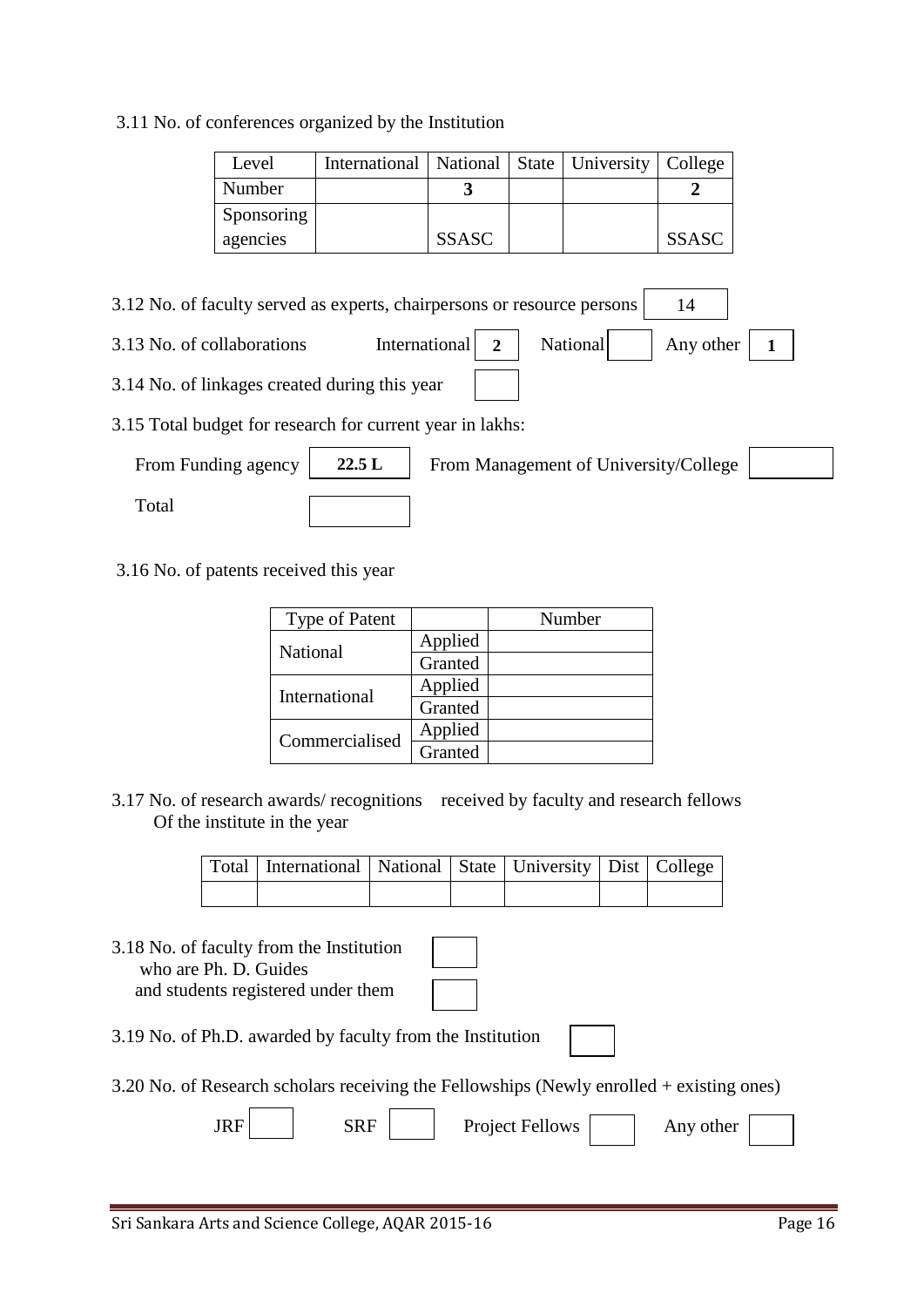| University level<br>10                           | State level<br>320  |  |  |  |  |
|--------------------------------------------------|---------------------|--|--|--|--|
| National level                                   | International level |  |  |  |  |
| 3.22 No. of students participated in NCC events: |                     |  |  |  |  |
| University level                                 | State level         |  |  |  |  |
| National level                                   | International level |  |  |  |  |
| 3.23 No. of Awards won in NSS:                   |                     |  |  |  |  |
| University level<br>1                            | State level         |  |  |  |  |
| National level                                   | International level |  |  |  |  |
| 3.24 No. of Awards won in NCC:                   |                     |  |  |  |  |
| <b>Conversity level</b>                          | State level         |  |  |  |  |
| National level                                   | International level |  |  |  |  |
| 3.25 No. of Extension activities organized       |                     |  |  |  |  |
| College forum<br>University forum                | 63                  |  |  |  |  |
| <b>NCC</b><br><b>NSS</b>                         | 8<br>Any other      |  |  |  |  |

3.26 Major Activities during the year in the sphere of extension activities and Institutional Social Responsibility

- New active principle compounds were identified in Neem, Nilavembu and malaivembu Medicinal plants.This study conducted by M.Sc Biochemistry student was useful to find the effect of artificial ripening of banana when compared with naturally ripened banana.
- NSS camp was conducted in Enathur from  $25.01.16 31.01.16$  for 7 days. During this camp, Our College NSS students actively participated and did the service to the people in that village. They had cleaned the roads, tank, temple and other public places. Eye check up and Blood donation programmes were also conducted in that camp.
- Sri Vari Seva Service at Tirupati Temple

3.21 No. of students Participated in NSS events:

- Puttabarthi temple seva service
- Special Camp at Enathur  $\bullet$
- Youth day rally programme at kanchipuram.
- Kamarajar Birth anniversary celebrations
- Election Commission campus ambassador programme
- NSS Youth force activities.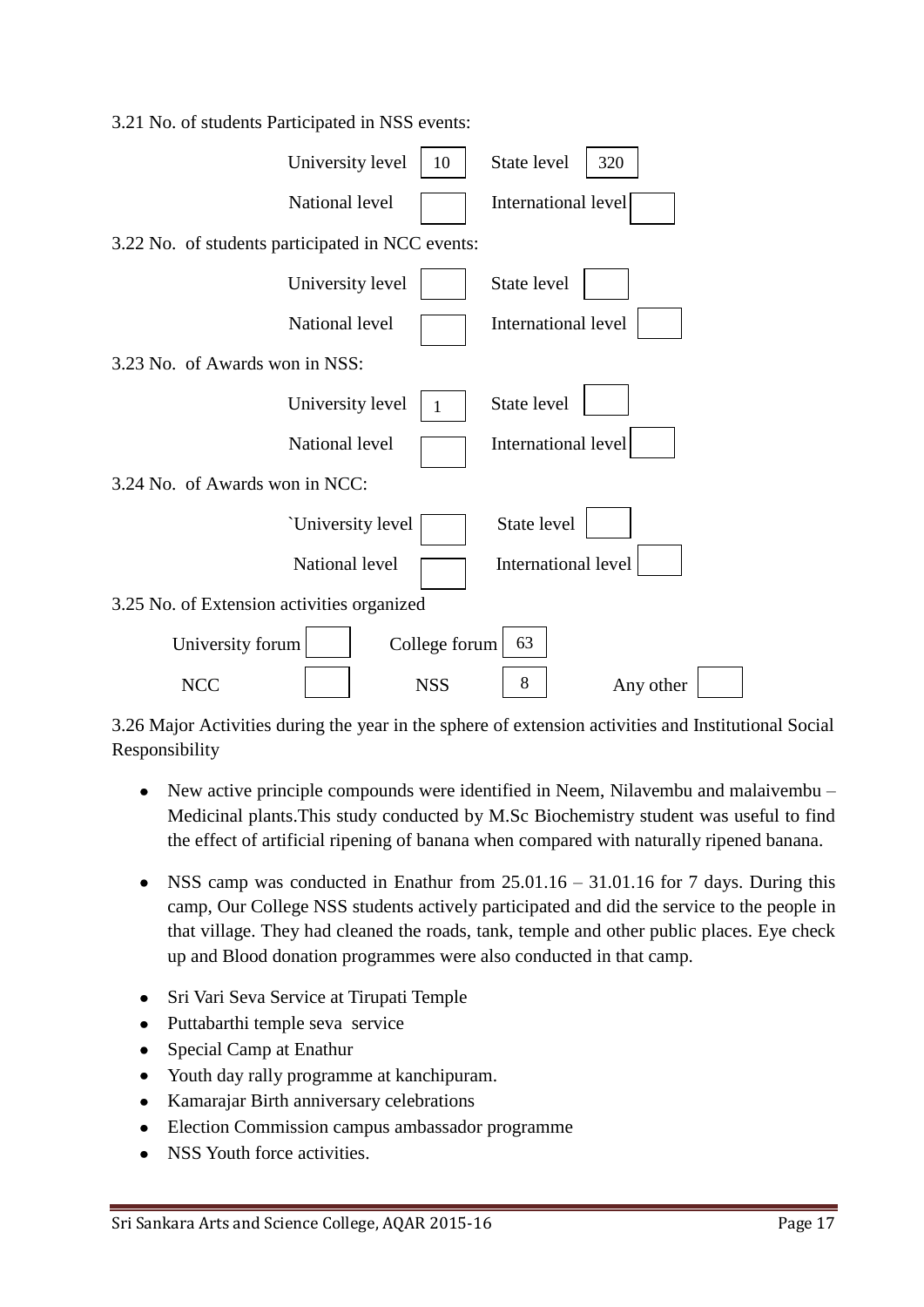# **Criterion – IV**

### **4. Infrastructure and Learning Resources**

4.1 Details of increase in infrastructure facilities:

| Facilities                                  | Existing | Newly   | Source of | Total |
|---------------------------------------------|----------|---------|-----------|-------|
|                                             |          | created | Fund      |       |
| Campus area (Acre)                          | 14.37    |         |           | 14.37 |
| Class rooms                                 | 75       | 4       |           | 79    |
| Laboratories                                | 6        |         |           | 6     |
| <b>Seminar Halls</b>                        |          |         |           |       |
| No. of important equipments purchased       |          |         |           |       |
| $(\geq 1$ -0 lakh) during the current year. |          |         |           |       |
| Value of the equipment purchased during     |          |         |           |       |
| the year (Rs. in Lakhs)                     |          |         |           |       |
| Others                                      |          |         |           |       |

### 4.2 Computerization of administration and library

TCS –ION Introduced

## 4.3 Library services:

|                        | Existing |         |     | Newly added | Total |         |
|------------------------|----------|---------|-----|-------------|-------|---------|
|                        | No.      | Value   | No. | Value       | No.   | Value   |
| <b>Text Books</b>      | 16972    | 2831184 | 416 | 62618       | 17388 | 2893802 |
| <b>Reference Books</b> | 509      | 312846  | 8   | 2790        | 518   | 315636  |
| e-Books                |          |         |     |             |       |         |
| Journals               | 48       | 92000   | 6   | 14100       | 54    | 106100  |
| e-Journals             |          |         |     |             |       |         |
| Digital Database       |          |         |     |             |       |         |
| CD & Video             |          |         |     |             |       |         |
| Others (specify)       |          |         |     |             |       |         |

### 4.4 Technology up gradation (overall)

|          | Total<br>Computers | Computer<br>Labs | Internet | <b>Browsing</b><br>Centres | Computer<br>Centres | Office | Depart-<br>ments | Others |
|----------|--------------------|------------------|----------|----------------------------|---------------------|--------|------------------|--------|
| Existing | 232                | 3                |          |                            |                     | ⇁      | O                |        |
| Added    |                    |                  |          |                            |                     |        |                  |        |
| Total    |                    |                  |          |                            |                     |        | 10               |        |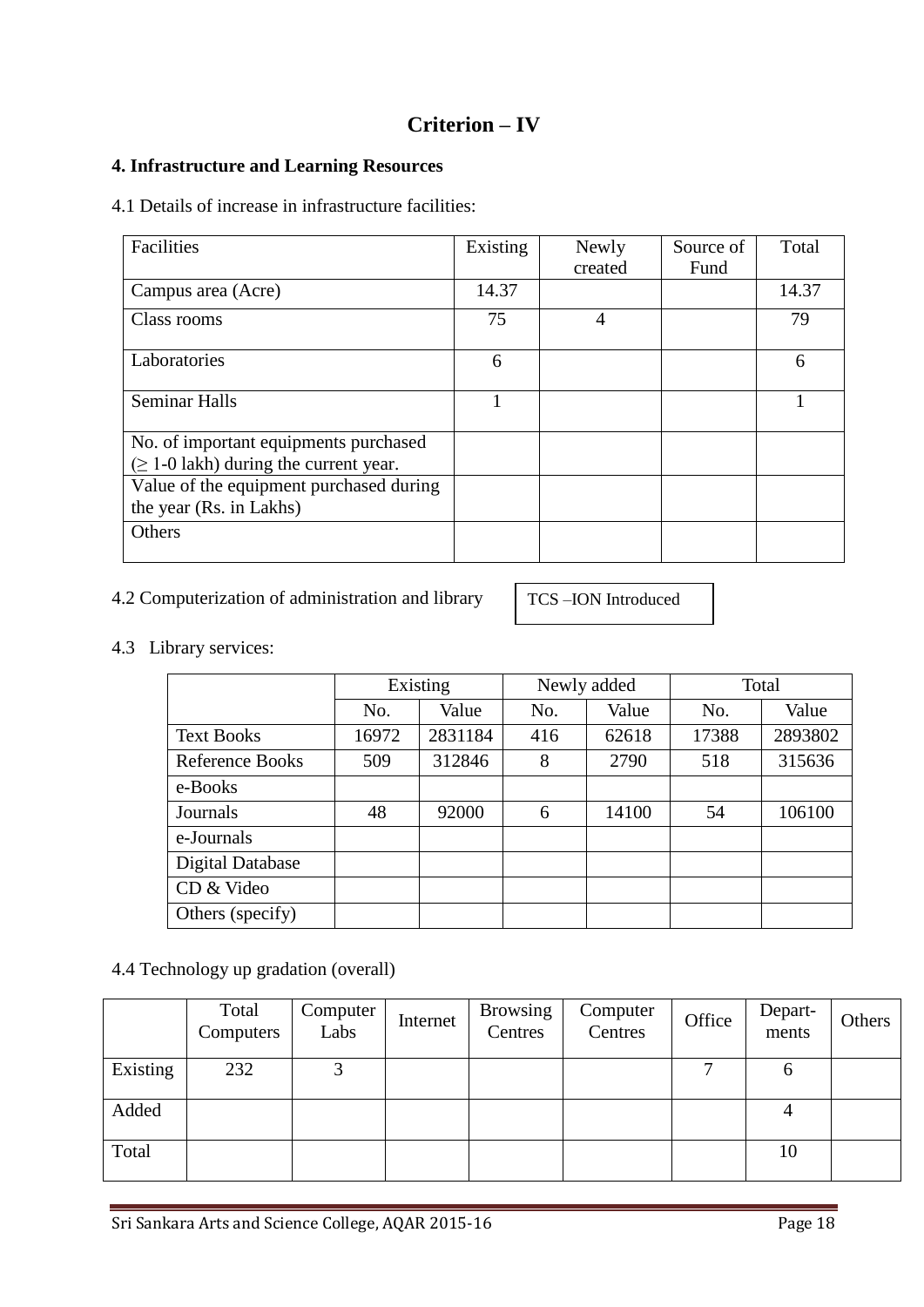4.5 Computer, Internet access, training to teachers and students and any other programme for technology upgradation (Networking, e-Governance etc.)

- $\triangleright$  Computer training was given to the students in the soft skill papers- computing skill level-I &II.
- $\triangleright$  Staff have free internet access in the department for downloading study materials and books.
- Online exam pattern was introduced through TCS ION. Students can attend the examinations at any place and view their marks immediately.
- $\triangleright$  Training was given to faculty by TCS ION team members in using the online programme Learning Exchange (LX). In this training our faculty members learned the methodology of online teaching, updating the study materials for students.
- $\triangleright$  Training programme was conducted to H. O. Ds of all the departments, to enter the internal marks through online port.
- 4.6 Amount spent on maintenance in lakhs :
	- i) ICT
	- ii) Campus Infrastructure and facilities
	- iii) Equipments
	- iv) Others

**8.5 6.8 -- --**

**Total :** 

| ___ |
|-----|
|     |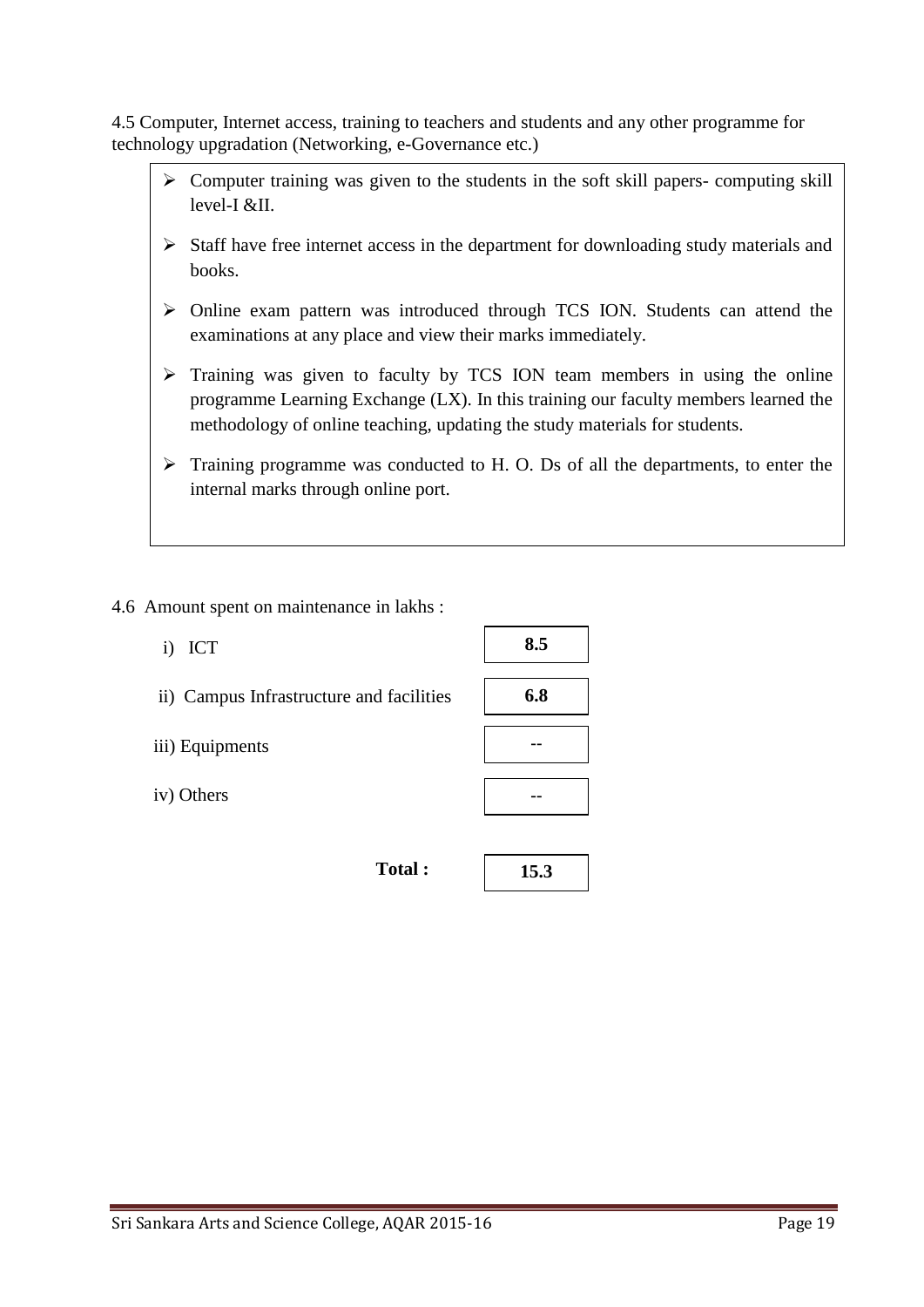# **Criterion – V**

#### **5. Student Support and Progression**

- 5.1 Contribution of IQAC in enhancing awareness about Student Support Services
	- Anti ragging affidavits are collected from second and third year students to prevent ragging in the campus.
	- IQAC works in close coordination with student representatives of each class and the grievances redressed.
	- $\bullet$ Special classes and extra coaching was given to those students who were in need of attention.
	- Coaching was provided to the M.Sc. students on topics related to the CSIR-UGC NET examination.
	- Feed backs of the students are reviewed and the necessary actions were taken.  $\bullet$
- 5.2 Efforts made by the institution for tracking the progression
	- Unit test and model exams are conducted.
	- Students are encouraged to take seminars in class rooms  $\bullet$
	- $\bullet$ Monthly attendance reports are generated and reviewed
	- $\bullet$ The students who have got low attendance are informed to the parents.
	- Monthly review of attendance and the absentees are given counselling in the  $\bullet$ presence of their parents.
	- Result analysis are collected and reviewed.

|  | PG т | Ph. D. | Others |
|--|------|--------|--------|
|  | -383 |        |        |

- (b) No. of students outside the state
- (c) No. of international students

| --- |
|-----|

**9**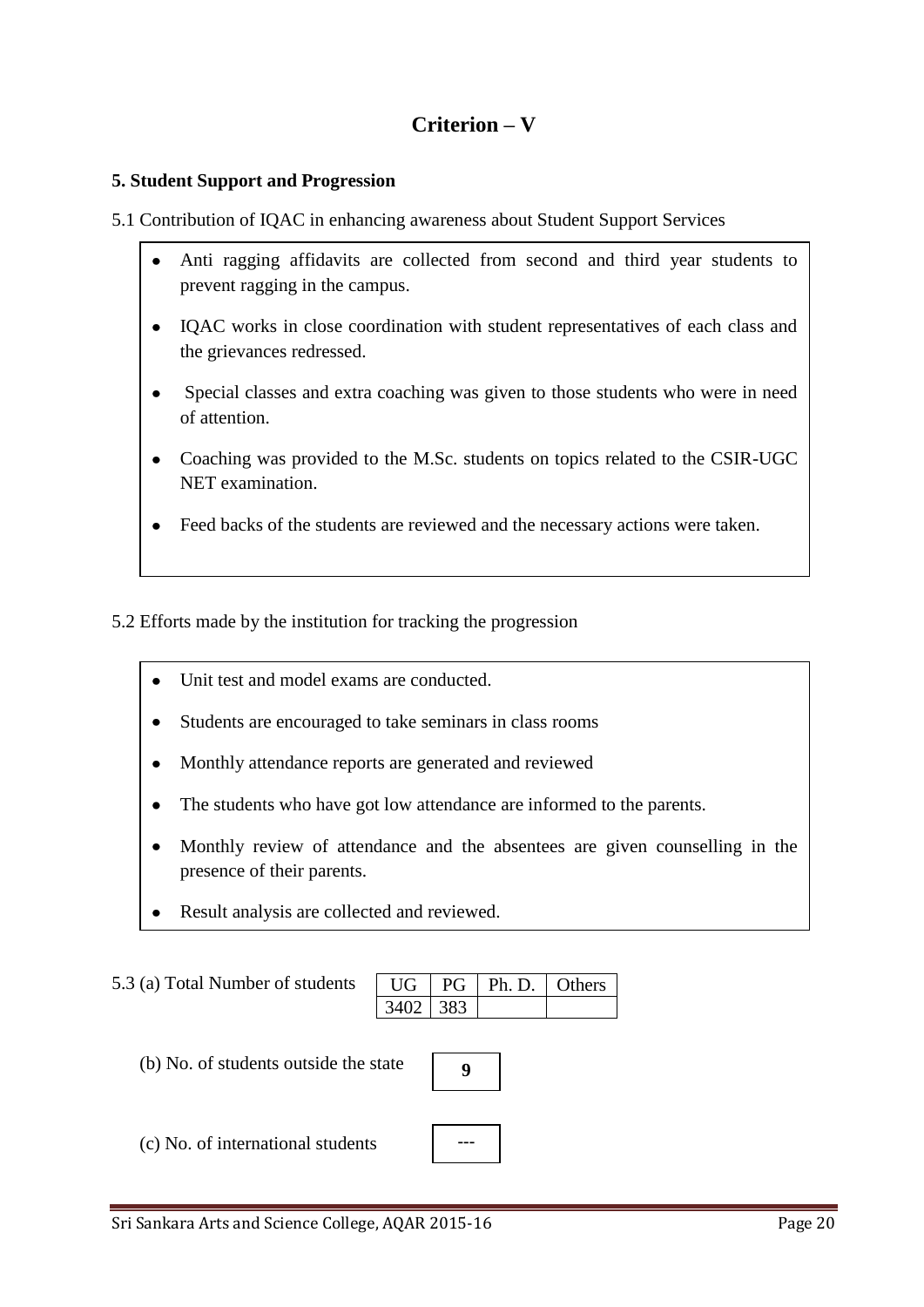|               | $\%$             |     |      | $\frac{0}{0}$ |       |
|---------------|------------------|-----|------|---------------|-------|
| $\epsilon$ 57 | 77<br>$\Delta$ 3 | Men | 2128 | 56.23<br>∪.∠J | Women |

| Last Year |           |           |            |                          |       |                         | This Year |    |      |                          |       |
|-----------|-----------|-----------|------------|--------------------------|-------|-------------------------|-----------|----|------|--------------------------|-------|
| General   | <b>SC</b> | <b>ST</b> | <b>OBC</b> | Physically<br>Challenged | Total | General   SC   ST   OBC |           |    |      | Physically<br>Challenged | Total |
| 174       | 558       | 3         | 2709       |                          | 3445  | 177                     | 607       | 11 | 2990 | $\overline{a}$           | 3785  |

**Demand ratio** 1.1 **:** 1 **Dropout %** 1.1

5.4 Details of student support mechanism for coaching for competitive examinations (If any)

- Coaching was provided to the M.Sc. students on topics related to the CSIR-UGC NET examination and tips on how to apply and pass in the examination were also included.
- $\blacksquare$  NET & SET coaching class are conducted
- The students are provided library facilities even after completion of the course and allowed to use the resources of the institution.
- Books required for competitive examinations like Banking and TNPSC are available in our college library.

No. of students beneficiaries

5.5 No. of students qualified in these examinations



29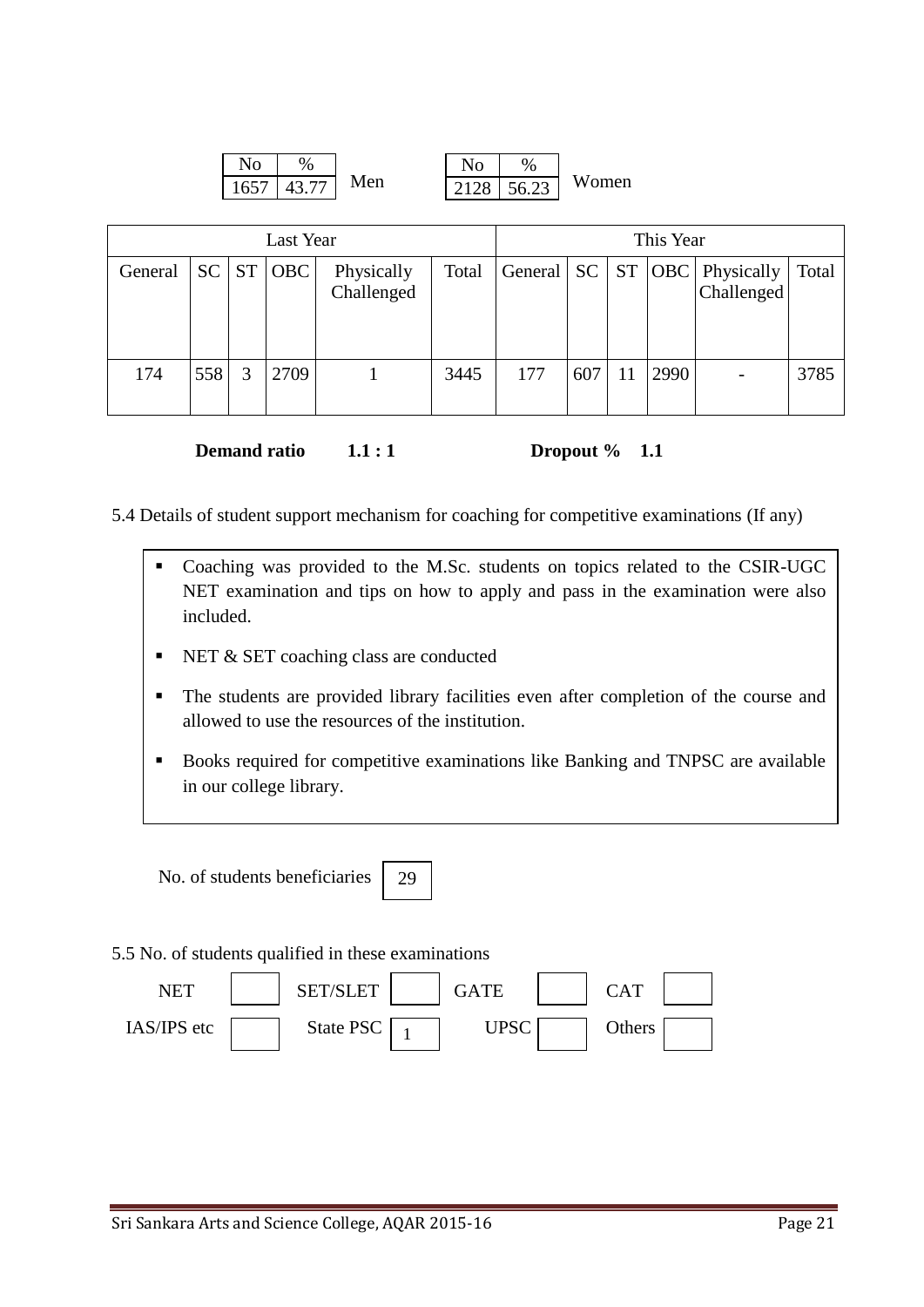5.6 Details of student counselling and career guidance

- Students of low attendance and absentees were informed to call their parents and necessary actions were taken to improve attendance percentage and discipline.
- Students counselling are conducted for improving the discipline among the students.
- Career guidance given for final year students to pursue higher studies.
- They were advised on how to establish a research career for themselves. They were given some tips on entrepreneurship in case they wanted to start their own companies. They were advised about the options which they had after completing B.Sc. program and after M.Sc. program.
- General advice was given to students regarding placements and a specific staff member was assigned as placement officer and responsibility of co-ordinating placement services.

No. of students benefitted



5.7 Details of campus placement

|                                       | <b>Off Campus</b>                            |                                     |                              |
|---------------------------------------|----------------------------------------------|-------------------------------------|------------------------------|
| Number of<br>Organizations<br>Visited | Number of<br><b>Students</b><br>Participated | Number of<br><b>Students Placed</b> | Number of Students<br>Placed |
|                                       |                                              |                                     | 30                           |

#### 5.8 Details of gender sensitization programmes

- Gender sensitization lectures were given to the students in the classroom by the department teaching staff.
- Meetings were held to emphasize the importance of gender sensitization and protection of women students in the department. Specific female staff members were given the responsibility of mentoring the female students and giving them advice on how to conduct themselves and report any incidents to the concerned authorities such as the HOD.
- On part of the women"s day, English department organized a guidance programme for the female students.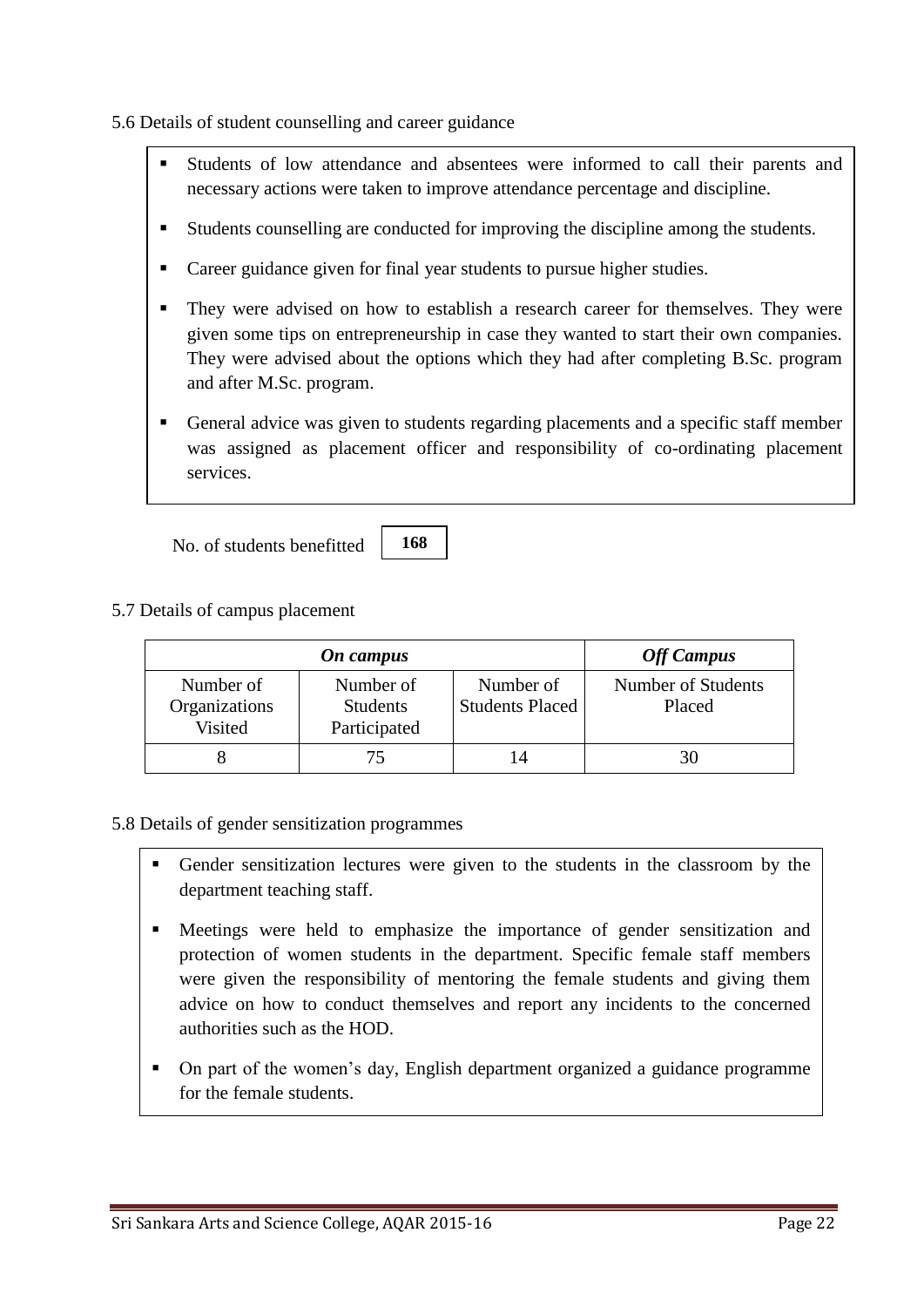#### 5.9 Students Activities

| 5.9.1 | No. of students participated in Sports, Games and other events                                           |
|-------|----------------------------------------------------------------------------------------------------------|
|       | State/ University level<br>14<br>National level<br>International level                                   |
|       | No. of students participated in cultural events                                                          |
|       | National level $\begin{bmatrix} 5 \end{bmatrix}$<br>International level<br>State/ University level<br>66 |
| 5.9.2 | No. of medals /awards won by students in Sports, Games and other events                                  |
|       | Sports: State/University level  <br>National level<br>International level<br>$\vert$ 4                   |
|       | National level 5<br>International level<br>Cultural: State/ University level<br>16                       |

#### 5.10 Scholarships and Financial Support

|                                                                        | Number of<br>students | Amount    |
|------------------------------------------------------------------------|-----------------------|-----------|
| Financial support from institution                                     |                       |           |
| Financial support from government                                      | 300                   | 12,20,950 |
| Financial support from other sources                                   |                       |           |
| Number of students who received<br>International/National recognitions |                       |           |

5.11 Student organised / initiatives



5.12 No. of social initiatives undertaken by the students 21

5.13 Major grievances of students (if any) redressed:

- Many books required by the students were purchased for the college library.
- Extra Buses were purchased for the uninterrupted transport of students.
- Water purifier was installed for supplying purified water to the students.
- New cycle stand was constructed for the convenience of the students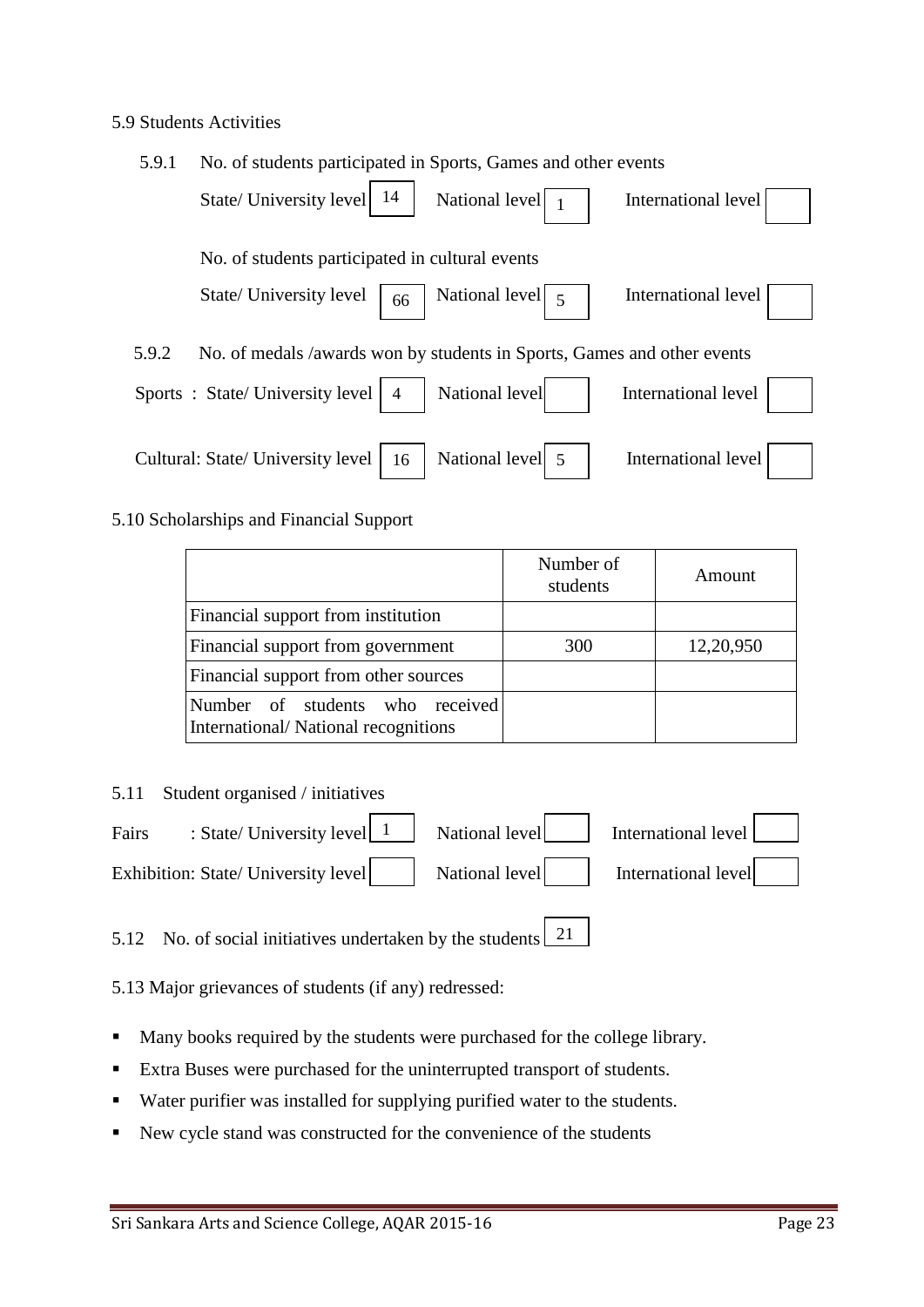#### **6. Governance, Leadership and Management**

#### 6.1 State the Vision and Mission of the institution

#### **Vision**

- $\triangleright$  To revive the scholarship and research existed in the Gatikasthana of the hoary past in Kanchi by providing quality Higer Education to rural people.
- $\triangleright$  To enable the students realize their inner talent and potentials by providing state of art infrastructural facilities
- $\triangleright$  To mould their overall personality and to provide career opportunities and create self reliant and socially responsible citizens.

#### **Mission**

- $\triangleright$  To promote academic excellence with innovative teaching learning methodologies, evaluation mechanisms and project work culture, converting conceptual knowledge into practical application through subject related projects.
- $\triangleright$  To enable unique learning experience by imparting rigorous training in academics of high standards with moral, democratic and social principles and to achieve the emergence of total personality development.
- 6.2 Does the Institution has a management Information System
	- Yes, TCS ION management information software provided by TATA consulting services (TCS) Ltd.
- 6.3 Quality improvement strategies adopted by the institution for each of the following:

6.3.1 Curriculum Development

- Choice Based Credit System is available for the students to select the course and subjects.
- $\triangleright$  Value added courses are conducted to improve the job opportunities for students
- $\triangleright$  The syllabus in autonomous mode was thoroughly revised and all the current topics which are relevant to the students and also appear in the major competitive exams such as CSIR-UGC NET, ICMR, DBT-JRF, etc. were included.
- $\triangleright$  Soft skill courses were conducted to the students to improve the soft skill knowledge in spoken English, Computer science, Personality development and Managerial skill.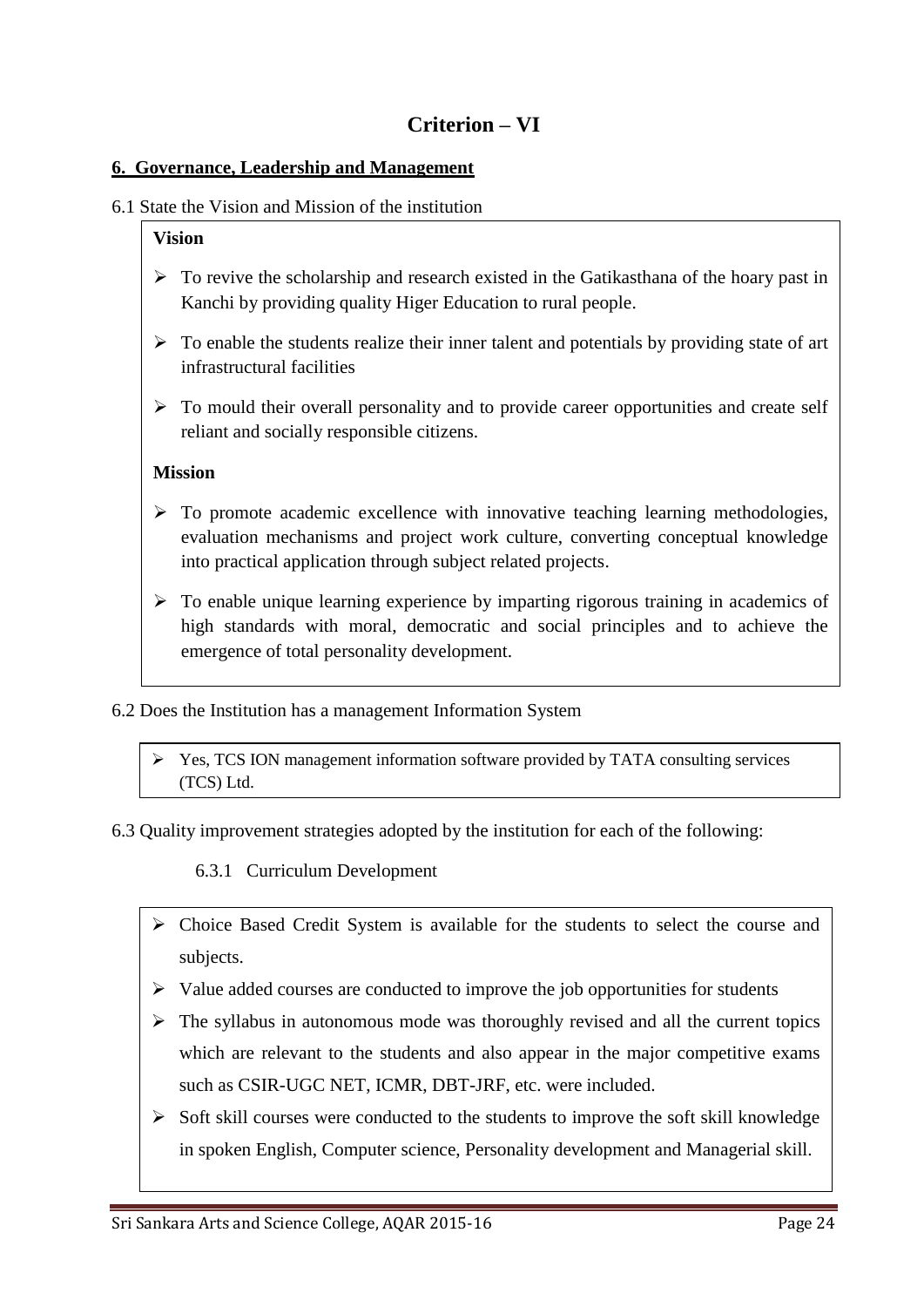#### 6.3.2 Teaching and Learning

- $\triangleright$  The students are assigned assignment, project works and seminar for improving their skills.
- > They are encouraged to attend national and international conferences.
- $\triangleright$  Students are advised to attend the internship programmes at clinical laboratories, hospitals and industries to gain knowledge in the field.
- $\triangleright$  The majority of the subject contents were converted to multimedia format, and uploaded in the college TCS ION learning exchange website. The online content includes study materials, pictures, videos, animations and power point presentations. This method was widely appreciated by students.
- $\triangleright$  Faculty development programs were conducted to improve the skills of the faculty
- $\triangleright$  The forums of the departments are regularly conducting seminars in recent topics to improve the research knowledge of students and teachers.

#### 6.3.3 Examination and Evaluation

- $\triangleright$  Periodical tests are conducted to evaluate the performance of the students.
- $\triangleright$  Retests are conducted for the students secured very low marks.
- $\triangleright$  Continuous Internal Assessment through multiple testing components to assess skills and depth of understanding the subject were utilized. The testing components were written tests, assignments, prescribed seminars, Quizzes. Exams were conducted twice in a semester on multiple choices, brief-answer and elaborate questions. Assignments on problems involving additional reading and better understanding of concepts; group discussions and collective approaches were encouraged.
- $\triangleright$  The online mode of examination was brought in the autonomous mode where students answered objective questions in online format using computer systems.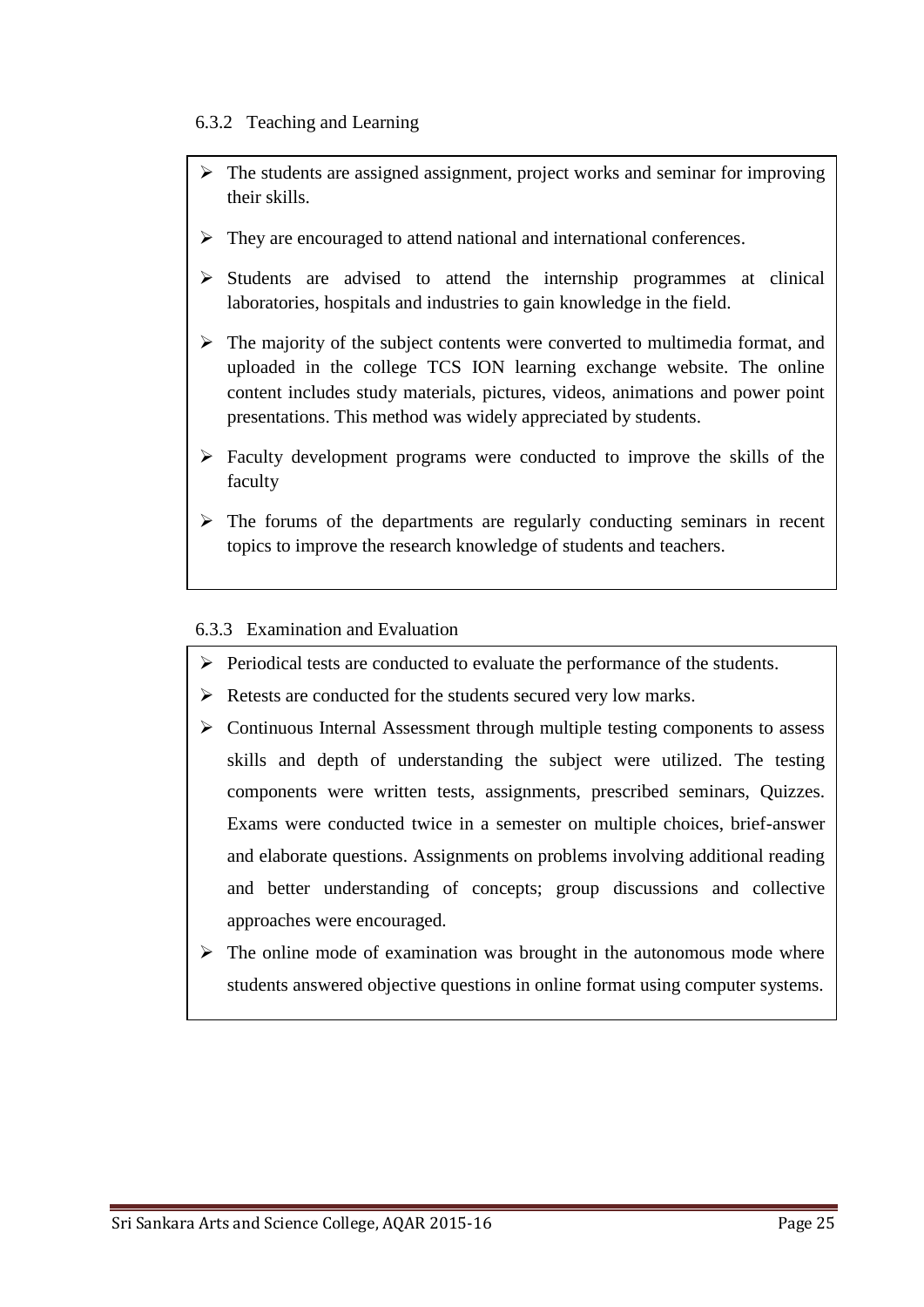#### 6.3.4 Research and Development

- $\triangleright$  M. Sc students were guided to do their projects using recent advanced techniques.
- $\triangleright$  Project works of M.Sc students are published in the national and International journals
- $\triangleright$  The research activities of some Department are well recognized and many project have been funded by funding bodies like TNSCST and DST
- $\triangleright$  The faculties are involved in materializing their knowledge with their project proposal to different funding agencies
- $\triangleright$  The research project funded by DBT is carried out in the department of Biotechnology
- $\triangleright$  The faculty members are regularly publishing their research papers in reputed journals.
- $\triangleright$  The faculties are encouraged to attend national and international conferences and to present research papers.

#### 6.3.5 Library, ICT and physical infrastructure / instrumentation

- $\triangleright$  The Books of all the categories are properly arranged and maintained in the college library. Students and staff can access these books at any time.
- Various National and International Journals are kept in the college library.
- $\triangleright$  The books prescribed by the University of madras and necessary books are maintained in the department libraries.
- Department of biotechnology has modern instruments such as PCR, Thermocycler, HPLC, Gel Documentation system, etc.
- $\triangleright$  Internet connection is given in all the departments for the usage of students and teachers.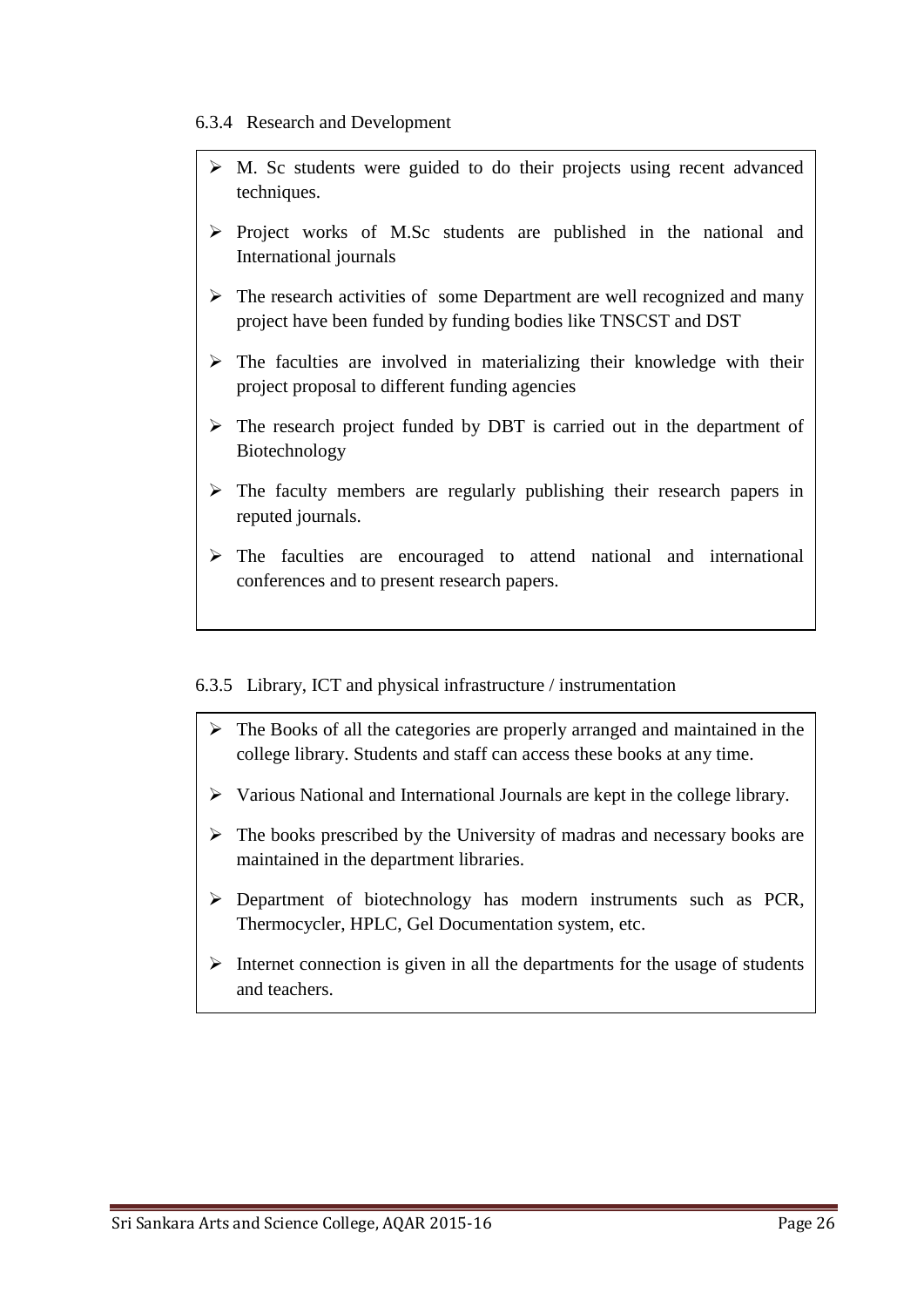#### 6.3.6 Human Resource Management

- $\triangleright$  Well qualified faculties are appointed for teaching and research.
- $\triangleright$  Faculty development programs are conducted to improve the skills of faculty.

#### 6.3.7 Faculty and Staff recruitment

- $\triangleright$  Faculty and staff are appointed after interviewed by the Principal, Subject experts and the Heads of the departments.
- $\triangleright$  The vacancies and workload are determined by requirements as prescribed by UGC.

#### 6.3.8 Industry Interaction / Collaboration

- $\triangleright$  The Department of Biochemistry has interaction with Numed laboratories for the research projects.
- BBA department is arranging Industrial Visit to L&T, HATSUN, Parle Agro Products, Port Trust for BBA & MBA Students.

#### 6.3.9 Admission of Students

 $\triangleright$  Students are admitted on the basis of prescribed norms of UGC. A separate admission committee is coordinating the admission of students for various courses.

|                         | Teaching        | PF, ESI, Gratuity                             |
|-------------------------|-----------------|-----------------------------------------------|
| 6.4 Welfare schemes for |                 | Non teaching   PF, ESI, Gratuity              |
|                         | <b>Students</b> | Alumni Scholarship, Institutional Scholarship |

```
6.5 Total corpus fund generated
```

| Rs. 1, 17, 66, 728/- |
|----------------------|
|                      |

6.6 Whether annual financial audit has been done  $\mathbf{Y}$   $\mathbf{y}$   $\mathbf{y}$   $\mathbf{y}$   $\mathbf{y}$   $\mathbf{y}$   $\mathbf{y}$   $\mathbf{y}$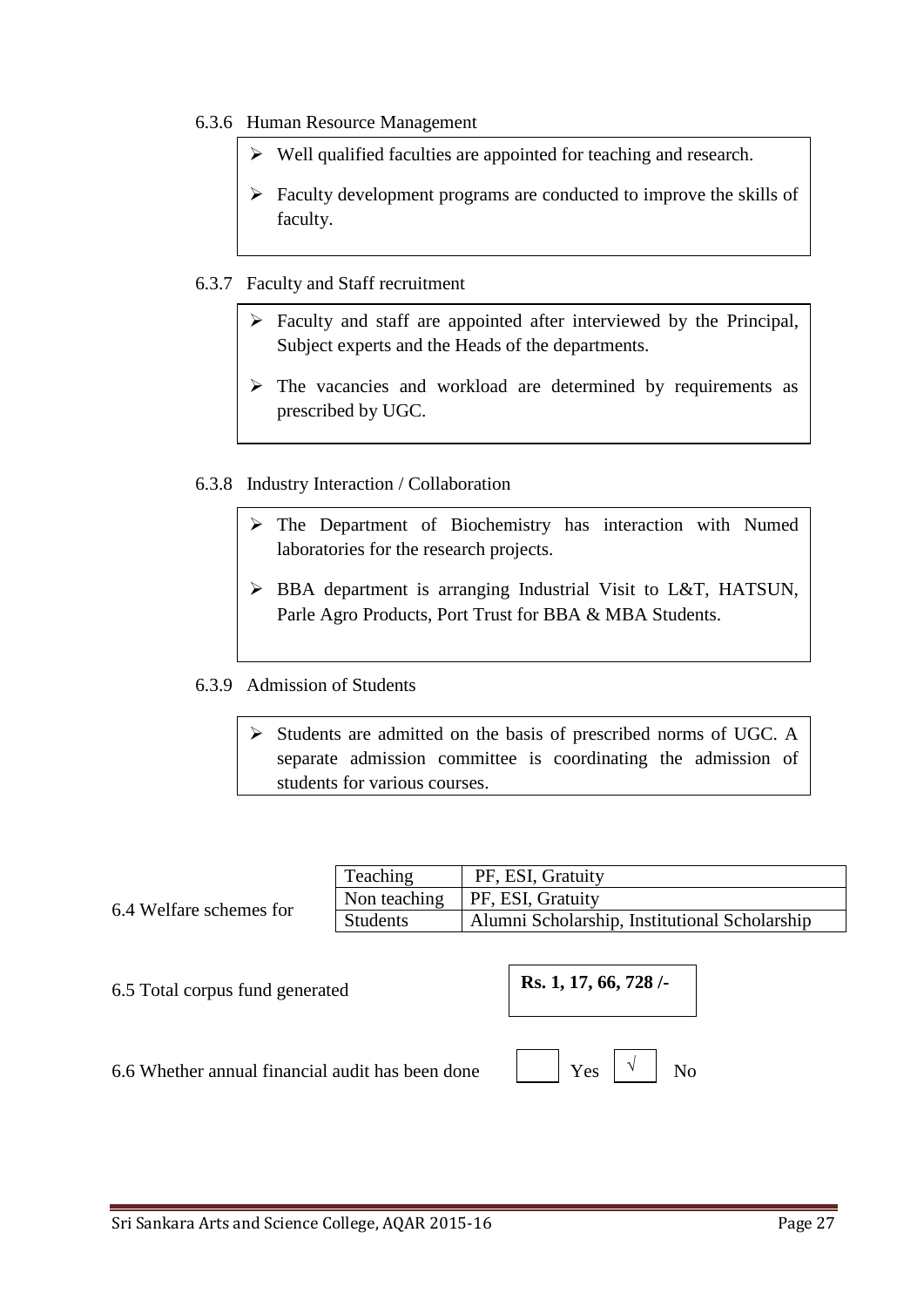| Audit Type     | External |        | Internal |            |
|----------------|----------|--------|----------|------------|
|                | Yes/No   | Agency | Yes/No   | Authority  |
| Academic       |          |        | YES      | Management |
| Administrative |          |        | YES      | Management |

6.7 Whether Academic and Administrative Audit (AAA) has been done?

6.8 Does the University/ Autonomous College declares results within 30 days?

| For UG Programmes Yes $\vert \vee \vert$ No $\vert$                                     |
|-----------------------------------------------------------------------------------------|
| For PG Programmes Yes $\vert \sqrt{\vert}$ No $\vert$                                   |
| 6.9 What efforts are made by the University/Autonomous College for Examination Reforms? |

6.10 What efforts are made by the University to promote autonomy in the affiliated/constituent colleges?

--

6.11 Activities and support from the Alumni Association

- $\triangleright$  Alumni are in close contact with the department staff and they help in the job opportunities for our students.
- $\triangleright$  A database of all the alumni students is maintained and updated on a regular basis. The contact details, present position and other relevant informatios about the alumni are maintained. The alumni are invited for important functions and alumni meetings.
- $\triangleright$  PRANAV the registered alumni association of the College works for the betterment of the institution by providing scholarships and employment opportunities for the needy.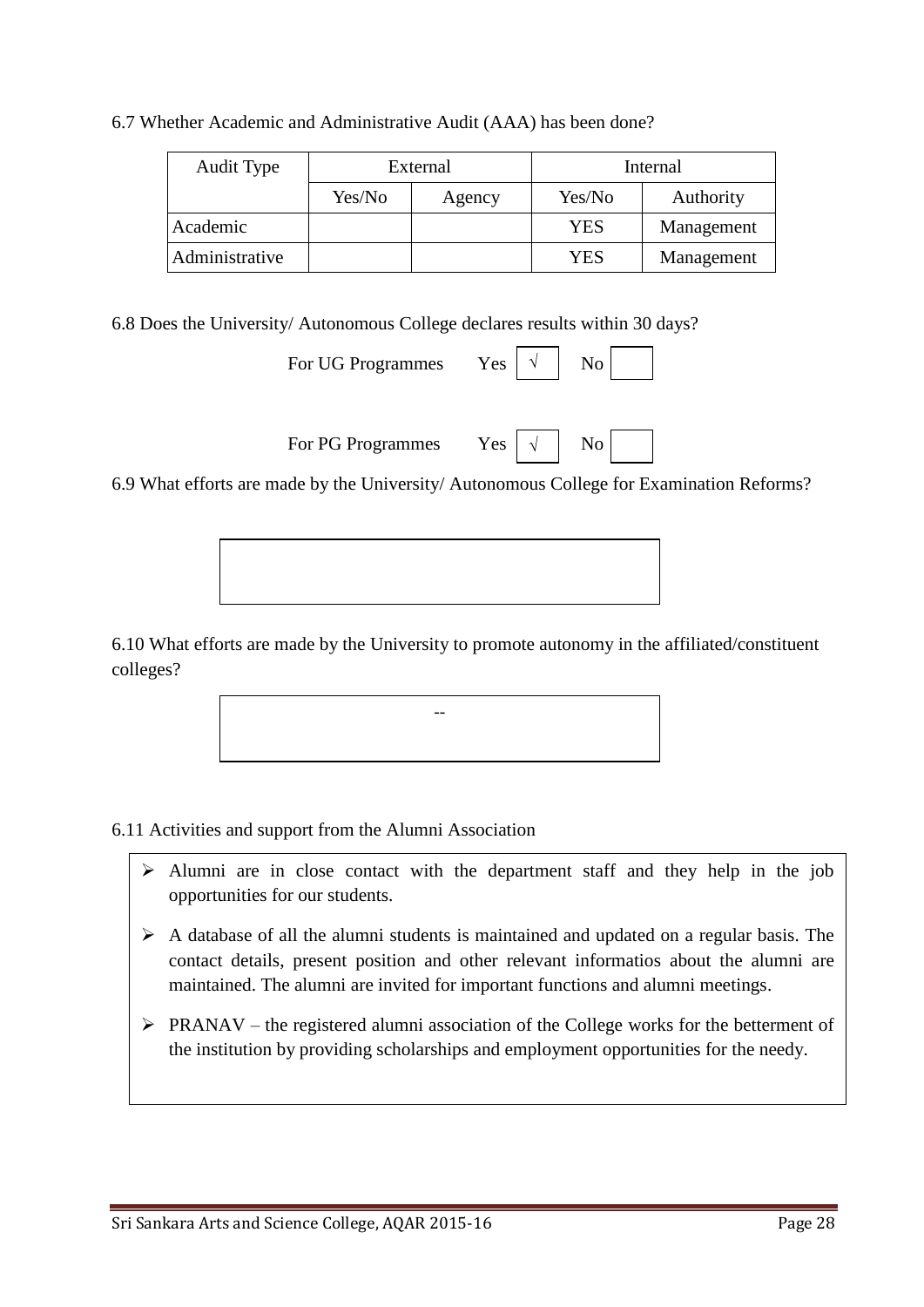- 6.12 Activities and support from the Parent Teacher Association
	- $\triangleright$  Each class has been assigned a specific tutor who is a teaching staff member. The tutor monitors the students" activities and attendance, etc. on a regular basis and updates the parents regarding this. If necessary, the parents were advised to approach the staff member and HOD in person to discuss issues and clarify doubts.
	- Our institution has a PTA to give feedback of the education process, infrastructure, faculty and hostel facilities and the feedback is used for the up gradation of facilities.

#### 6.13 Development programmes for support staff

- $\triangleright$  An Awareness programme was conducted by the Indian Bank regarding the Online and mobile banking
- 6.14 Initiatives taken by the institution to make the campus eco-friendly
	- $\triangleright$  All light fittings have been fitted with energy efficient tube fittings and light sources.
	- $\triangleright$  The buildings in the campus have been constructed to ensure adequate normal lighting and ventilation to reduce the energy requirement to bare minimum.
	- $\triangleright$  Sapling planted to improve the eco friendly environment
	- $\triangleright$  The usage of papers are reduced. All the communications are circulated through electronic mode.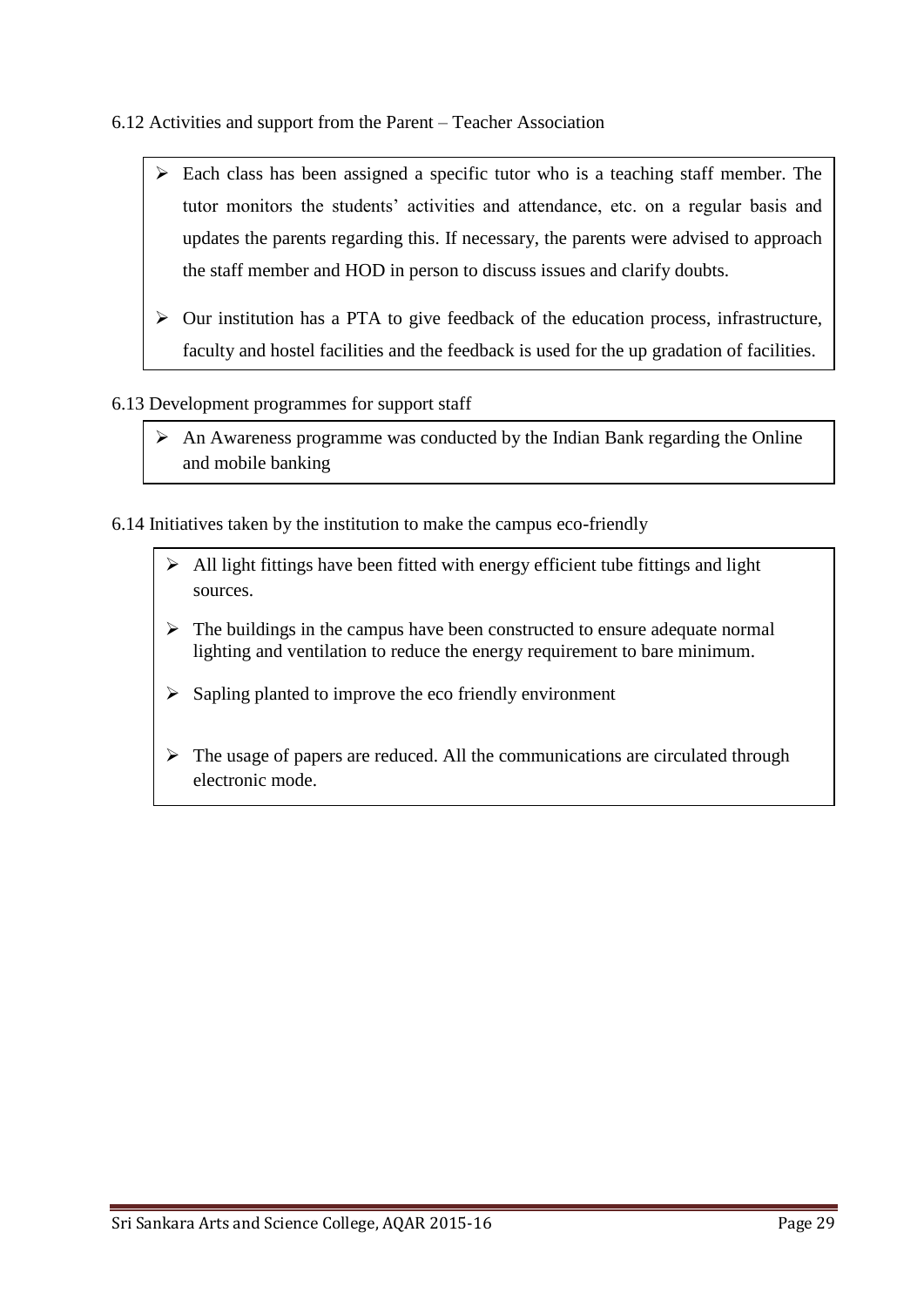# **Criterion – VII**

#### **7. Innovations and Best Practices**

7.1 Innovations introduced during this academic year which have created a positive impact on the functioning of the institution. Give details.

- $\triangleright$  Important web-links and free down load articles relevant to the course content were given frequently in order to acquire knowledge about the current developments in the respective areas.
- $\triangleright$  The online assessment system and online learning and teaching tools were introduced during this academic year. This would enable the institution to take teaching and learning to the next level and help the student to gain a better understanding of the subject.
- $\triangleright$  Value based programmes were introduced to improve the job opportunities of the students.
- $\triangleright$  CCTV surveillance to ensure safety and discipline in the campus were installed.
- 7.2 Provide the Action Taken Report (ATR) based on the plan of action decided upon at the beginning of the year

#### **Plan of Action**

- $\triangleright$  Completion of first batch DMLT course
- Revision of B.Sc and M.Sc Biochemistry syllabus for the academic year 2017-18
- $\triangleright$  To start M.Phil in Microbiology classes in 2015-2016 academic year
- $\triangleright$  Getting recognition for PhD Biotechnology course from University of Madras
- $\triangleright$  To conduct a national level seminar
- $\triangleright$  To introduce a certificate programme on Journalism
- $\triangleright$  To conduct a science Exhibition
- $\triangleright$  To introduce a certificate course on cloud infrastructure and services
- Conducted Successfully Science Exhibition on 21/08/2015
- $\triangleright$  Certificate course on cloud infrastructure and services was introduced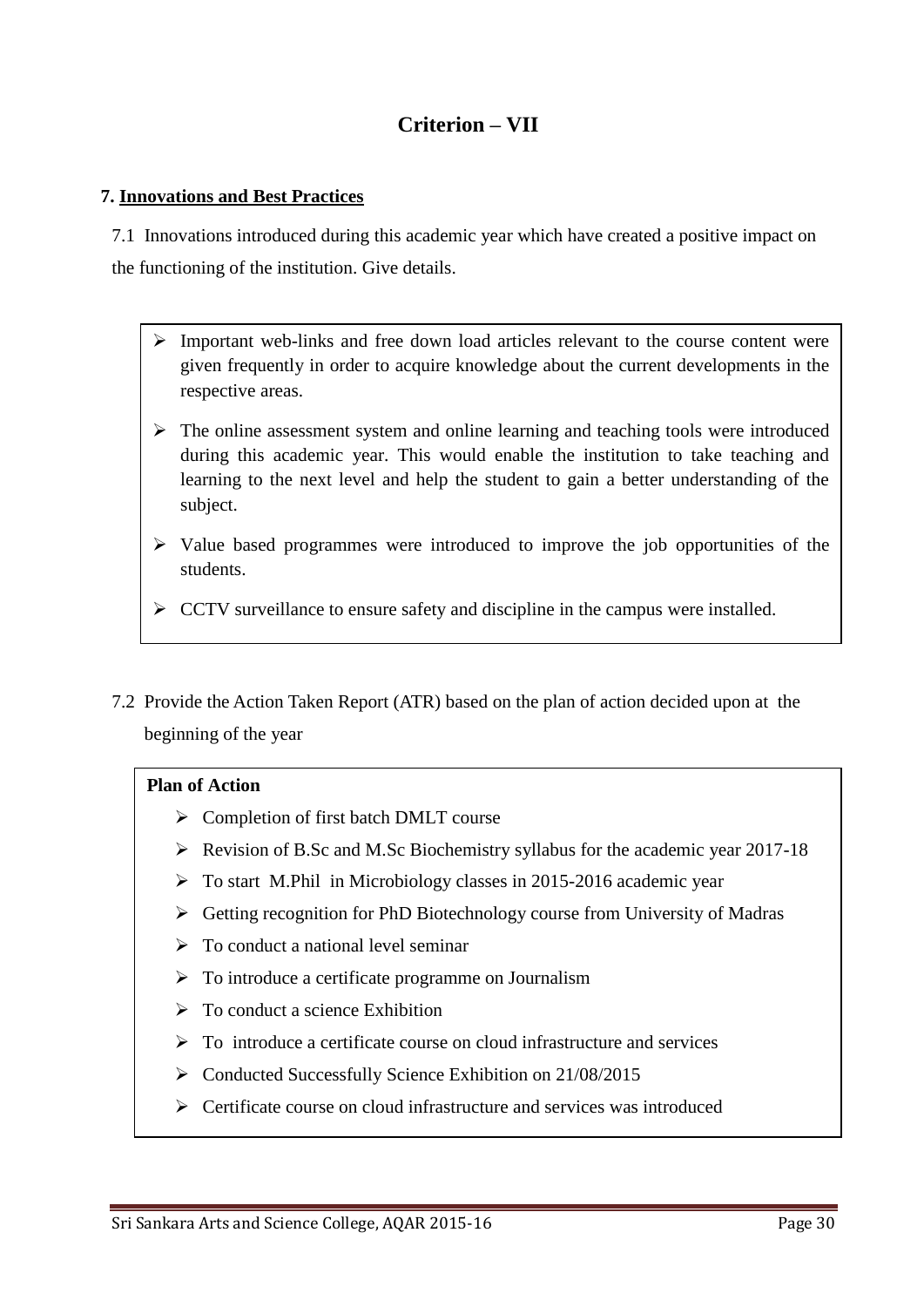#### **Action Taken Report**

- $\triangleright$  Successfully completed on june 2016
- $\triangleright$  Syllabus revised and approved by BOS on 11.4.2016
- M.Phil Microbiology course was stared in the academic year 2015-2016.
- $\triangleright$  As we planned earlier, we had submitted the form to University of Madras for the PhD guideship for 3 faculty members of Department of Biotechnology.
- $\triangleright$  Conducted a national level seminar on "From Theory to the Practice of Literature" on 26/02/2016
- $\triangleright$  In the academic year, 2015-16, "Advanced Diploma in Journalism and Performing Arts" a Certificate course was introduced

7.3 Give two Best Practices of the institution *(please see the format in the NAAC Self-study Manuals)*

- Encouraging research activities among faculty members and students.
- $\triangleright$  Regularly conducting the Forum activities

#### *\*The Details is enclosed as annexure - III*

7.4 Contribution to environmental awareness / protection

Presentations in the form of power point and animations on environmental studies were given to students.

Environmental awareness and effect of global warming were insisted in the NSS programmes.

7.5 Whether environmental audit was conducted?  $Yes$  | No

|--|--|--|

**√**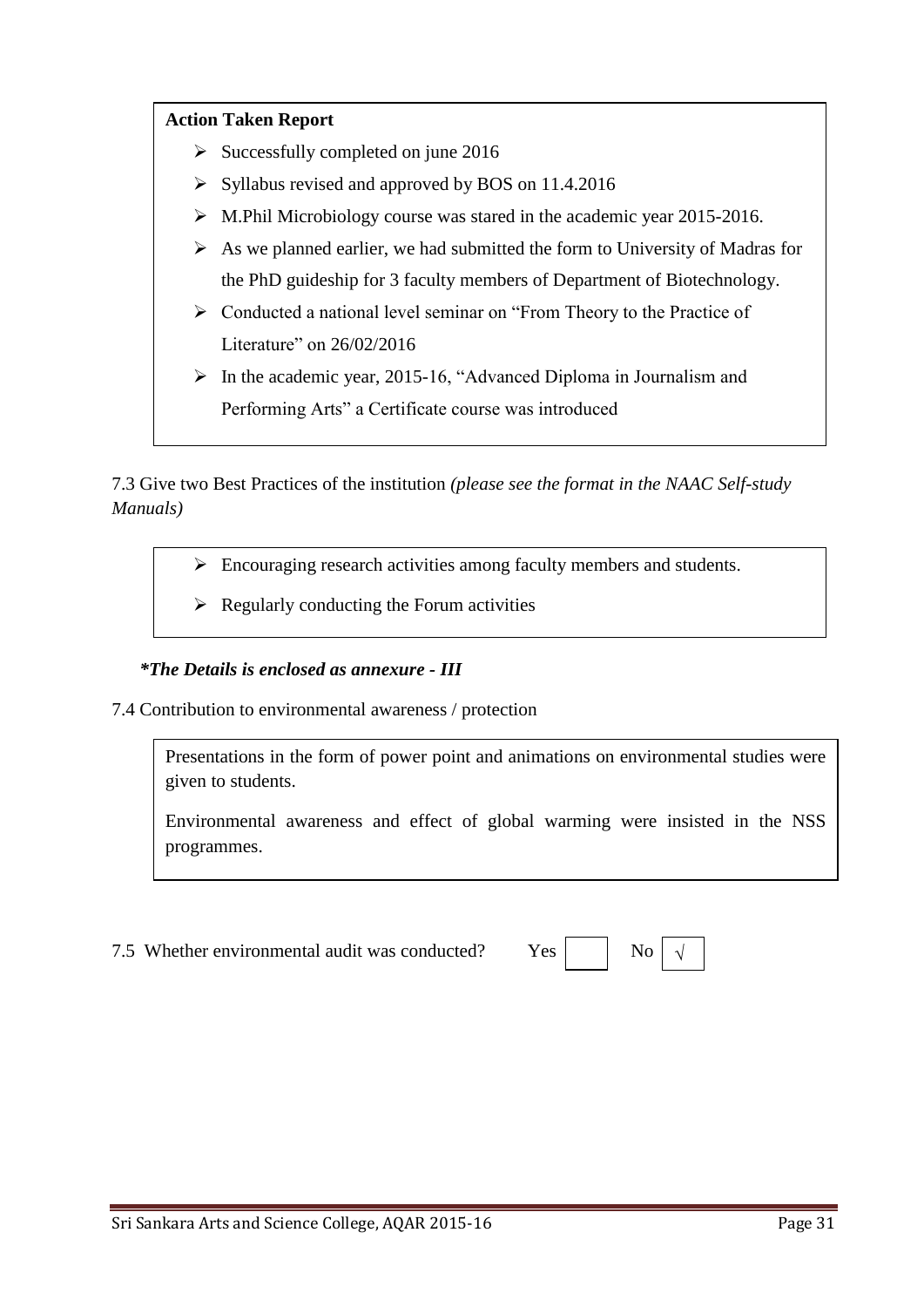7.6 Any other relevant information the institution wishes to add. (for example SWOT Analysis)

### **Strength**

- $\triangleright$  Qualified teaching staff
- $\triangleright$  Job oriented Value added courses
- $\triangleright$  Dedicated teaching by the faculty members
- $\triangleright$  Publication of research papers
- $\triangleright$  Good infrastructure facility for doing research

### **Weakness**

 $\triangleright$  Yet to start research programmes in the department.

### **Opportunities**

- $\triangleright$  Our students are getting Ph.D in various universities
- $\triangleright$  A large number of fellowships are being offered to students and research scholars by the central government and our students are trained and equipped to obtain those fellowships
- Many industries and corporate organizations specifically recruit students from arts and science colleges and our students are imparted specialized skills to utilize these recruitment opportunities

 $\triangleright$  Our students are placed in various reputed MNCs in different places at India. **Threats**

- $\triangleright$  Growing competition in this field.
- $\triangleright$  Requirement of costly sophisticated instruments for some technology.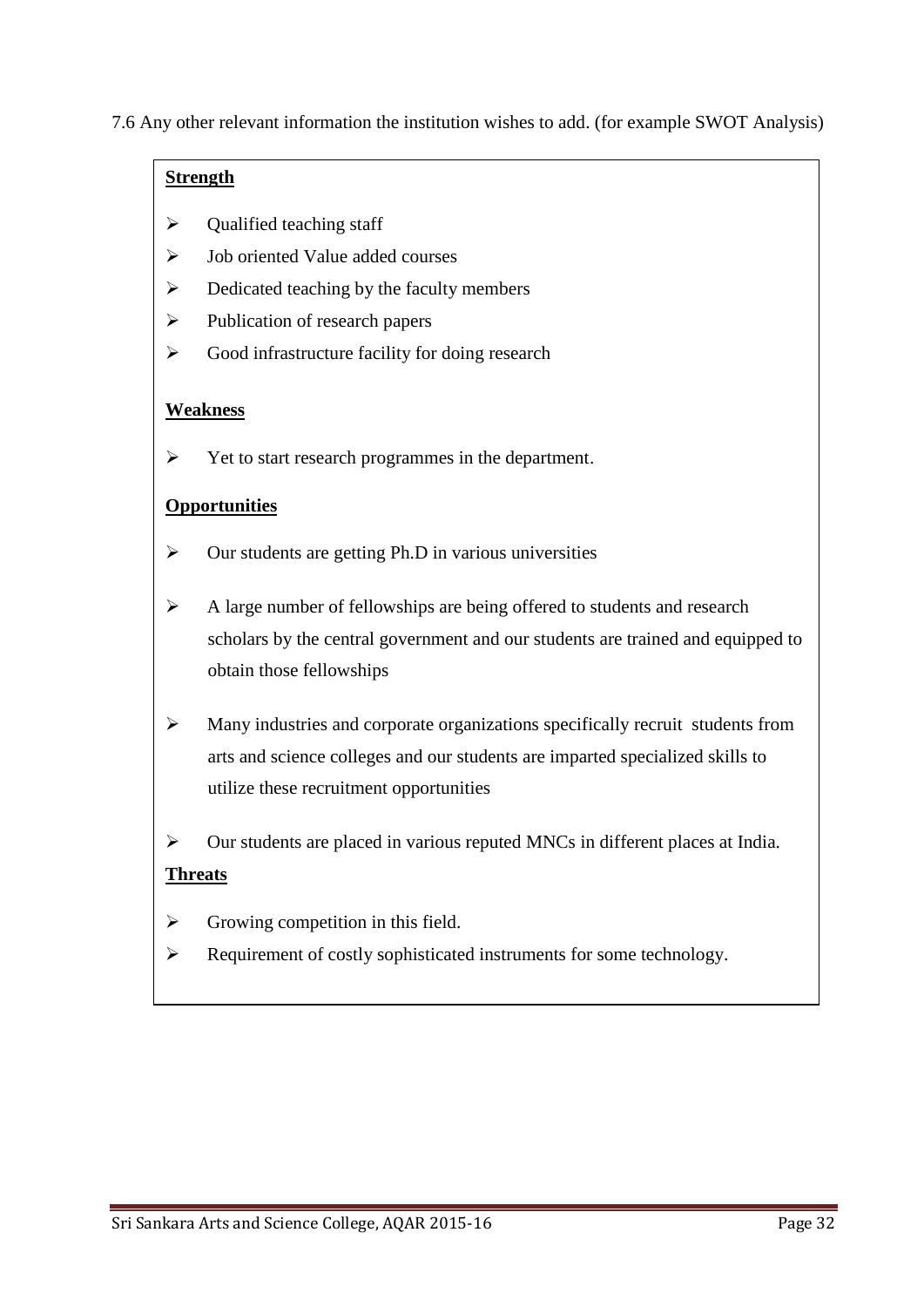#### 8. **Plans of institution for next year**

- To get more funds for research projects from funding agencies (DST, DBT).  $\bullet$
- To improve the research activities of the departments.
- Introduction of Ph. D programmes in the departments.

*Name:* **Dr. N. Rangarajan** *Name:* **Dr. K. R. Venkatesan**

*Signature of the Coordinator, IQAC Signature of the Chairperson, IQAC*

*\_\_\_\_\_\_\_\*\*\*\_\_\_\_\_\_\_*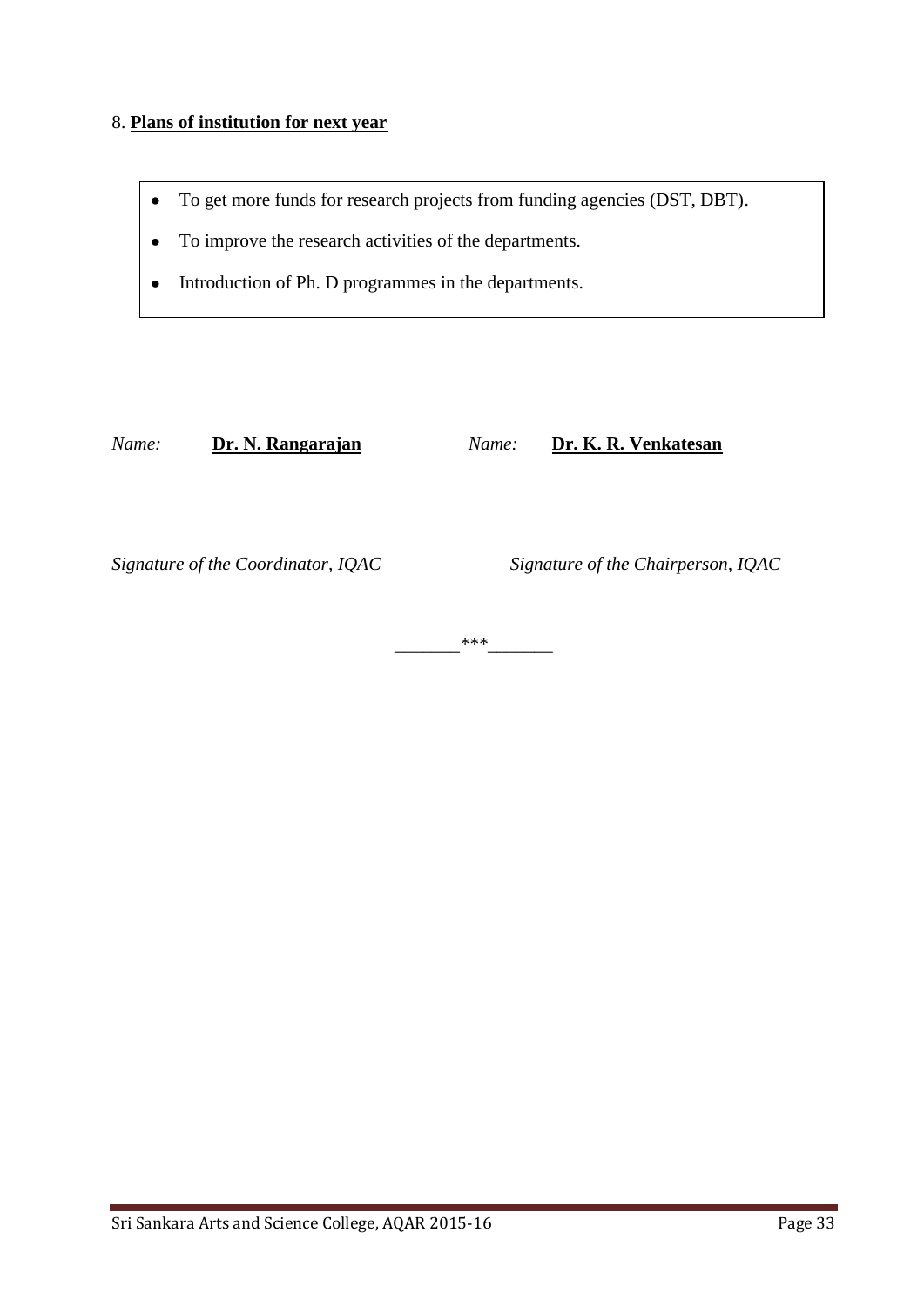### **Abbreviations:**

| CAS         | <b>Career Advanced Scheme</b>            |
|-------------|------------------------------------------|
| <b>CAT</b>  | <b>Common Admission Test</b>             |
| <b>CBCS</b> | <b>Choice Based Credit System</b>        |
| CE          | <b>Centre for Excellence</b>             |
| <b>COP</b>  | <b>Career Oriented Programme</b>         |
| <b>CPE</b>  | College with Potential for Excellence    |
| <b>DPE</b>  | Department with Potential for Excellence |
| <b>GATE</b> | Graduate Aptitude Test                   |
| <b>NET</b>  | <b>National Eligibility Test</b>         |
| PEI         | <b>Physical Education Institution</b>    |
| <b>SAP</b>  | <b>Special Assistance Programme</b>      |
| <b>SF</b>   | <b>Self Financing</b>                    |
| <b>SLET</b> | <b>State Level Eligibility Test</b>      |
| TEI         | <b>Teacher Education Institution</b>     |
| <b>UPE</b>  | University with Potential Excellence     |
| <b>UPSC</b> | <b>Union Public Service Commission</b>   |

\*\*\*\*\*\*\*\*\*\*\*\*\*\*\*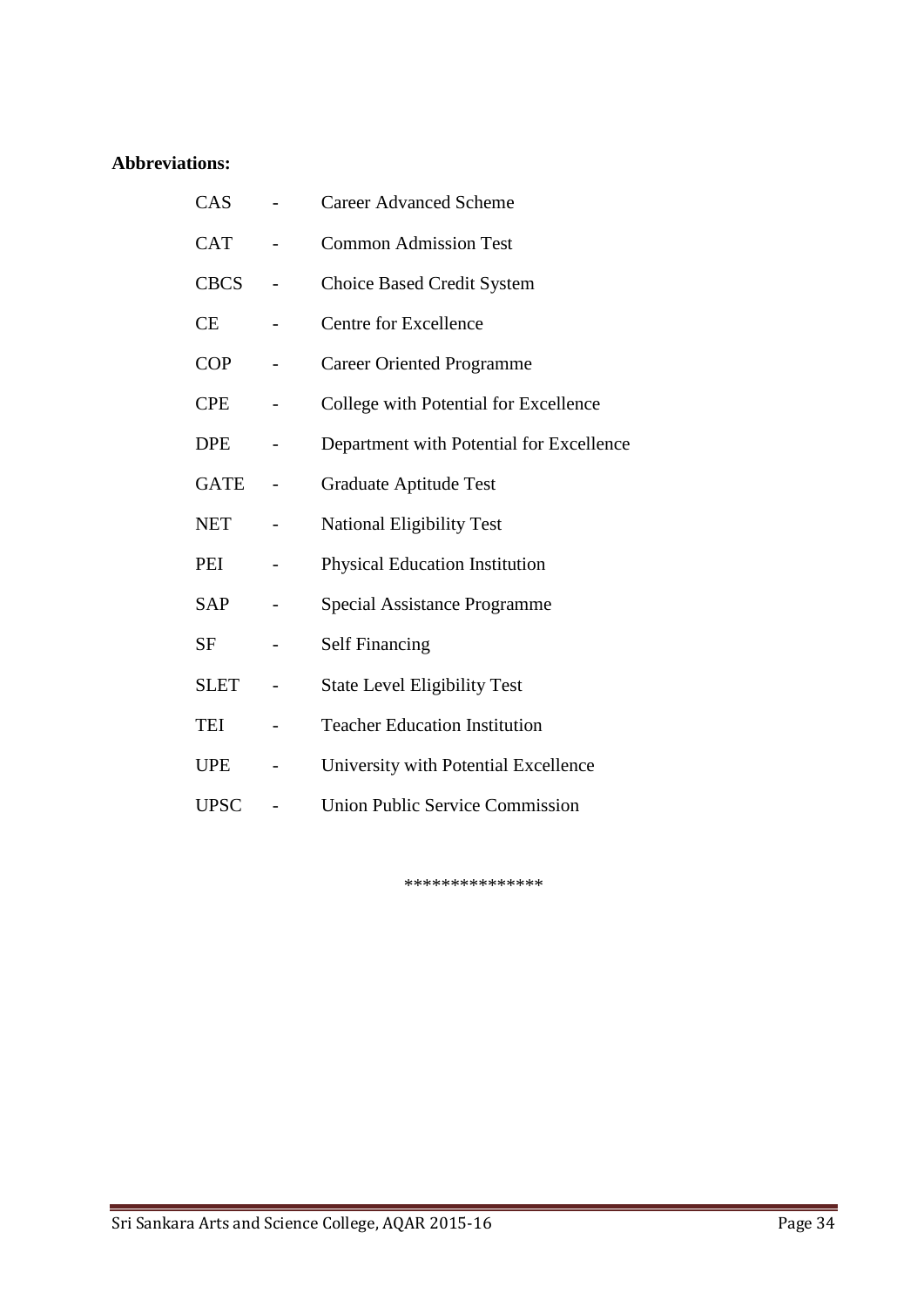### Annexure - I

### **ACADEMIC EVENTS OF THE YEAR-2015-16**

| S.No           | <b>DATE</b> | <b>EVENTS/FORUMS</b>                                                       | <b>TOPICS</b>                                                                                                                                                  |
|----------------|-------------|----------------------------------------------------------------------------|----------------------------------------------------------------------------------------------------------------------------------------------------------------|
| 1              | 18.06.2015  | Sat Sangh - Inaugural Address                                              | Why Sat Sangh?                                                                                                                                                 |
| $\overline{2}$ | 25.06.2015  | <b>English Quality Circle</b>                                              | In Search of the Author                                                                                                                                        |
| 3              | 25.06.2015  | <b>Inauguration of Management</b><br>Study Circle for the year 2015-<br>16 |                                                                                                                                                                |
| $\overline{4}$ | 26.06.2015  | <b>Inauguration of Journal Alert</b><br>Forum for the year 2015-16         | Role of Yoga in Health<br>Management                                                                                                                           |
| 5              | 01.07.2015  | Vyasa Ashram - Boys Hostel                                                 | <b>Cultural Program</b>                                                                                                                                        |
| 6              | 03.07.2015  | Management Study Circle -<br><b>Paper Presentation</b>                     | 7P's of Marketing, Addiction of<br>Drugs, International Trade                                                                                                  |
| $\overline{7}$ | 02.07.2015  | <b>Journal Alert Forum</b>                                                 | <b>Strategic Management Process</b>                                                                                                                            |
| 8              | 07.07.2015  | Ramanujan Forum                                                            | Some Interesting Facts and Quiz,<br><b>Time Travelling</b>                                                                                                     |
| 9              | 10.07.2015  | Management Study Circle -<br><b>Paper Presentation</b>                     | Strategic Management,<br>Challenges & Issues in<br>Marketing, Organic Fertilizer                                                                               |
| 10             | 18.07.2015  | Sat Sangh                                                                  | Pesuvathal Payanillai                                                                                                                                          |
| 11             | 13.07.2015  | NSS Youth Force - Inugural<br>Function                                     | The Art of Giving                                                                                                                                              |
| 12             | 16.07.2015  | <b>Journal Alert Forum</b>                                                 | Service Quality in Indian Higher<br>Education                                                                                                                  |
| 13             | 09.07.2015  | C Club - Paper Presentation                                                | Kaizen, Six Sigma                                                                                                                                              |
| 14             | 17.07.2015  | Management Study Circle -<br><b>Paper Presentation</b>                     | Health & Saftey Measures in<br>Factories Act 1948, Planning,<br><b>Aquagen Fuel</b>                                                                            |
| 15             | 22.07.2015  | Vyasa Literary Club                                                        | The Big Bang Theory, Health &<br>Safety at Work                                                                                                                |
| 16             | 23.07.2015  | C Club - Paper Presentation                                                | Modern Form of Communication,<br><b>Essentials of Communication in</b><br>Today Life, Idies of Prepare for<br>Interview, Impact of pacted and<br>Canned Foods. |
| 17             | 24.07.2015  | Management Study Circle -<br><b>Paper Presentation</b>                     | Green Revolution, Types of<br>Utility, Blue Brain                                                                                                              |
| 18             | 24.07.2015  | <b>Journal Alert Forum</b>                                                 | Impact of Gunas and Karma Yoga<br>on Translational Leadership                                                                                                  |
| 19             | 20.07.2015  | <b>NSS Youth Force</b>                                                     | Responsiblities of Youth                                                                                                                                       |
| 20             | 27.07.2015  | <b>NSS Youth Force</b>                                                     | Ennakkaga Alla Unnakkaga                                                                                                                                       |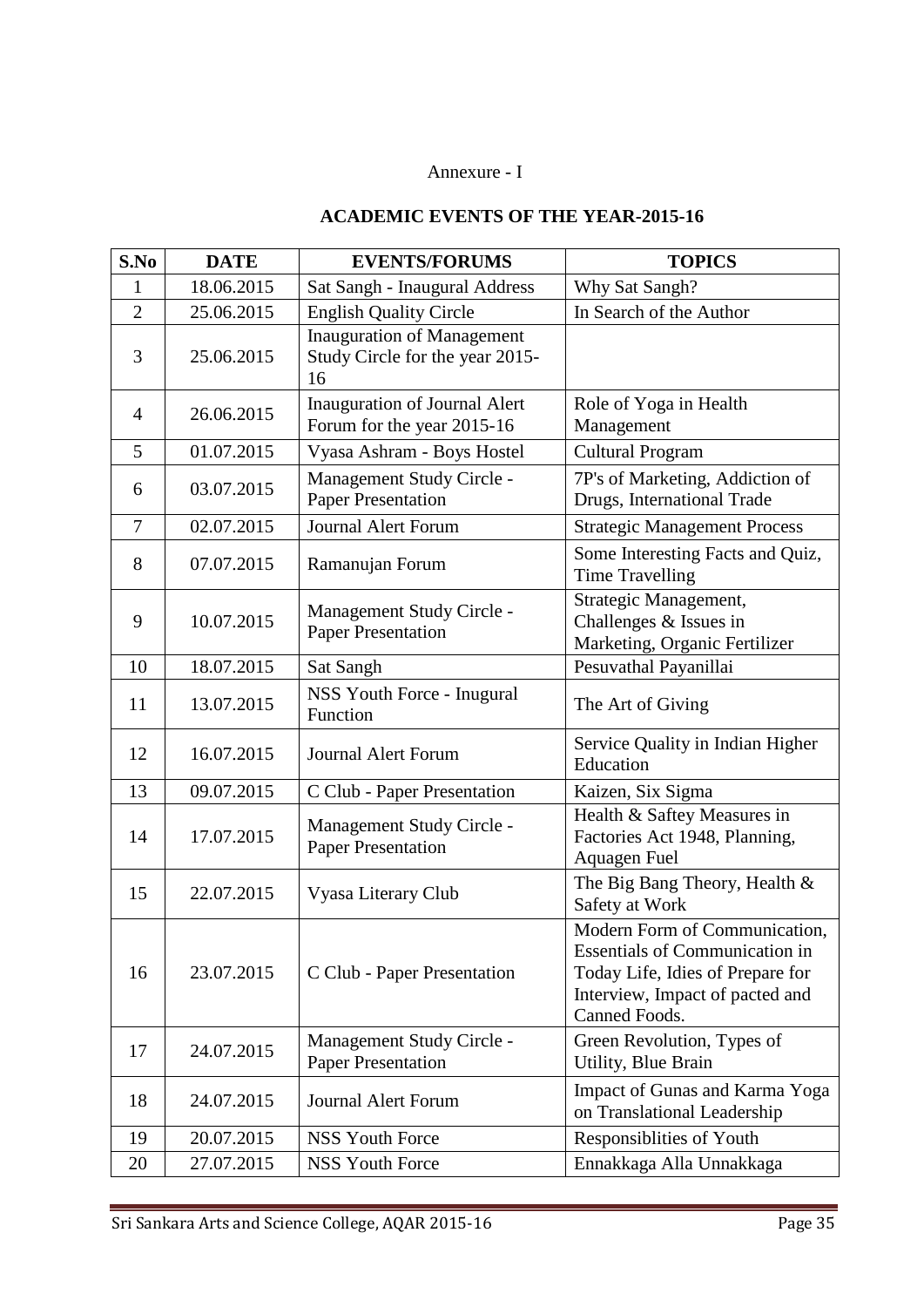| 21 | 27.07.2015 | Faculty Motivation Programme -<br><b>IQAC</b>                            |                                                                                                                                                                                   |
|----|------------|--------------------------------------------------------------------------|-----------------------------------------------------------------------------------------------------------------------------------------------------------------------------------|
| 22 | 29.07.2016 | IT Alert Forum                                                           | i Phone                                                                                                                                                                           |
| 23 | 31.07.2015 | Management Study Circle -<br><b>Paper Presentation</b>                   | Weapons, of Mass Destruction,<br>Banking Business, M agnetic<br>Forces, Behinnd The Sports<br>Players                                                                             |
| 24 | 31.07.2015 | 108 Vilakku Pooja                                                        |                                                                                                                                                                                   |
| 25 | 01.08.2015 | <b>Journal Alert Forum</b>                                               | A Comparative Study On<br><b>Customer Relationship</b><br>Management Practices in The<br><b>Telecom Industry</b>                                                                  |
| 26 | 05.08.2015 | IT Alert Forum                                                           | <b>Computer Music</b>                                                                                                                                                             |
| 27 | 06.05.2015 | <b>Journal Alert Forum</b>                                               | Job Stress and Job Involment; A<br>Study on IT Professionals from<br>North India, Econamic Security<br>Out Look For India In a World of<br><b>Borrowing Political Uncertainty</b> |
| 28 | 06.08.2015 | <b>Career Skills</b>                                                     | <b>Ethical Hacking</b>                                                                                                                                                            |
| 29 | 07.08.2015 | C Club - Paper Presentation                                              | Froms of Business Organisation,<br>Case Study on Dabour Company,<br>FDI in Retail Sector, Partnership<br>Deed                                                                     |
| 30 | 07.08.2015 | C Club - Paper Presentation                                              | Health & Saftey in Factories Act<br>1948, Communication Cycle,<br>Dr.Kalam's Contribution to<br>Management                                                                        |
| 31 | 07.08.2015 | Management Study Circle -<br><b>Paper Presentation</b>                   | Banking Ombudsman, Interview<br>of An Entrepreneur, Production of<br>Butter, Production of Paper Cups                                                                             |
| 32 | 10.08.2015 | <b>NSS Exhibition</b>                                                    |                                                                                                                                                                                   |
| 33 | 10.08.2015 | <b>VIGYAN PRADIPA</b><br><b>ASSOCIATION OF</b><br><b>MICROBIOLOGISTS</b> | <b>BHAMATHI Micribiology News</b><br>Letter - Release                                                                                                                             |
| 34 | 04.08.2015 | Ramanujan Forum                                                          | How to save life using maths and<br>its applications                                                                                                                              |
| 35 | 17.07.2015 |                                                                          | Vaariyar Vaazhum Vaakum                                                                                                                                                           |
| 36 | 31.07.2015 | <b>Career Skills</b>                                                     | Make in India                                                                                                                                                                     |
| 37 | 31.07.2015 | <b>Career Skills</b>                                                     | Cryptography                                                                                                                                                                      |
| 38 | 01.08.2015 | <b>Silver Jubilee Celebrations</b>                                       |                                                                                                                                                                                   |
| 39 | 05.08.2015 | Vyasa Ashram - Boys Hostel                                               | The Human Machine                                                                                                                                                                 |
| 40 | 06.08.2015 | <b>Career Skills</b>                                                     | Avenues of Andriod System                                                                                                                                                         |
| 41 | 12.08.2015 | IT Alert Forum                                                           | Hoe to prepare yourself for<br>interview                                                                                                                                          |
| 42 | 20.08.2015 | <b>Journal Alert Forum</b>                                               | Make in India Mission 2020                                                                                                                                                        |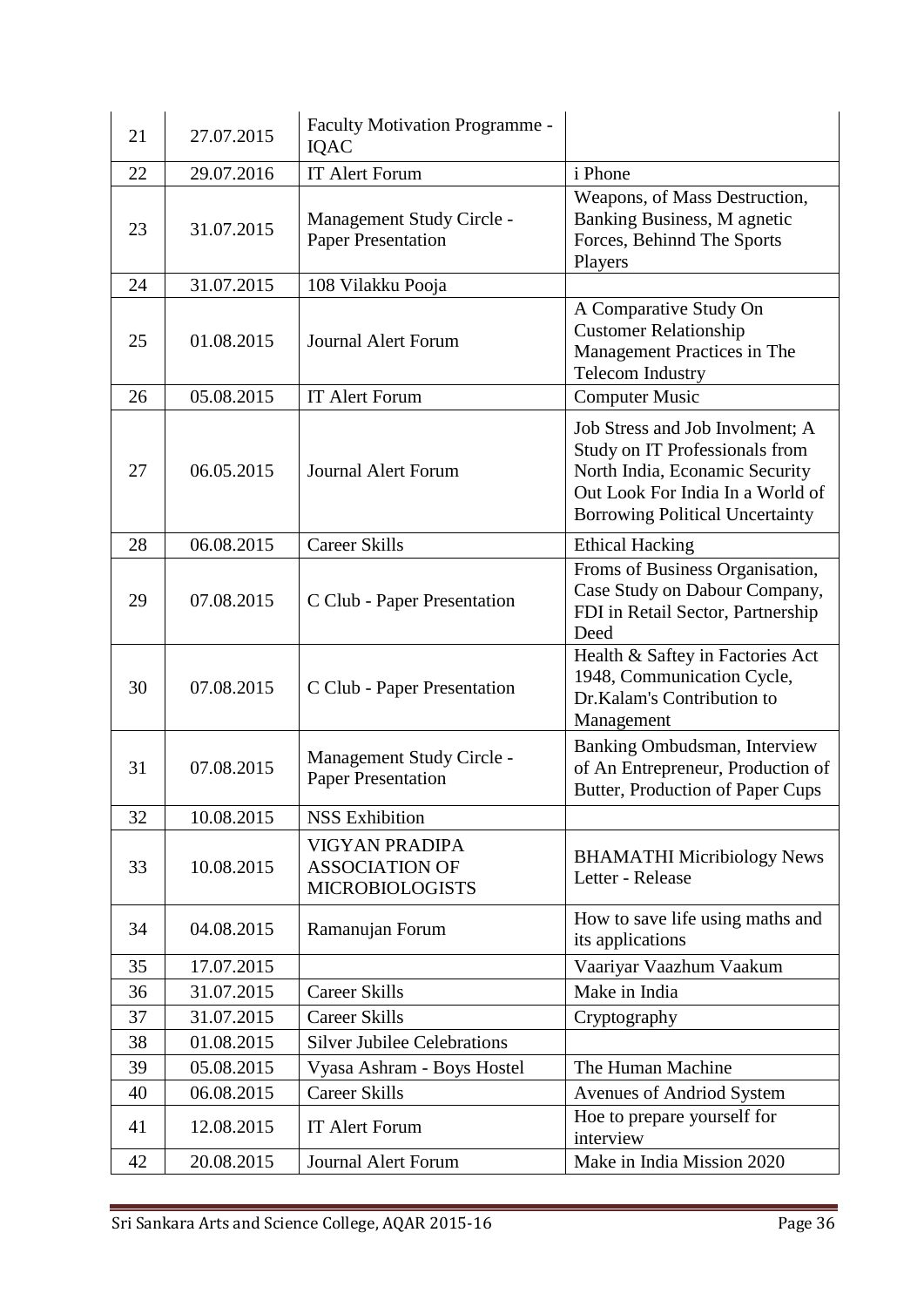| 43 | 21.08.2015 | Management Study Circle -<br><b>Paper Presentation</b>                               | History of A.P.J. Abdul Kalam,<br>Security Camera, Bionic Eye                                           |
|----|------------|--------------------------------------------------------------------------------------|---------------------------------------------------------------------------------------------------------|
| 44 | 07.08.2015 | Sanskrit Lecture                                                                     | The importance of Sanskrit<br>Language                                                                  |
| 45 | 20.08.2015 | <b>Career Skills</b>                                                                 | Mobile Networking                                                                                       |
| 46 | 20.08.2015 | <b>Career Skills</b>                                                                 | Detection of Flooding, Attacks &<br>Content, Analysis in DTN                                            |
| 47 | 20.08.2015 | C Club - Paper Presentation                                                          | Human Mind and Intelligence,<br><b>Black Money</b>                                                      |
| 48 | 20.08.2015 | C Club - Paper Presentation                                                          | Business News, Viral Marketing,<br>Sales Representative business<br>tatics                              |
| 49 | 19.08.2015 | Vyasa Ashram - Boys Hostel                                                           | Digital India                                                                                           |
| 50 | 20.08.2015 | Two days State Level Intensive<br><b>Orentation Camp for Fresh NSS</b><br>Volunteers |                                                                                                         |
| 51 | 03.09.2015 | <b>Career Skills</b>                                                                 | <b>GSM</b> Technology                                                                                   |
| 52 | 03.09.2015 | <b>Career Skills</b>                                                                 | The Animations                                                                                          |
| 53 | 28.08.2015 | Management Study Circle -<br><b>Paper Presentation</b>                               | Sports Responsibility, Pollution<br>and its Causes                                                      |
| 54 | 02.09.2015 | IT Alert Forum                                                                       | Photoshop                                                                                               |
| 55 | 03.09.2015 | <b>English Quality Circle</b>                                                        | Advanced Diploma in Journalism<br>and Performing Arts                                                   |
| 56 | 21.08.2015 | Albert Einstein Physics Forum                                                        | <b>Mathematical Physics Through</b><br>poetry                                                           |
| 57 | 27.09.2015 | <b>Journal Alert Forum</b>                                                           | Gratitute and Life Satisfactin as<br>Predictors of Organisational<br>Commitment in Anganwadi<br>Worlers |
| 58 | 02.09.2015 | Diploma in Desktop Publishing                                                        |                                                                                                         |
| 59 | 16.07.2015 | <b>English Quality Circle</b>                                                        | <b>Five Codes</b>                                                                                       |
| 60 | 26.08.2015 | IT Alert Forum                                                                       | Whether the youngsters Having<br>the Social Responsibilitiesor<br>Not??                                 |
| 61 | 19.08.2015 | IT Alert Forum                                                                       | <b>Blue Brain</b>                                                                                       |
| 62 | 24.08.2015 | <b>NSS Youth Force</b>                                                               | Clean India                                                                                             |
| 63 | 31.08.2015 | Ramanujan Forum                                                                      | Dimensions, 18th Century<br>Mathematicians, Fun in Maths                                                |
| 64 | 06.08.2015 | Satsangh                                                                             | <b>Qualities of Human Being</b>                                                                         |
| 65 | 03.09.2015 | Satsangh                                                                             | How to Maintain Friendship                                                                              |
| 66 | 27.08.2015 | <b>Career Skills</b>                                                                 | 3G vs 4G                                                                                                |
| 67 | 27.80.2015 | <b>Career Skills</b>                                                                 | The Robotics                                                                                            |
| 68 | 04.09.2015 | C Club - Paper Presentation                                                          | India's Development in Various<br>Sectors                                                               |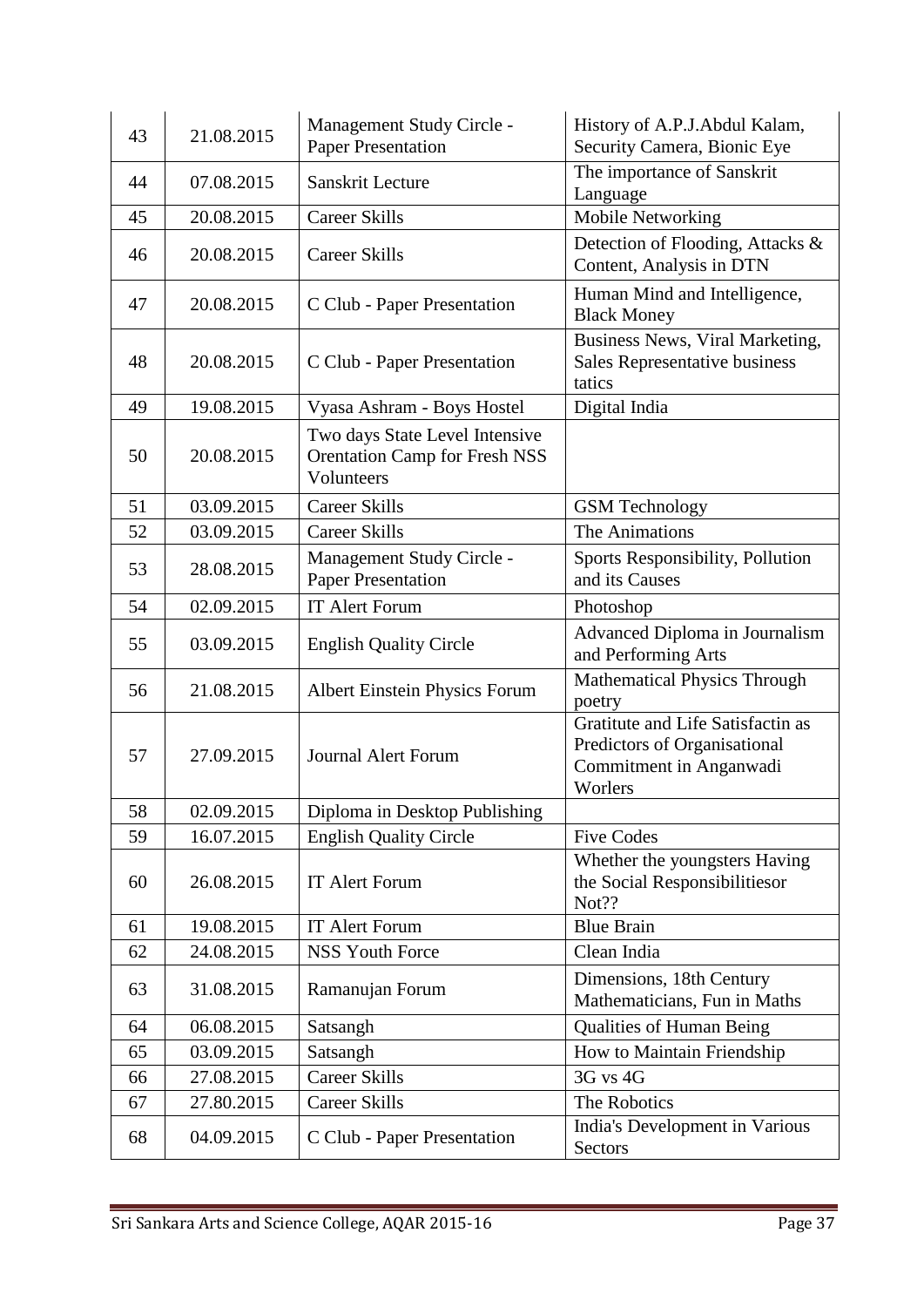| 69 | 04.09.2015 | Management Study Circle -<br><b>Paper Presentation</b>         | India 2020, Mass Media, Indian<br><b>Space Research Organisation</b>                        |
|----|------------|----------------------------------------------------------------|---------------------------------------------------------------------------------------------|
| 70 | 03.09.2015 | <b>Journal Alert Forum</b>                                     | A Scale to Assess the Efficacy of<br><b>Decision Making</b>                                 |
| 71 | 04.09.2015 | Guest Lecture - Department of<br><b>Business Administrtion</b> | Computing Skills in MS-Word &<br><b>MS</b> Excel                                            |
| 72 | 09.09.2015 | Vyasa Ashram - Boys Hostel                                     | How to Set Goals and Achieves<br>Them                                                       |
| 73 | 07.09.2015 | Guest Lecture - Department of<br><b>Business Administrtion</b> | HR Practices in the Corporates                                                              |
| 74 | 07.09.2015 | <b>NSS Youth Force</b>                                         | <b>Environmental Awereness</b>                                                              |
| 75 | 10.09.2015 | <b>Career Skills</b>                                           | An Intro to Cloud Computing                                                                 |
| 76 | 10.09.2015 | <b>Career Skills</b>                                           | <b>Blue Brain</b>                                                                           |
| 77 | 10.09.2015 | C Club - Paper Presentation                                    | National Income, Sales Promotion<br>Decision                                                |
| 78 | 11.09.2015 | Management Study Circle -<br><b>Paper Presentation</b>         | <b>Stress Management, Time</b><br>Management, Formation of a<br>company, Effects of Smoking |
| 79 | 10.09.2015 | <b>English Quality Circle</b>                                  | A Dissection of Soyinka's<br><b>Telephonic Conversation</b>                                 |
| 80 | 14.09.2015 | <b>NSS Youth Force</b>                                         | Social Media Addiction                                                                      |
| 81 | 09.09.2015 | IT Alert Forum                                                 | Microsoft holdens                                                                           |
| 82 | 25.09.2015 | Management Study Circle -<br><b>Paper Presentation</b>         | Women's Rights, Effect of<br>Cancer, E Banking                                              |
| 83 | 18.09.2015 | Management Study Circle -<br><b>Paper Presentation</b>         | Effectiveness of Advertisment,<br>Planing                                                   |
| 84 | 16.09.2015 | Management Study Circle -<br><b>Paper Presentation</b>         | Global Investors Meet 2015<br><b>Issues and Challenges</b>                                  |
| 85 | 25.09.2015 | <b>Career Skills</b>                                           | <b>Aenues of Anti-Virus</b>                                                                 |
| 86 | 25.09.2015 | <b>Career Skills</b>                                           | Google Technology                                                                           |
| 87 | 25.09.2015 | One Day awareness Programme                                    | Professional Courses in<br><b>Commerce and Career</b><br>Opportunities                      |
| 88 | 29.09.2015 | IT Alert Forum                                                 | <b>Yes Techgaming League</b>                                                                |
| 89 | 01.10.2015 | <b>Career Skills</b>                                           | <b>Brain Computer Interface</b>                                                             |
| 90 | 01.10.2015 | <b>Career Skills</b>                                           | Information of DB Technology                                                                |
| 91 | 05.10.2015 | <b>NSS Youth Force</b>                                         | <b>Solar Energy</b>                                                                         |
| 92 | 05.10.2015 | Department of Sanskrit - Prize<br>Distribution                 | Samskrutotsavah                                                                             |
| 93 | 07.10.2015 | IT Alert Forum                                                 | LI-Fi, Digital India                                                                        |
| 94 | 08.10.2015 | <b>Career Skills</b>                                           | <b>Face Recognition Technology</b>                                                          |
| 95 | 08.10.2015 | <b>Career Skills</b>                                           | <b>Barcode Technology</b>                                                                   |
| 96 | 08.10.2015 | Vyasa Ashram - Boys Hostel                                     | Positive Approach Towards<br>Negative Things, Renewable                                     |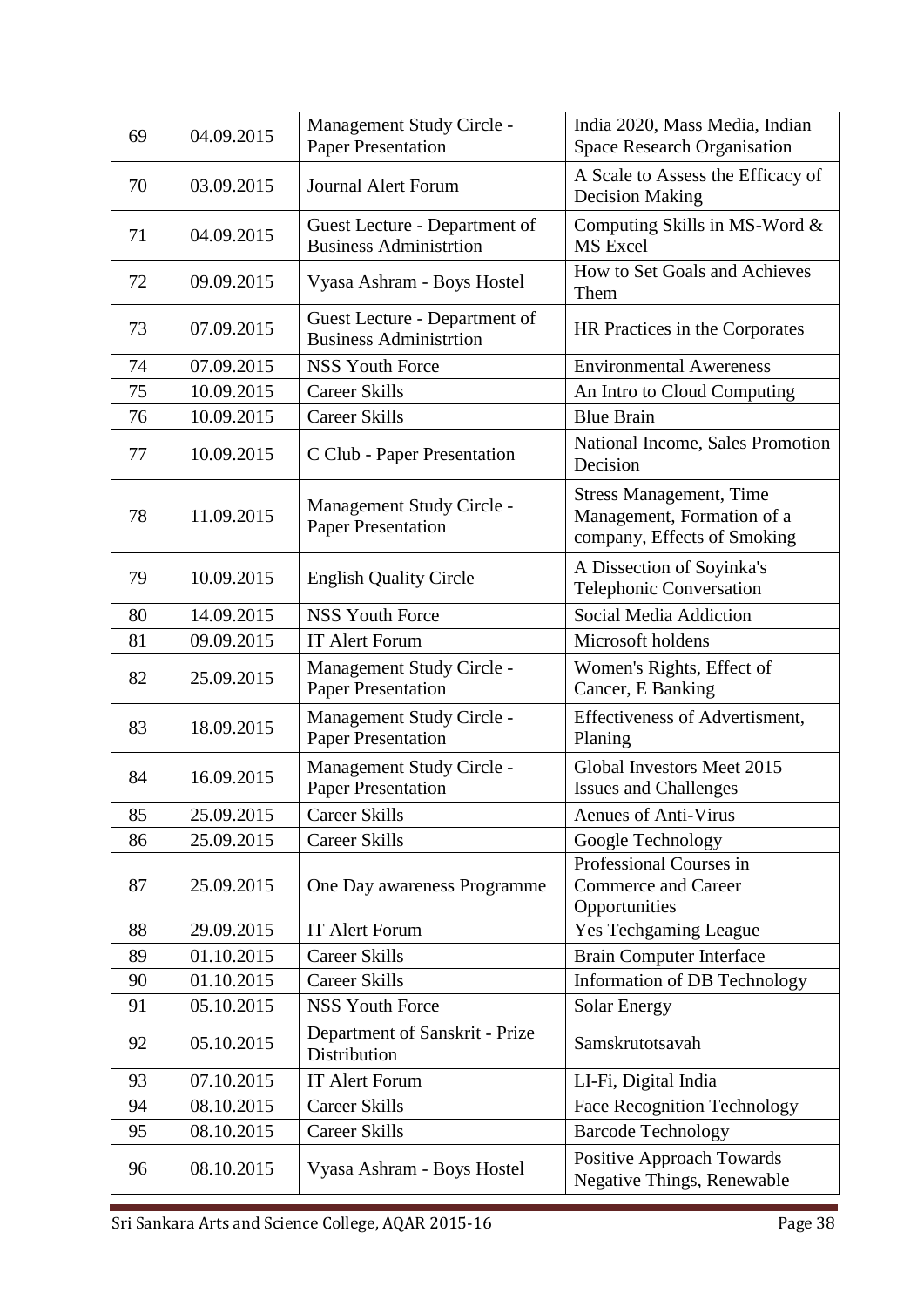|     |               |                                                        | Energy                                                                         |
|-----|---------------|--------------------------------------------------------|--------------------------------------------------------------------------------|
|     |               |                                                        |                                                                                |
|     |               |                                                        | Vernodalin Isolated from<br>Centratherum anthelminticum(L.)                    |
| 97  | 12.10.2015    | Vigyan Pradipa Association of                          | seeds mediates apoptosis through                                               |
|     |               | Mirobiologist                                          | FOXO3a/PI3k-Akt pathway in                                                     |
|     |               |                                                        | breast cancer                                                                  |
| 98  | 03.10.2015    | Department of Tamil                                    | Tamizhisai Virundhu                                                            |
| 99  | 19.10.2015    | Navarathiri Kolu                                       |                                                                                |
| 100 | 19.12.2015    | Depatment of Tamil                                     | <b>International Conference</b>                                                |
| 101 | 06.01.2016    | Vyasa Ashram - Boys Hostel                             | <b>Traditional Food Habits</b>                                                 |
| 102 | 22.01.2016    | Albert Einstein Physics Forum                          | Ancient Science of India                                                       |
| 103 | 08.01.2015    | Sankara Society                                        | Inauguration                                                                   |
| 104 | 22.01.2016    | Vyasa Ashram - Boys Hostel                             | Follow Rama Listen To Krishna                                                  |
| 105 | 25.01.2015    | Management Study Circle -<br><b>Paper Presentation</b> | <b>Career Development</b>                                                      |
| 106 | 29.01.2016    | Management Study Circle -<br><b>Paper Presentation</b> | Cell Phone Awareness, Education<br>sytem in India                              |
| 107 | 23.01.2016    | Students rally                                         | For 100% Voting                                                                |
| 108 | 25.01.2016    | <b>NSS Youth Force</b>                                 | Healthy Youth For Healthy India                                                |
| 109 | 12.01.2016    | Management Study Circle -<br><b>Paper Presentation</b> | <b>Selection and Recruitment</b><br>Process, Destroyed Tamil Content           |
| 110 | 26.01.2016    | <b>National Service Scheme</b>                         | 67th Republic Day Celebrations                                                 |
| 111 | 01.02.2016    | <b>Journal Alert Forum</b>                             | HRM Model In One Indian Based<br>Japanese Trading Establishment.               |
| 112 | 04.02.2016    | Sankara Society                                        | Globalization                                                                  |
| 113 | 06.02.2017    | Sankara Society                                        | Challenges of Cyber Welfare                                                    |
| 114 | 08.02.2018    | Sankara Society                                        | Feminism                                                                       |
| 115 | 08.02.2016    | Management Study Circle -<br><b>Paper Presentation</b> | Spiritual life of Sri Ramakrishna,<br>Thoughts of Divine, Heritage of<br>India |
| 116 | 09.02.2016    | <b>NSS Youth Force</b>                                 | Positive Thoughts Vs Negative<br>Thoughts                                      |
| 117 | 05.02.2016    | 108 Thiruvilakku Pooja                                 |                                                                                |
| 118 | 11.02.2016    | <b>Journal Alert Forum</b>                             | 3-D Marketing                                                                  |
| 119 | 12.02.2016    | Management Study Circle -<br><b>Paper Presentation</b> | Liberalisation, Privatization,<br>Globalization                                |
| 120 | 15,16.02.2016 | Vyasa Ashram - Boys Hostel                             | <b>Grand Mess Day</b>                                                          |
| 121 | 15.02.2016    | <b>NSS Youth Froce</b>                                 | Effective of Climate Change in<br>India                                        |
| 122 | 12.02.2016    | National Workshop on<br>GeoGebra & Winplot             |                                                                                |
| 123 | 18.02.2016    | IT Alert Forum                                         | <b>Indic Computing Computation</b><br>Through Indian Languages                 |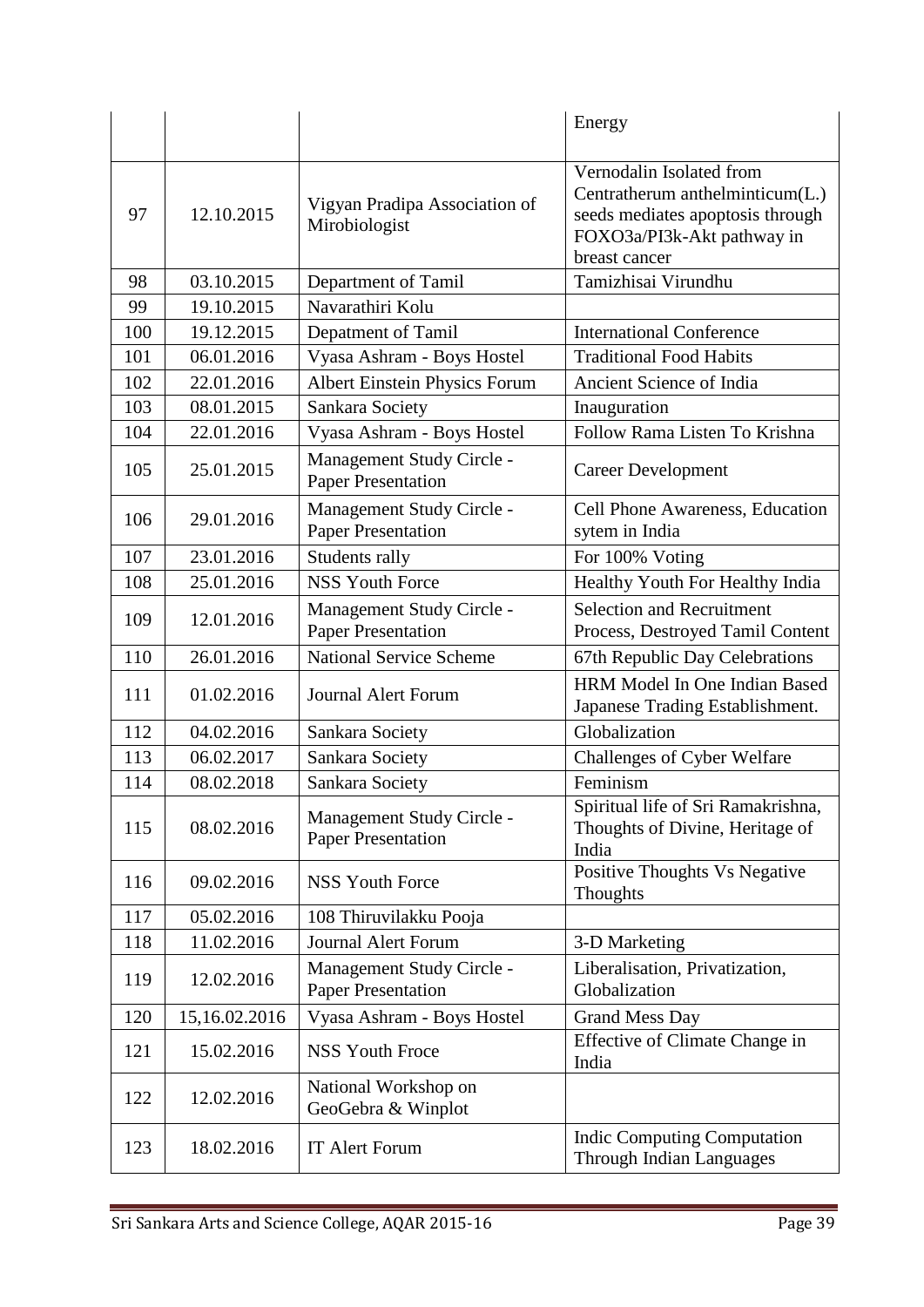| 124 | 23.02.2016 | IT Alert Forum                                                      | <b>Cyber Terrorism</b>                                                                         |
|-----|------------|---------------------------------------------------------------------|------------------------------------------------------------------------------------------------|
| 125 | 29.02.2016 | <b>NSS Youth Froce</b>                                              | Current Affairs & on The Spot on<br>The Stage                                                  |
| 126 | 26.02.2016 | <b>Silver Jubilee Celebrations</b>                                  | Maha Kumbabishekam                                                                             |
| 127 | 26.02.2016 | National Seminar on from<br>Theory to the Practice of<br>Literature |                                                                                                |
| 128 | 26.02.2016 | <b>Book Release</b>                                                 |                                                                                                |
| 129 | 27.02.2016 | <b>PRANAV</b>                                                       | Alumni Association Scholarships,<br>Proficiency Prizes, Best Outgoing<br><b>Student Awards</b> |
| 130 | 27.02.2016 | <b>Music Feast</b>                                                  |                                                                                                |
| 131 | 02.03.2016 | Vyasa Ashram - Boys Hostel                                          | <b>Uplift of Rural Youth Through</b><br>Information & Communication<br>Technology              |
| 132 | 01.03.2016 | <b>IT Alert Forum</b>                                               | Network Security Threats &<br>Solution                                                         |
| 133 | 05.03.2016 | IT Alert Forum                                                      | Artificial Intelligence                                                                        |
| 134 | 07.03.2016 | Sankara Society                                                     | <b>Women's Day Celebration</b>                                                                 |
| 135 | 14.03.2016 | Department of Management<br><b>Studies</b>                          | Management - an Objective                                                                      |
| 136 | 18.03.2016 | IT Alert Forum                                                      | Tech-Game                                                                                      |
| 137 | 10.03.2016 | COMFETT'16                                                          | National Seminar on the<br><b>Emerging Trends in Computer</b><br>Science                       |
| 138 | 19.03.2016 | <b>Students of Sarvamangala Girls</b><br>Hostel                     | Farewell                                                                                       |
| 139 | 14.03.2016 | Department of Tamil -<br>Portamarai Mandram                         | <b>Certificate Ditribution</b>                                                                 |
| 140 | 18.03.2016 | Management Study Circle -<br><b>Paper Presentation</b>              | Global Warming, The Forest Man<br>of India, Indian Contract Act,<br>Pollution & Its Types,     |
| 141 | 21.04.2016 | <b>Environmental Studies Circle</b>                                 | Environmental Impacts on<br>Weather                                                            |
| 142 | 28.03.2016 | Vyasa Ashram - Boys Hostel                                          | Farewell                                                                                       |
| 143 | 12.03.2016 | Albert Einstein Physics Forum                                       | <b>Computational Physics</b>                                                                   |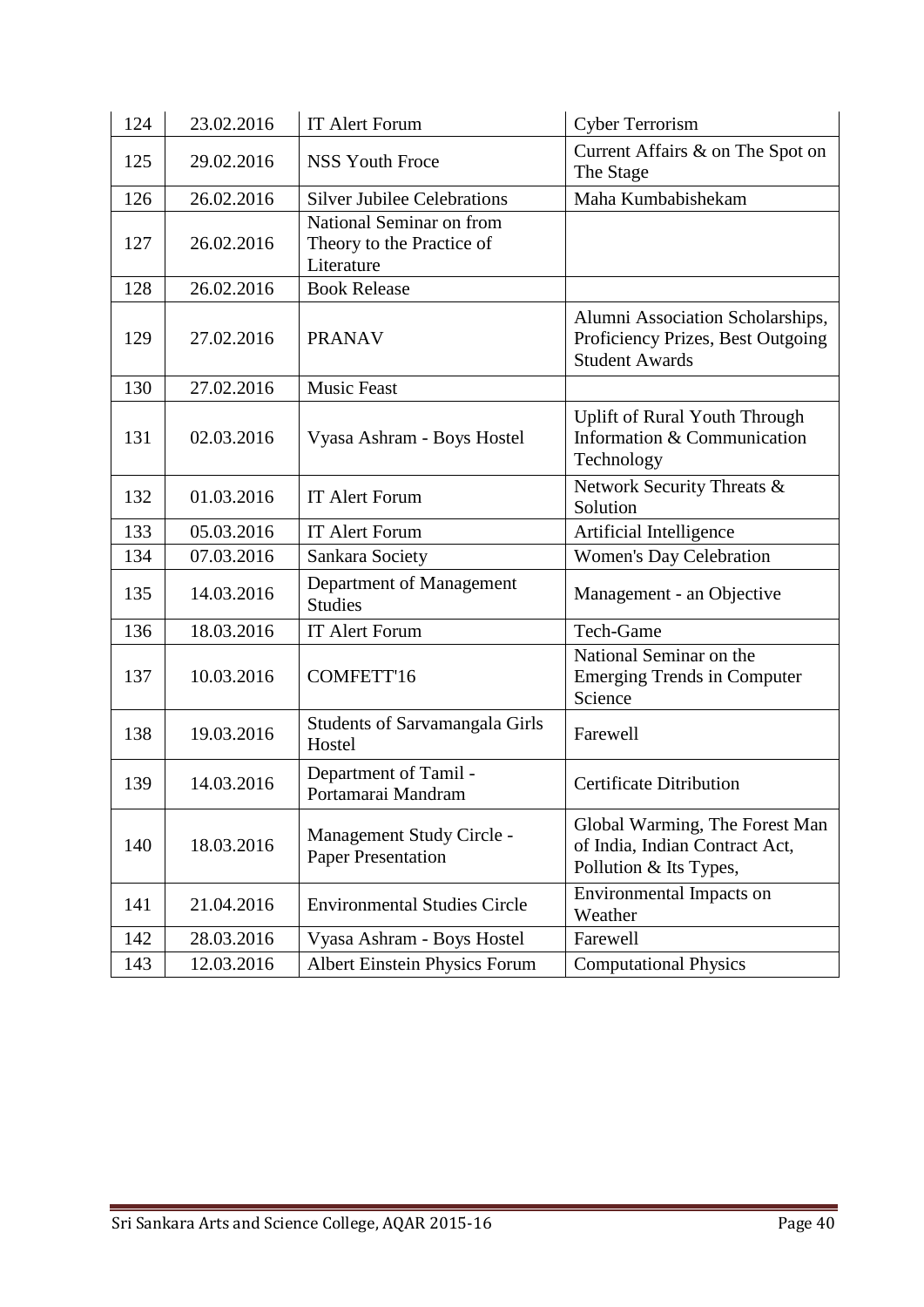# **Annexure II**

### **Feedback Analysis**

- $\triangleright$  The IQAC periodically assesses the feedback taken from the students, alumni and parents and suggests suitable changes to the academic section.
- $\triangleright$  IQAC monitors the feedback taken form the students and provides recommendations to the institution for needful action on the same.
- $\triangleright$  Teacher evaluation-Almost all of the students rated their teachers as excellent.
- $\triangleright$  The parents expressed that the services provided to their wards as very good.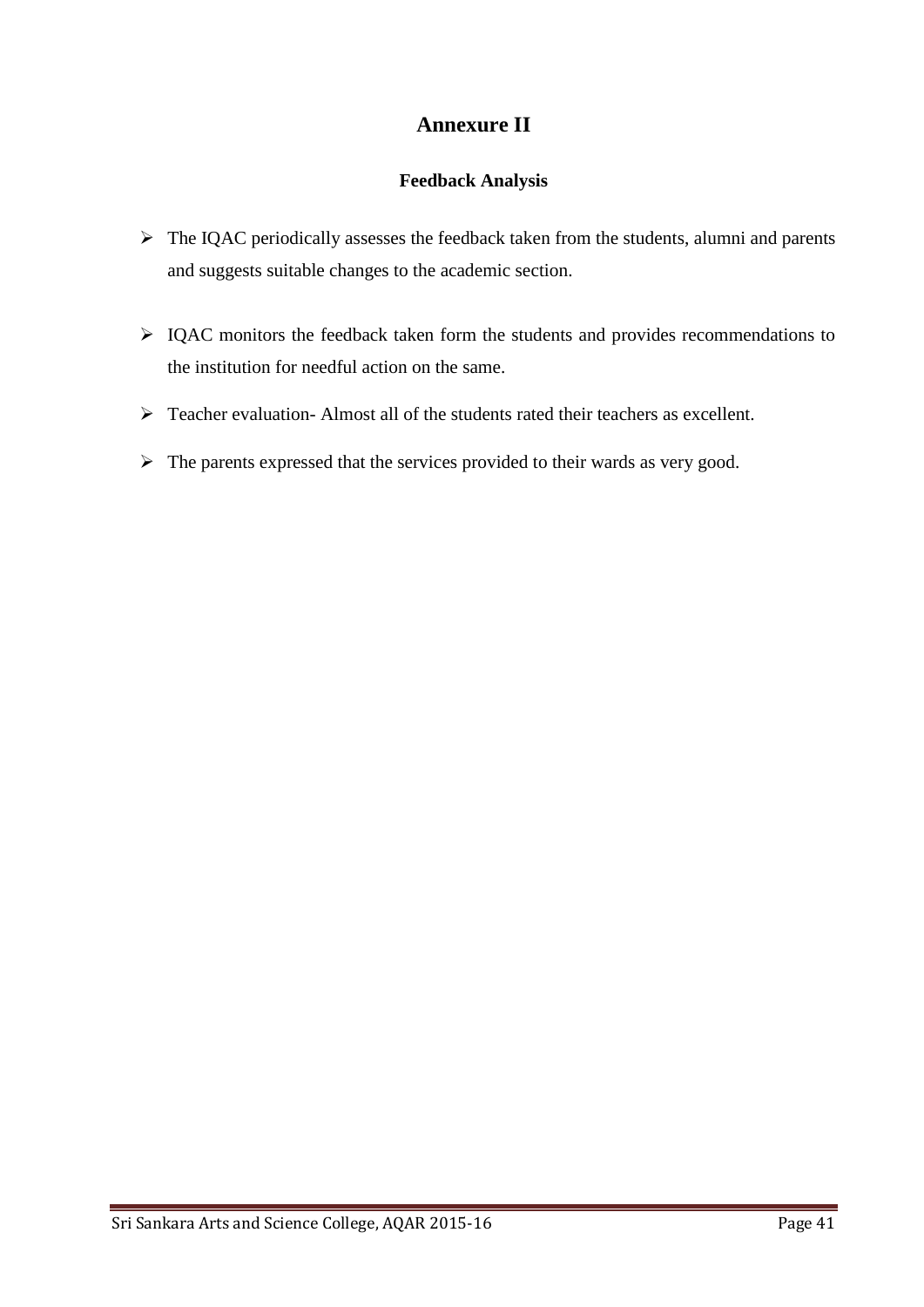## **Annexure III**

# **Best Practice – 1**

#### **1. Title of the Practice**

Encouraging research activities among faculty members and students.

#### **2. Objectives of the Practice**

- $\triangleright$  To motivate the enthusiastic teachers to involve themselves in research in collaboration with other departments.
- $\triangleright$  To identify thrust areas of research in different disciplines.
- $\triangleright$  To look in to the optimal utilization of the instrumentation facility established for research activities
- $\triangleright$  To motivate the Post Graduate students to undertake individual research projects.
- $\triangleright$  To publish research papers in reputed journals.

#### **3. The Context**

Continuous research by innovative activities help for the modernization of the society. Research can only address the present needs of the industry. The research activities of the institution may help to collaborate with industry. Sharing of knowledge especially theoretical and practical findings of research enhances quality of teaching and learning.

#### **4. The Practice**

The institution provides support required and timely administrative decisions to enable faculty to submit project proposals and/approach funding agencies for mobilizing resources for Research. The faculty are empowered to take up research activities utilizing the existing facilities. The institution encourages its staff to engage in interdisciplinary and interdepartmental research activities and resource sharing. Faculty members and students are motivated to publish books & research articles in journals and magazines.

#### **5. Evidence of Success**

Many faculty members have enrolled Ph.D in various Universities. We have got funds from DST for research. Many research papers have been published in National and International Journals.

#### **6. Problems Encountered and Resources Required**

Since research is a continuous process, time availability is a constrain for getting results in the expected period. Advanced instruments and service support for the available instruments are required for further improving the quality of research.